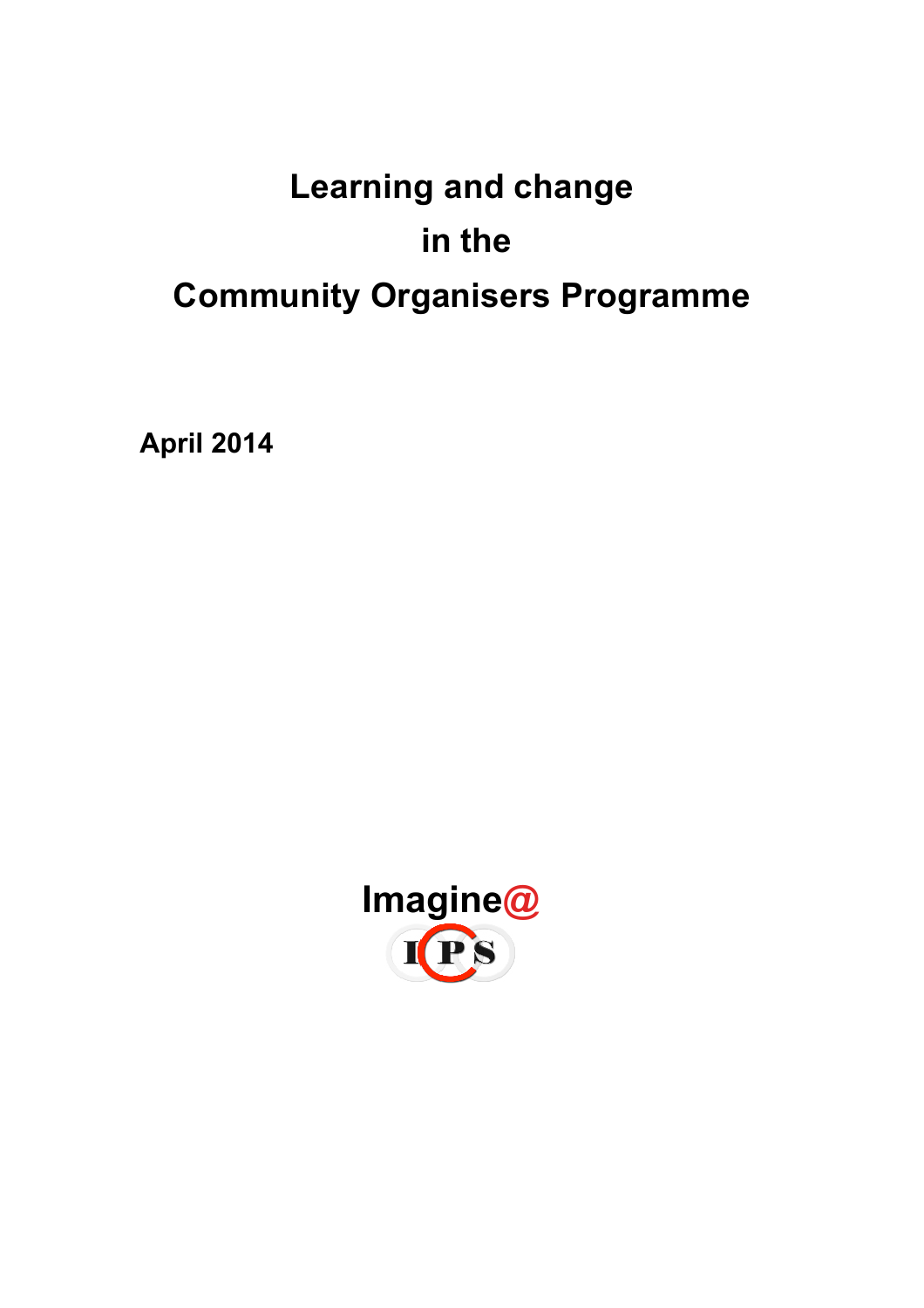# **Executive Summary**

#### **Introduction**

Reflection is a key principle of the Programme's approach and *Imagine* has been commissioned to support its learning over the first three years. An evaluation has also been commissioned by government and will report in 2015. *Imagine* has previously produced reports on the hosting experience and the COs learning journey, both of which are available on the Community Organisers website.

This report has been compiled for Locality and explores the learning that the Community Organisers Programme has generated so far. It is based on a series of interviews with those involved in the Programme – COs, hosts (and employers), partners and civil servants –as well as a workshop with the Inspiration Network, a group of COs, hosts and employers, who have graduated through the Programme and who now provide support to current participants. As such, there are differing accounts about the Programme's history and development, based on diverse experiences, and therefore some sensitivity about what is written here. This report is compiled to aid learning and reflection and is not an evaluation of the programme. It does however, raise questions that the external evaluation team may wish to explore in more detail e.g. the hosting model, the variations and adaptations of the model and the impact of the Programme on local communities.

The full report is in three parts. The first part summarises what the Programme has learnt about managing a programme of this size and complexity; the second part explores the lessons that emerge from putting this approach to community organising on the ground and how it is working so far; the final part concludes with some thoughts about legacy.

#### ……………………………………………

#### **Learning and Change in the Community Organisers Programme**

The Community Organisers Programme was launched at the start of 2011 as part of the new coalition's Big Society agenda. It was a central part of the government's commitment to devolve power down to community level. As such, it has been an attempt by government to deliver policy in a new way, driven by communities themselves rather than government or external agencies. To its credit, government has kept to this position, and been willing to be 'hands off.'

#### **Managing the vision**

#### *The challenges*

Managing such a high-profile Programme through a network of host organisations across the country at a time of considerable social upheaval presented considerable challenges. As partners in this new venture, Locality was itself a new organisation and Regenerate had not tested its model at this scale before. They encountered the all-too-familiar problems associated with the need to hit the ground running, without adequate time for pre-planning. In addition, the four year timescale for delivering the Programme, whilst generous, meant that a significant part of a much longer RSLM training programme was to be squeezed into a year.

This report is a product of the commitment to learning and reflection on the part of the Programme partners, with the early appointment of *Imagine* as learning advisors.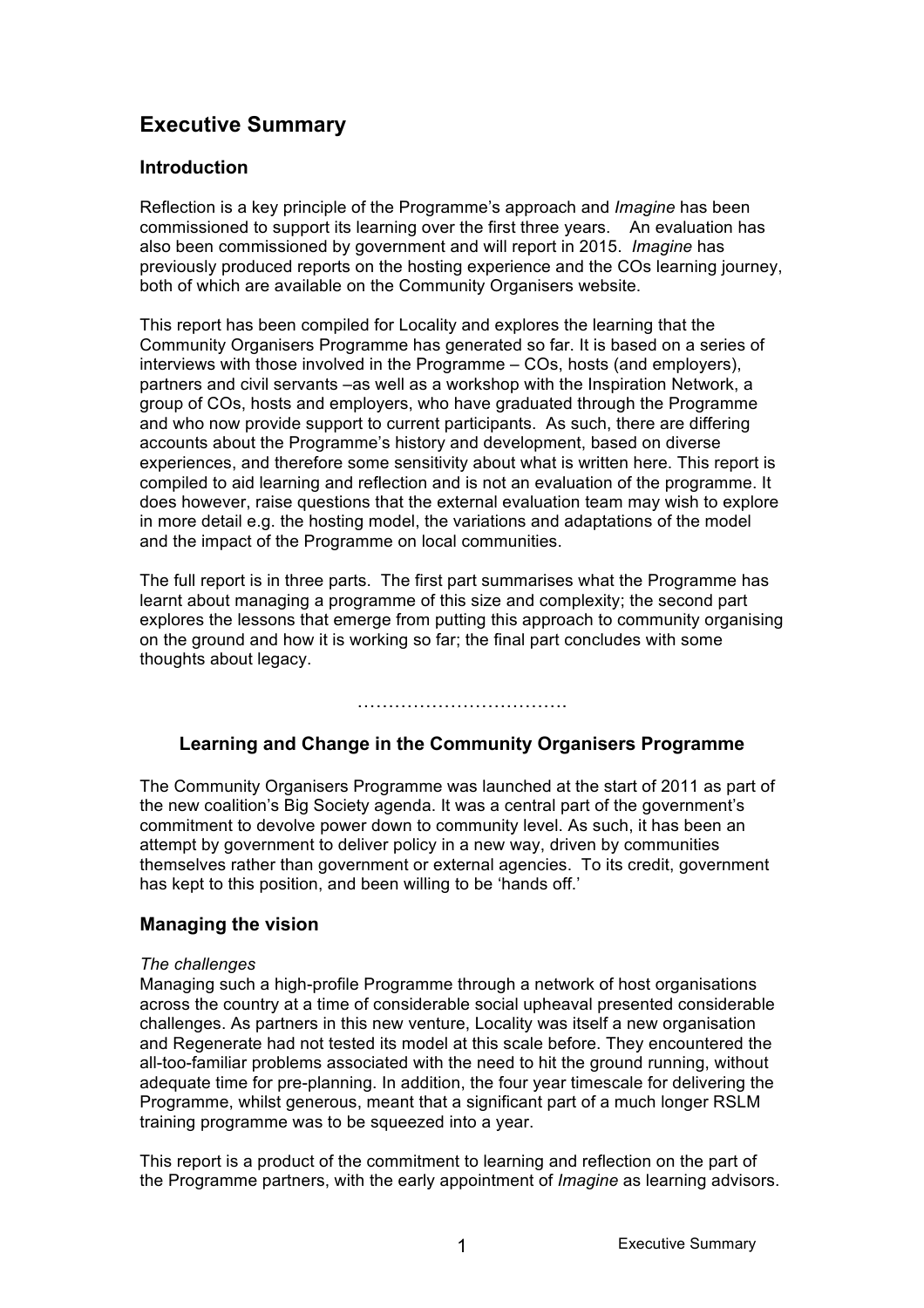However, it was always difficult to make time for learning and reflection, given the other pressures on the Programme.

#### *What has been learnt?*

Not surprisingly, under these circumstances, the initial stages of the Programme felt rushed (and this was not helped by the high level of media interest that this flagship Programme attracted). There were problems of staff capacity, as well as the need to get systems up and running when the organisers were already on the ground. The Programme had to learn as it went along, and credit is due to the way that Programme managers and partners have handled the consequent stresses and taken the programme through transition. Locality built in a 'Discovery Phase' (Prince 2 project management system), which provided an opportunity for review and learning part way into the programme. This has resulted in the following changes:

- more management and training capacity introduced;
- refinement of the recruitment process through the introduction of assessment centres;
- the early introduction of a 50% funded progression year
- development of a Performance Management Framework;
- a substantial restructuring of the training process (underway);
- the introduction of a peer support network (the Inspiration Network), which could only happen as qualified COs emerged.

With the benefit of hindsight, many agree that a slimmer Programme, with fewer organisers trained over a longer period, might have been a better proposition. As an experimental Programme, a short term feasibility phase might have alleviated the stress on all concerned and allowed for a more relaxed early period in which to build the relationships on which a Programme of this nature depends.

The outstanding challenge for Programme management is that of communications: with the external world; within Locality; and with hosts and COs.

The Programme has held itself apart from the wider community policy and practice field. The barrage of criticism that inevitably met the blaze of publicity at the outset, contributed to its understandable suspicion of that wider world. But this sense of separation makes it vulnerable to continued criticism, which could be exacerbated if it fails to achieve the much-advertised numbers of COs and volunteer organisers. And improved external relationships may well be critical to the Programme achieving a legacy beyond 2015.

The Programme is also separate within Locality and many feel an opportunity is being lost to embed the principles of the Programme within the rest of Locality's work.

The Programme's uneasy relationship with the outside world extended initially to the hosts on which it depended for delivery. This has improved but there is still scope for reflection on how the hosts' role could be more fully integrated to make the best use of the experience that they have to offer.

Internal communications have been a source of frustration from the outset, with:

- confusion about roles between Locality and Regenerate leaving hosts and COs unsure where to go for information;
- inadequate information for hosts:
- late information on accreditation and a lack of feedback;
- requests for help going unanswered;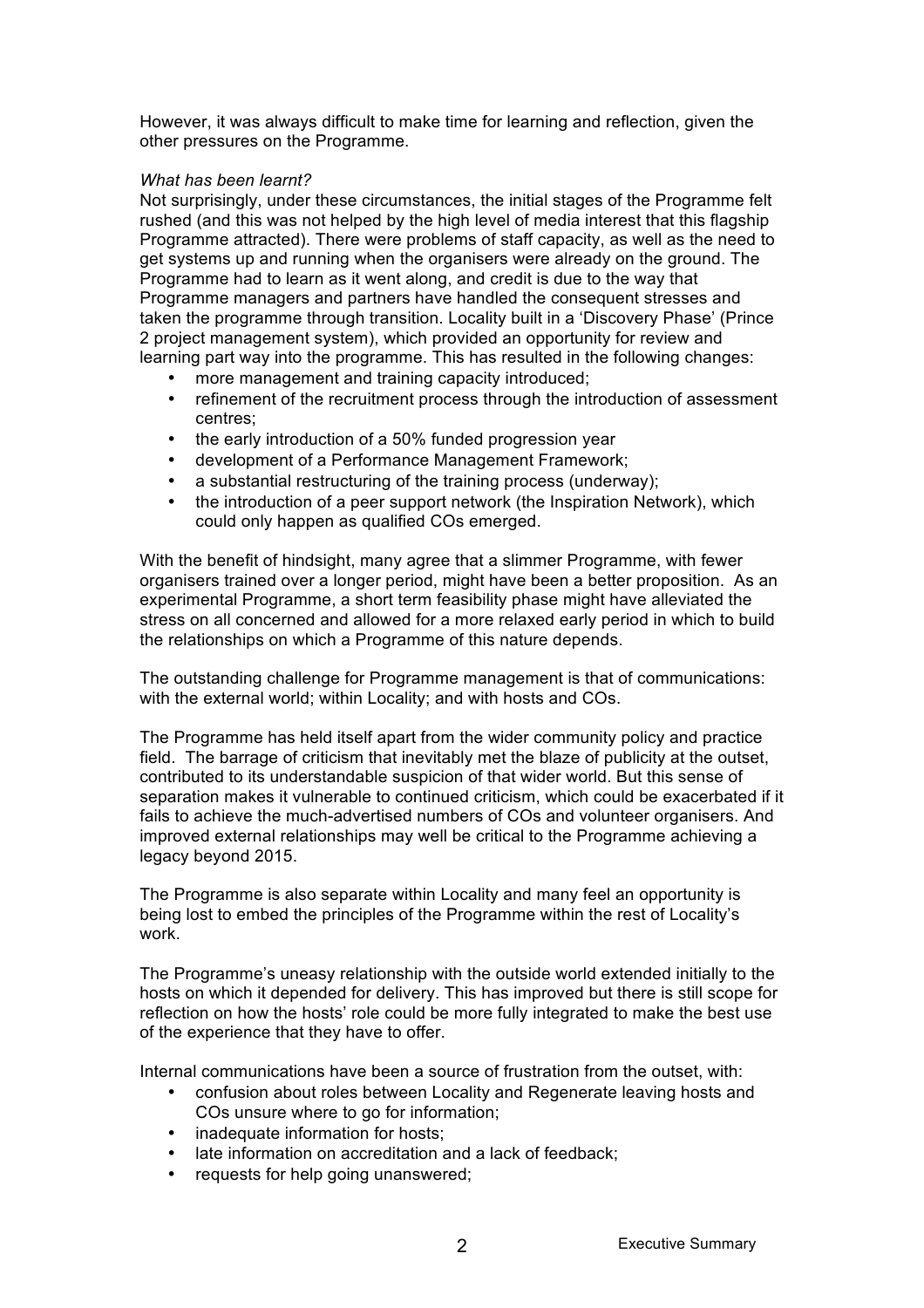• a desire for more opportunities for face-to-face training and sharing of information – with yammer a particular disappointment.

While some of these concerns have now been addressed as a result of better resourcing and the other changes listed above, there is still work to do here.

#### **The vision in practice**

#### *The power of listening*

The Community Organisers Programme is about a shift of power from agencies and experts to communities. It is based on the power of listening, dialogue and networks of relationships. Everyone testified to the power of listening as the essential foundation for action and change. They also highlighted the importance of working first with individuals as a foundation for collective action. For some hosts the Programme was a chance to go back to the basic work that they knew was essential but could no longer fund; for others it was new. Either way, the Programme offered an opportunity to embed this way of working in their practice.

In a number of cases, Community Organising also proved to be an important foundation for other community programmes operating in the locality: Community First and Big Local among them.

#### *Moving to action*

Moving to action was more challenging. There was a strong feeling that this was something that needed more time than the Programme allowed. Meeting the target number of volunteers during the trainee year - at least in the official terms defined by the Programme - was also something that many COs struggled with. Some were disappointed that there was little evidence as yet of action, nationally or locally, to confront austerity and its impact on the communities where COs were working. But again this is likely to be a longer-term ambition.

#### *Adapting the model*

In trying to redress the mistakes of past Programmes, the Programme was firm about its basic principles: not doing things FOR local residents; working directly with individuals and not through existing groups; ensuring that the knowledge gained by listening was fully owned by residents. But, while, they acknowledged the rationale between these 'rules', many COs and hosts felt they were too rigidly applied, especially in the early stages of the Programme. Particular concerns they raised were that:

- residents sometimes need more support before they feel confident enough to take action;
- local organisations have resources, skills and knowledge that residents can use, and they are also important when it comes to securing progression;
- the knowledge gained from listenings could be used positively for change if shared with others at local and national level; some people argued that, if government was serious about devolving power to local people, they needed to hear what local people were saying.

Ultimately, however, it was a question of finding the right balance of working with residents without taking away their power; ensuring that residents benefit from the knowledge and resources of other local agencies, without being diverted by others' agendas; embedding Programme principles more widely in local organisations whilst still being primarily accountable to local residents.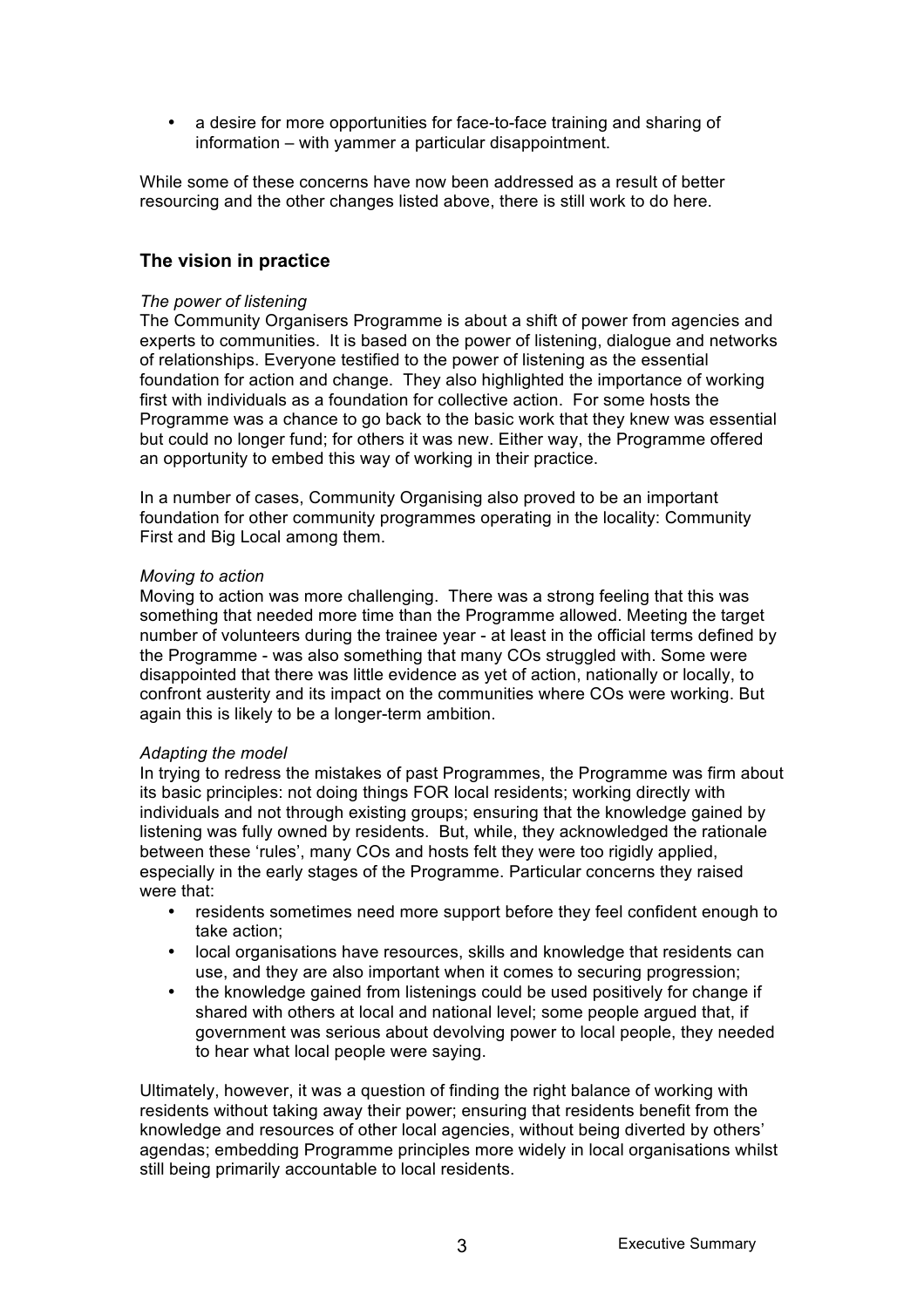Most agreed there was now more flexibility, and more understanding of how the principles can be applied. There would be considerable value in sharing experience on how COs are adapting the model within and beyond their first year, and reflecting on what remains essential and where it can be relaxed.

#### *Variety*

There was variation in how the Programme played out: in different locations, in different cohorts, with different host and with different COs. There was a strong feeling in favour of diversity – 'every community is different'. And a strong message that the pressure of Programme delivery should not rule out risk, e.g., that the Programme should continue to recruit COs from a variety of backgrounds.

#### *Support*

If the Programme is to develop a diverse army of COs, then support is essential. The trainee year has been a full-on experience, combining training and accreditation with targets for listenings, the need to recruit and train volunteers and expectations of demonstrable action. In addition, COs are often working in stressed communities and some have not had the support from hosts that they need. The Programme has not always recognised the emotional toll this can take. The training restructure currently under way has already addressed some of these issues, while the Inspiration Network and proposed regional gatherings are intended to provide the kind of peer support that COs particularly value. But COs also wanted more support in learning how to reflect and argued that, while stories of success are important for the Programme, it was also important to acknowledge and learn from what hasn't worked. Much more attention also needs to be given to how VCOs can be supported, now and into the future.

#### *Progression*

The Programme was originally designed on the basis of one year's bursary funding for COs. Now that there is a greater opportunity to continue into a second year, there is a call for a more strategic approach to that second year – and an exit strategy for those who don't progress:

- COs continue to need support, especially if they are working for a new host or have formed a CiC. And they will need support if they are to continue to a third year.
- Where COs do not progress, what happens to the communities they have been listening to? What are they told and where does the knowledge from listenings go?

Either way, there is a recognised need to put more energy into embedding the approach with hosts and other local organisations.

#### *The legacy*

Responsibility for addressing a number of the issues raised above will increasingly lie with CoCo:

- providing support for COs, as trainees and as progressors
- building a movement to keep hosts and COs connected with each other and to link communities themselves together
- Reflecting the knowledge gained and taking up issues at a national level.

CoCo is being born into a difficult financial environment. Without it the legacy of the Programme is at risk, but this kind of organisation will be difficult to fund. The most sustainable model might rest on attracting some form of endowment that can cover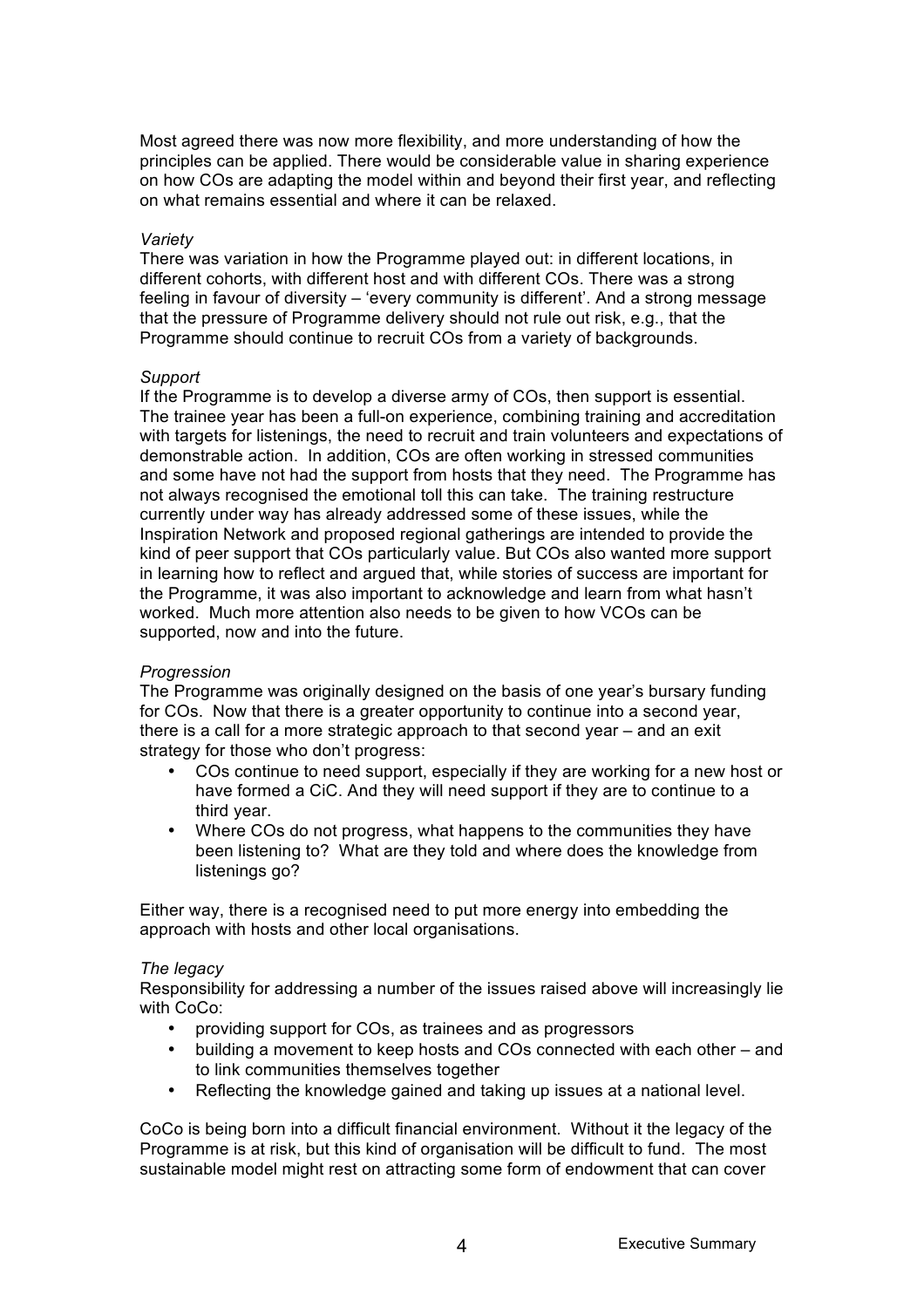core costs, matched by membership contributions from community organisations and COs, and perhaps others such as trades unions, who could jointly finance, and benefit from, some of the services CoCo might offer.

#### **A space and place for change: learning for wider community policy and practice**

This is a Programme that set out to be new and different from what had gone before. All the evidence is that it has had a significant impact on the individuals involved and many of the hosts through whom the Programme has been delivered. It now needs to look to its future and its relationship with the wider community policy and practice world. Although it has presented itself as an alternative to community development, some argue that it is instead a welcome return to the basics of community development – on a spectrum of approaches that can learn from and complement each other.

As such, it has a lot to offer in terms of reasserting the fundamental principles on which community policy – and more professionalised forms of community development - should be built. It is also enabling a rich body of knowledge to be generated about community needs, strengths and aspirations. To build on this, it needs to reflect on how to:

- embed its principles within Locality and the rest of Locality's practice
- work more closely with other organisations to promote these principles and the interests of the communities it serves.

There are important messages here for government and other funders too. Firstly, the Programme is operating in a competitive market, which sets a premium on 'branding'. Funders themselves are competing. Yet collaboration is essential if communities are to benefit from the range of resources and programmes available to them. How can funders promote more co-operation? Secondly, this type of work is incredibly hard to fund – and government should be commended for investing in such an open-ended Programme. But funders need to learn patience; enough has been learnt about the time that it takes to build this essential foundational work.

#### **Reflection Points**

- Programme tendering processes often encourage bidders to be overambitious in their programme design. Is there scope for bidders to negotiate a pilot phase before launching into delivery, and a review of targets part way through?
- A wide range of skills have been required to manage this Programme. How can this learning be passed on to others setting out on a journey of programme management?
- Relationships between partners are core to successful programmes but the building of trust takes time. How can this be acknowledged and allowed for in programme design and delivery?
- How is learning and reflection best built in, and made use of, in an experimental programme of this kind?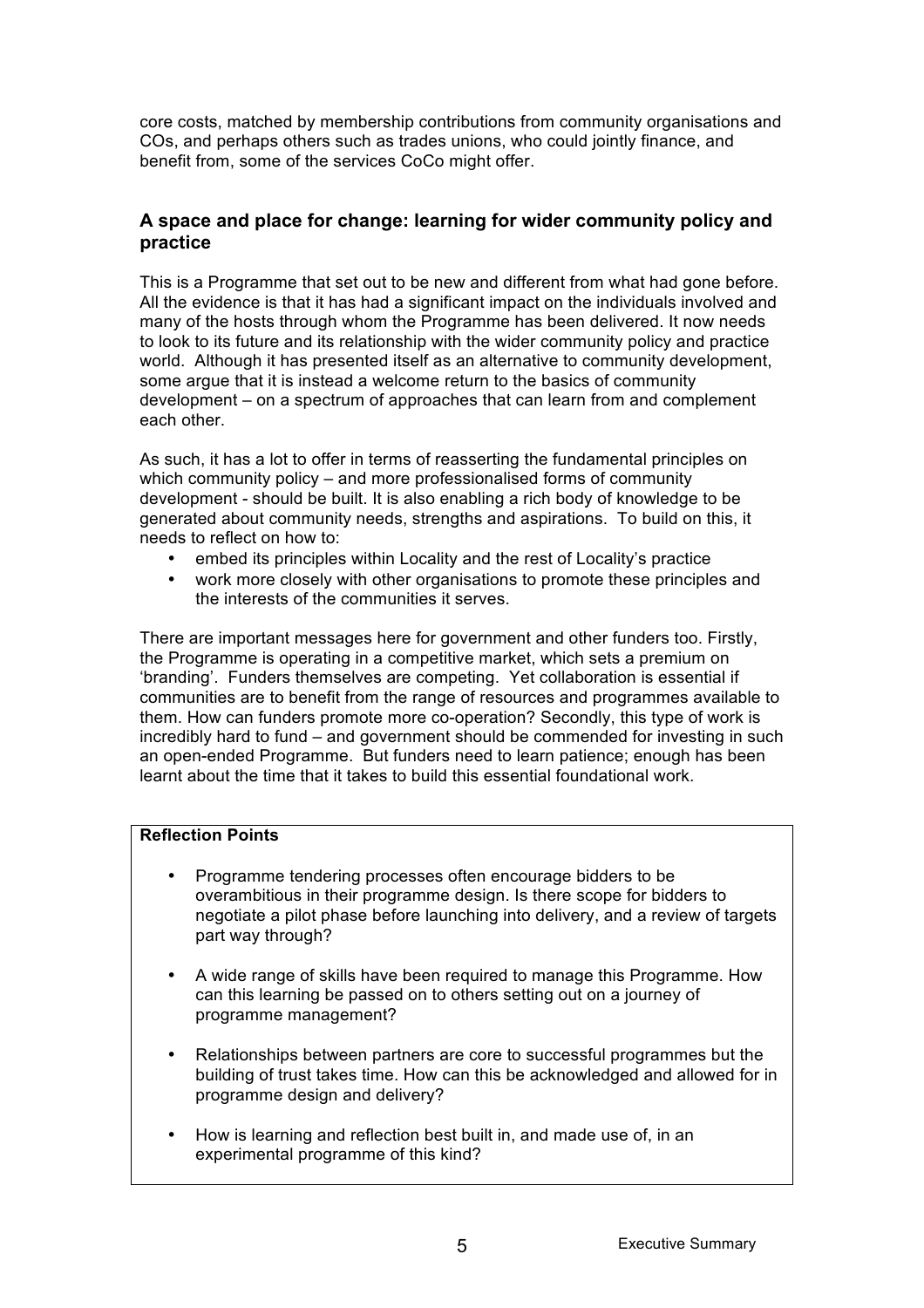- What is the strategy beyond Year 1, for COs, VCOs and for residents? How do we ensure that community organising retains a distinctive presence?
- Respondents repeatedly spoke of staying true to the principles of this model of community organising. Do all partners agree on what these are?
- How is the tension between sticking to core principles and local flexibility addressed?
- While respecting the principle that residents' knowledge is owned by them, is there knowledge that needs to be shared more widely – locally and nationally? How do we understand the challenge, and expectations, of moving to action?
- How can COs embed the principles of community organising in host and other local organisations whilst at the same time remaining independent and accountable back to their communities.
- How can VCOs be supported to continue the work of the Programme?
- How can the momentum of the Progranmme be sustained? And where does the responsibility lie for ensuring that this happens?
- How can the learning from the Programme be dissemianetd and benefit the wider community action and policy worlds?
- What will be the legacy for all the communities who have been invovled?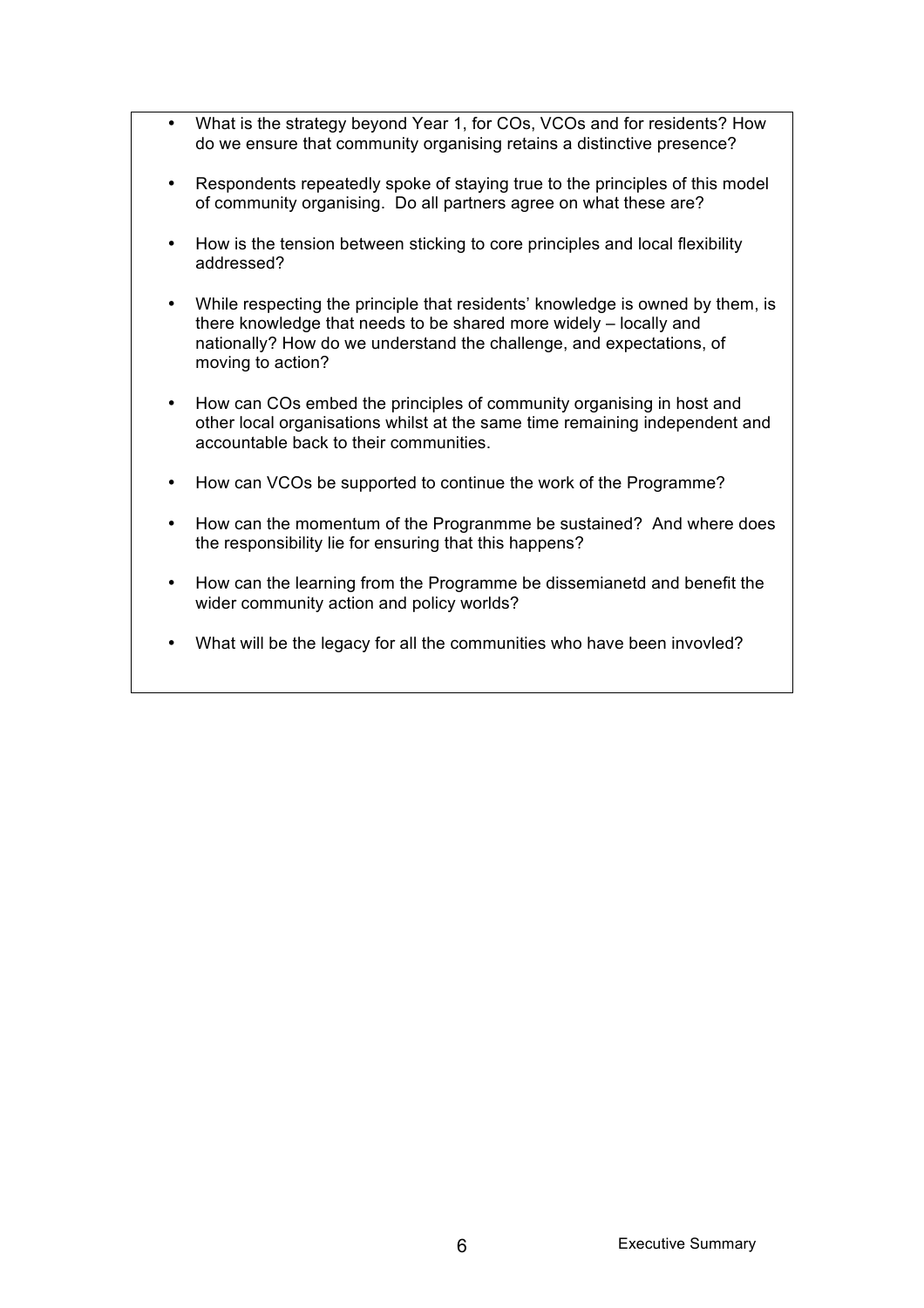## **Learning and Change in the Community Organisers Programme**

# **Full Report**

| <b>Contents</b>                                                                                                                                                                                                                                                                          | Page No.                                                 |
|------------------------------------------------------------------------------------------------------------------------------------------------------------------------------------------------------------------------------------------------------------------------------------------|----------------------------------------------------------|
| <b>Introduction</b>                                                                                                                                                                                                                                                                      | 1                                                        |
| Part I: Managing a Vision<br><b>Getting Going</b><br>Roles and relationships<br>The making of a 'good' Community Organiser<br>Communications<br>Targets<br><b>Programme Learning</b><br><b>Reflection points</b>                                                                         | 3<br>$\frac{3}{5}$<br>6<br>$\overline{7}$<br>8<br>9<br>9 |
| Part II: The vision in practice<br>The power of listening<br>From listening to dialogue to collective action<br>An army of community organisers<br>Applying the principles - challenges and balancing acts<br>• For or With?<br>• Working with other organisations<br>• Whose knowledge? | 11<br>11<br>13<br>14<br>15                               |
| Variation                                                                                                                                                                                                                                                                                | 19                                                       |
| Location<br>What makes a good CO<br>Support<br>Moving forward: Progression<br>Moving forward: CoCo<br>Maximising opportunities<br><b>Reflection points</b>                                                                                                                               | 22<br>23<br>24<br>25<br>26                               |
| Part III: A space and place for change<br>New and different?<br>The challenge for the approach<br>Shifting power<br>Reflection points                                                                                                                                                    | 28<br>28<br>30<br>30<br>31                               |
| <b>Appendices</b><br>1 Community Organiser Programme Theory of Change<br>2 Sources of information                                                                                                                                                                                        | 32<br>35                                                 |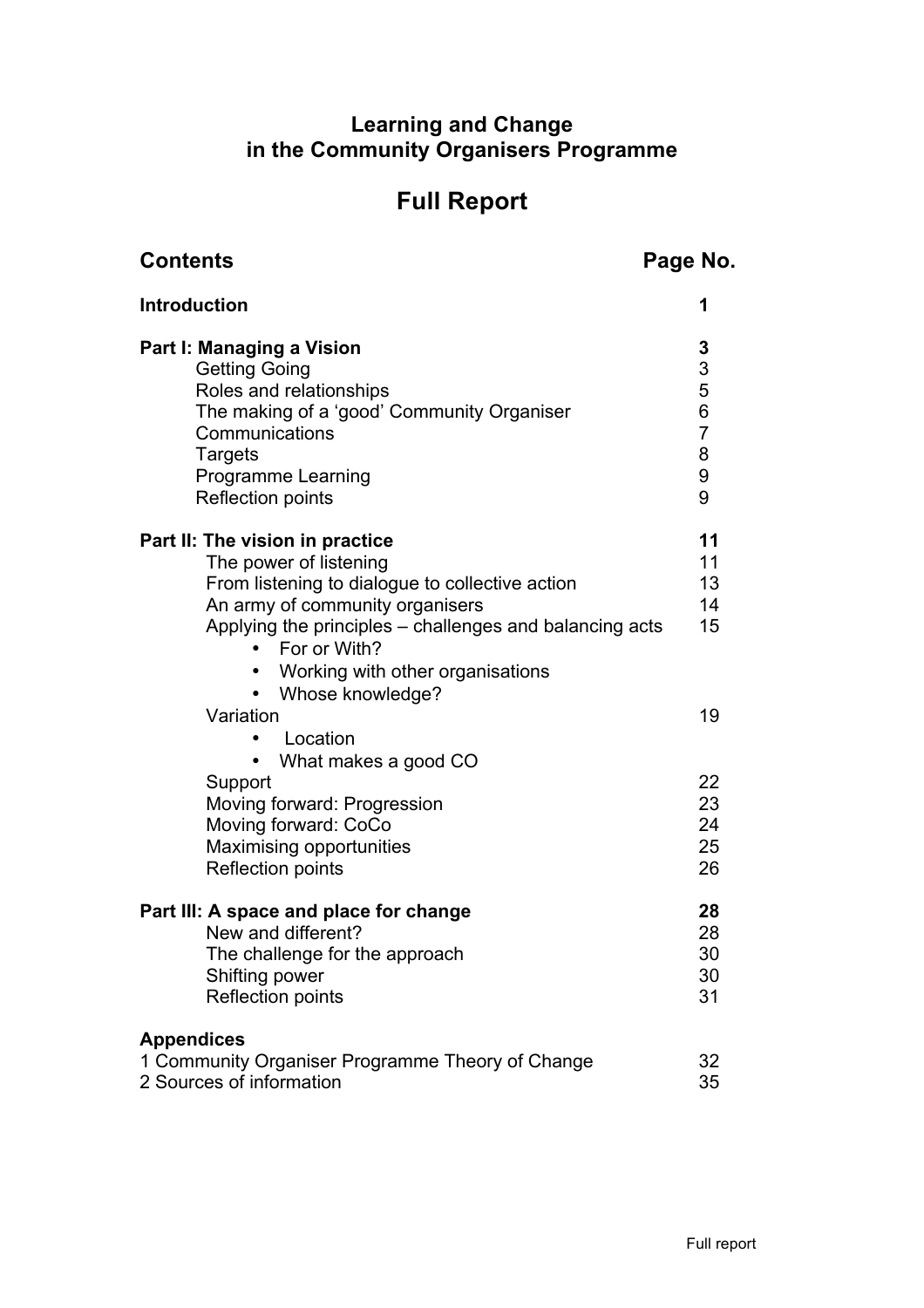# **Introduction**

The Community Organisers Programme was launched in a blaze of publicity in February 2011. It was based on a belief that:

*Despite decades of different government interventions, there are still too many places of disadvantage around the country. People in these areas find local services poor and unresponsive. They are disillusioned with government; they feel they are not listened to and have no voice. Programmes set up to empower them have failed to do so. Instead of freeing communities to make changes, government and professionals have often got in the way.* Community Organisers Programme Theory of Change

Its fundamental underlying principle in addressing this was that communities themselves could and should play the crucial role in tackling the root causes of entrenched and emerging problems. But for this to happen, there needed to be a real shift in power to communities, so that change could be driven by local residents themselves, rather than government or external agencies.

This belief was part of the Coalition's Big Society agenda when it came to power in 2010 with a commitment to devolve power down to community level. It also reflected a growing unease in the community practice world about the extent to which community work had become professionalised and co-opted into a government agenda over the preceding years, driven by targets dictated by external actors. It takes its place alongside a series of national Programmes seeking to develop a bottom up approach to change, which include Community First, Our Place (funded by government), and Big Local (funded by the Big Lottery Foundation).

The four-year Programme has been run by Locality, working with Regenerate as its training partner. It undertook to train 5000 community organisers – 500 'senior community organisers' and 4500 volunteer community organisers over a four year period, using the Root Solution Listening Matters approach developed by Regenerate, which places a premium on dialogue with residents as the foundation for action:

*RSLM techniques allow community animators and organisers to listen and to explore things that people love about their area that they can build on, things that concern them most – their motivations for action – and their ideas for action, whilst focusing on and drawing out solutions*.

Community organisers are based with local host organisations who are already embedded in the local areas where they work. They are funded by a training bursary for the first year and match funding is then available to support them as graduates of the Programme to progress to a second year.

Reflection is a key principle of the Programme's approach and *Imagine* has been commissioned by Locality to support its learning over the first three years. An evaluation has also been commissioned by government which will report in 2015. *Imagine* has previously produced reports on the hosting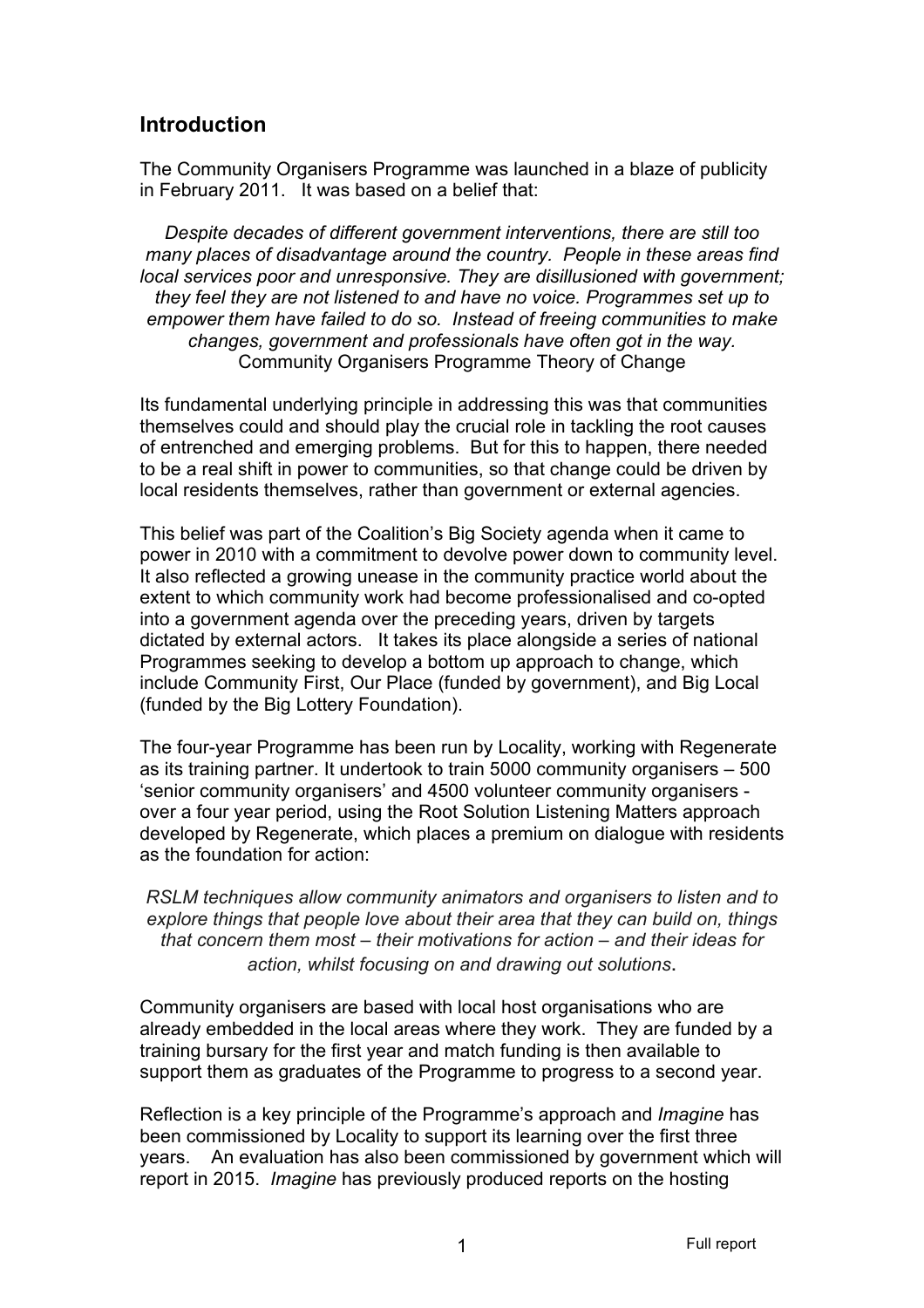experience and the COs learning journey, both of which are available on the Community Organisers website.

The Programme will run until September 2015. This report has been compiled for Locality and explores the learning that the Community Organisers Programme has generated so far, the implications of this learning for the remainder of the Programme, for CoCo – its legacy body – and for community policy and practice more widely.

In this report, *Imagine* explores the learning that the Community Organisers Programme has generated so far, the implications of this learning for the future of this approach to community organising and the implications for community policy and practice more widely. It is based on a series of interviews with those involved in the Programme – COs, hosts (and employers), partners and civil servants –as well as a workshop with the Inspiration Network, a group of COs, hosts and employers, who have graduated through the Programme and who now provide support to current participants. As such, there are differing accounts about the Programme's history and development, based on diverse experiences, and therefore some sensitivity about what is written here. This report is compiled to aid learning and reflection and is not an evaluation of the programme; it therefore includes a variety of perspectives which can stimulate further debate that in turn can inform future development. It also raises questions that the external evaluation team may wish to explore in more detail e.g. the hosting model, the variations and adaptations of the model and the impact of the Programme on local communities.

The report is in three parts. The first part summarises what the Programme has learnt about managing a programme of this size and complexity; the second part explores the lessons that emerge from putting this approach to community organising on the ground and how it is working so far; the final part considers the implications for Locality and government, and asks what the wider community policy and practice world can learn. Each part ends with some questions for further reflection. The theory of change is appended in Appendix 1, along with a list of those interviewed and other information sources in Appendix 2.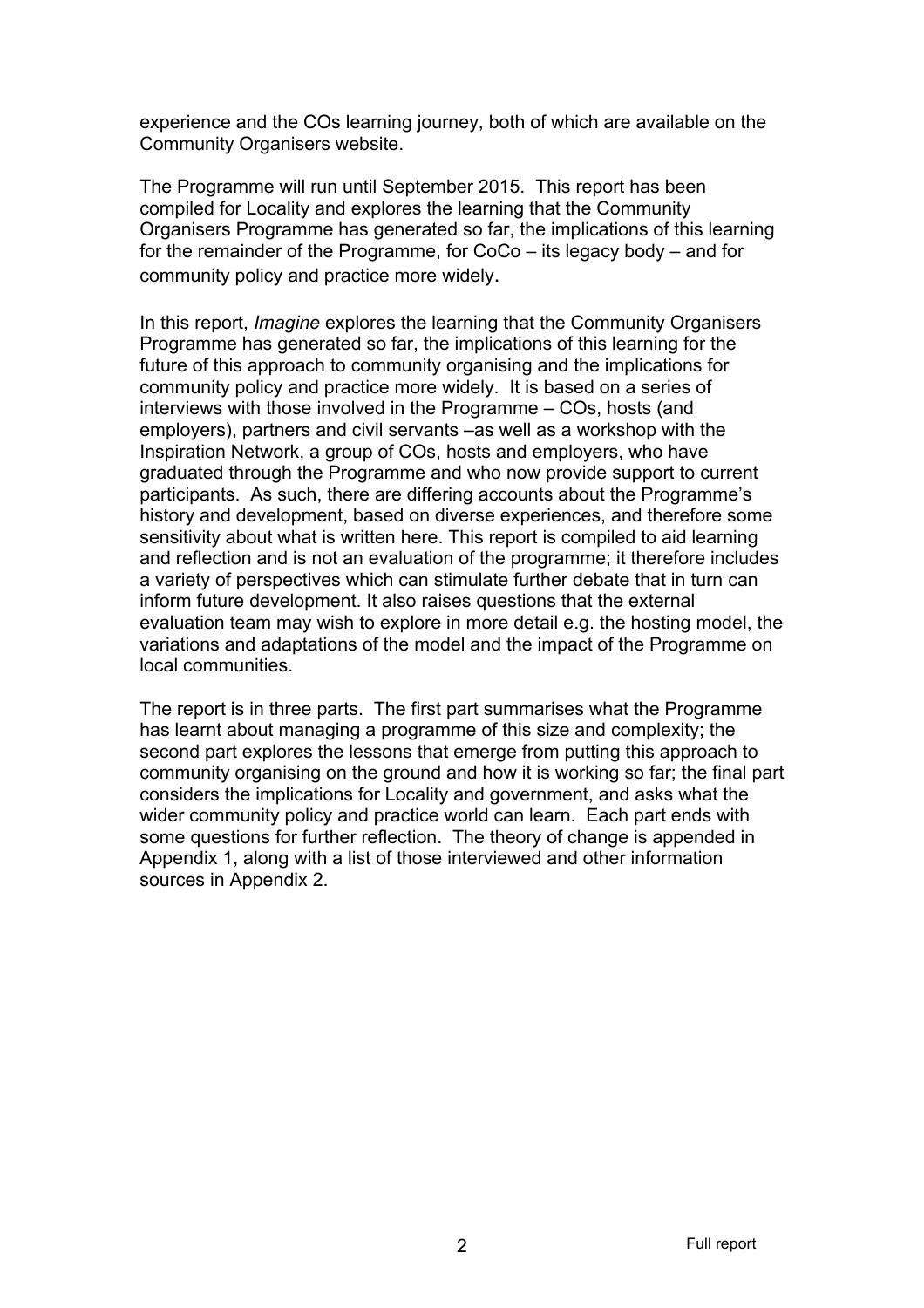# **Part I: Managing a Vision**

The Community Organisers Programme offers an opportunity to re-imagine what community led development and community driven action could look like in the twenty first century. In this introductory section, we explore the management challenges of delivering a new high-profile government funded programme, '*across the country …. through a network of organisations, … (at a time of) considerable social upheaval'.*

By its nature this has been an open-ended programme – and therefore a risky one. Government was funding a process with no set outcomes other than a much advertised number of community organisers. In this respect it was an experiment from the point of view of government – *'a new way of delivering government policy'* - and respondents commented on the importance of the open mandate they were given by government as well as government's willingness to get behind a challenging programme. Those directing the Programme have been learning as new challenges have unfolded, and knowing what they know now, those involved may well have done it differently. However, some of the people we spoke to suggested that the Programme needed to go through the learning to get where it is.

*The Programme has changed how I see the world in general – lots of learning about how to run programmes and work with partners, personalities and individuals, diversity and community accountability.*

*I wouldn't change it for the world – it's been a fantastic learning opportunity.* 

So, with the considerable benefit of hindsight (and a recognition that high profile government programmes are often rushed into being), we reflect below on resources, programme management, partnership, recruitment, training, learning and accreditation, communications and targets. Much of this is fleshed out in more detail in Part II: The Vision in Practice.

## **Getting going**

It is not unusual for government to expect organisations delivering programmes to hit the ground running once a contract has been awarded. Yet acknowledgement and acceptance of this being the way things are couldn't have prepared Locality for the onslaught of pressure in the first nine to twelve months after the Programme was launched.

There was little time for settling in as Locality tried to meet the challenges of:

- managing a government flagship which was intended to contribute to new ways of thinking and doing (Big Society) with all the external scepticism that it inevitably attracted;
- designing and implementing processes, systems and procedures for what would become a huge voluntary sector employment project;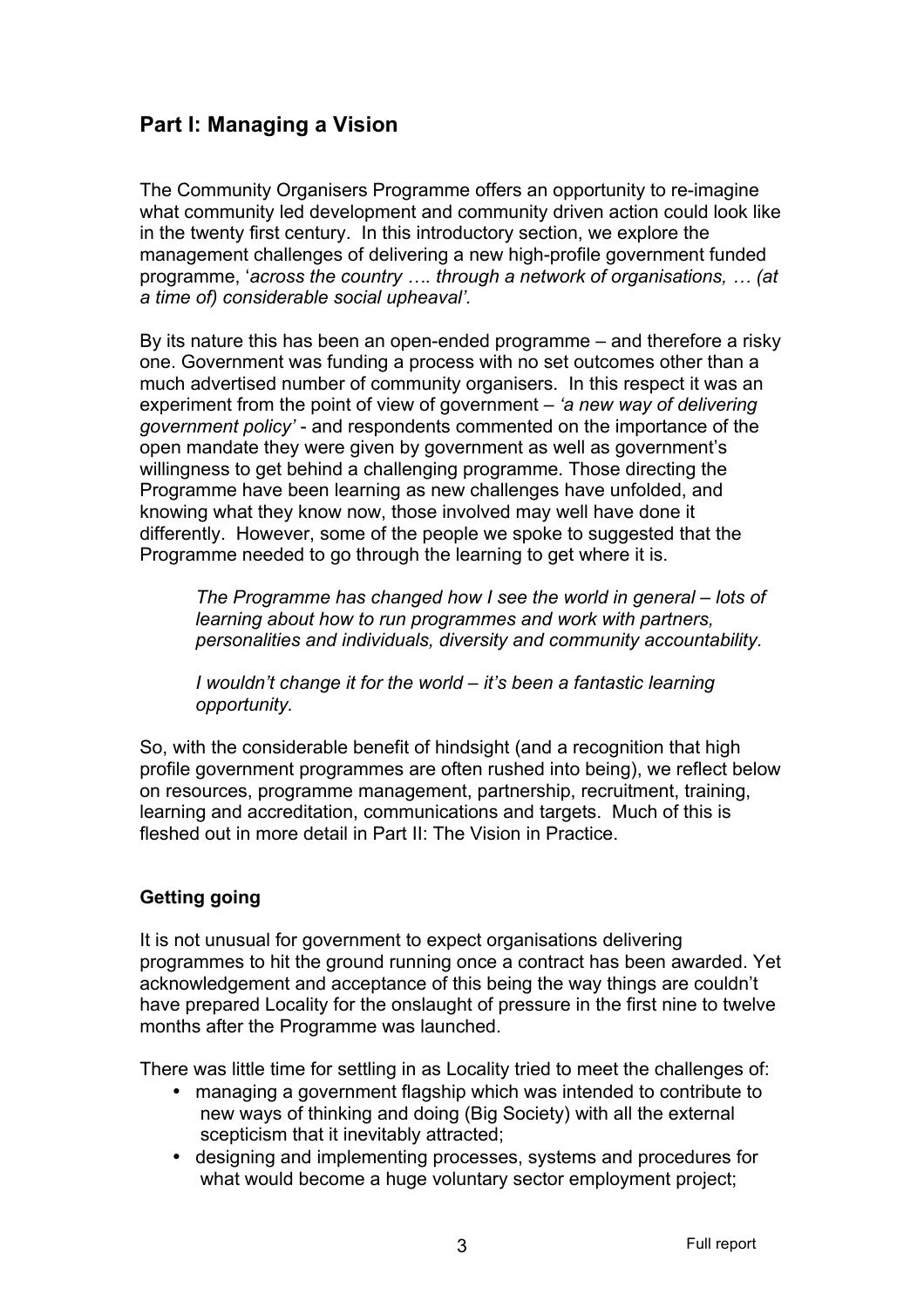- establishing partnerships and relationships with other organisations, some of whom they were very familiar with, but some with whom they weren't, and contract management with these partners;
- promotion of the Programme to Locality's members and the wider world of community practice;
- creating a programme within Locality that was potentially a lot bigger than the agency itself – in terms of budget, numbers of people involved and reputation - whilst at the same time being part of a new organisation arising from the merger of two allied but different organisations (DTA and bassac);
- getting ready to deliver a contract that had come as a bit of a surprise, (Locality took a last minute decision to submit a proposal in its own right).

Locality had the foresight to understand that it would need to review progress and responded to the challenges above with a systematic approach to programme management, using the Prince 2 project management approach. This included a Discovery Stage, which ran until a review in October 2012, and informed delivery of the programme thereafter.

It is generally agreed that the original Programme design underestimated the resources needed to deliver the Programme – both within Locality and Regenerate - and the time needed to train COs and see movement on the ground. People talked about unrealistic aspirations, hosts felt squeezed, there was little financial margin to play with, and a year was not nearly enough to train a CO and see outcomes from their work:

*It's long-term; it can't be done in a year. Communities are ever evolving – it's not a quick fix. With more time and resources, bigger things could have happened. The soft stuff takes time.* 

Regenerate was always up front about the fact that that it was condensing a much longer training process into just 51 weeks and concerns about timescale are reinforced by experience elsewhere. A recent review of community organising by the Young Foundation finds that *'It takes at least 18 months before you start seeing action'1 .*

Several people said they would have preferred a model of fewer COs over a longer period and suggested that it should have been renegotiated. To its credit, Locality was able to secure a government commitment early on in the Programme to match funding for second year progression during the first year. But would they have designed it differently if they had envisaged a twoyear scenario at the beginning? The current training restructure has acknowledged that some learning opportunities can now be built into the second year, though of course not all COs achieve progression.

 <sup>1</sup> The Young Foundation (2013) *Growing Community Organising,* London: The Young Foundation; see also Beck and Purcell's international review of community organising: Beck, D. and Purcell, R. (2013) *International Community Organising*, Bristol: The Policy Press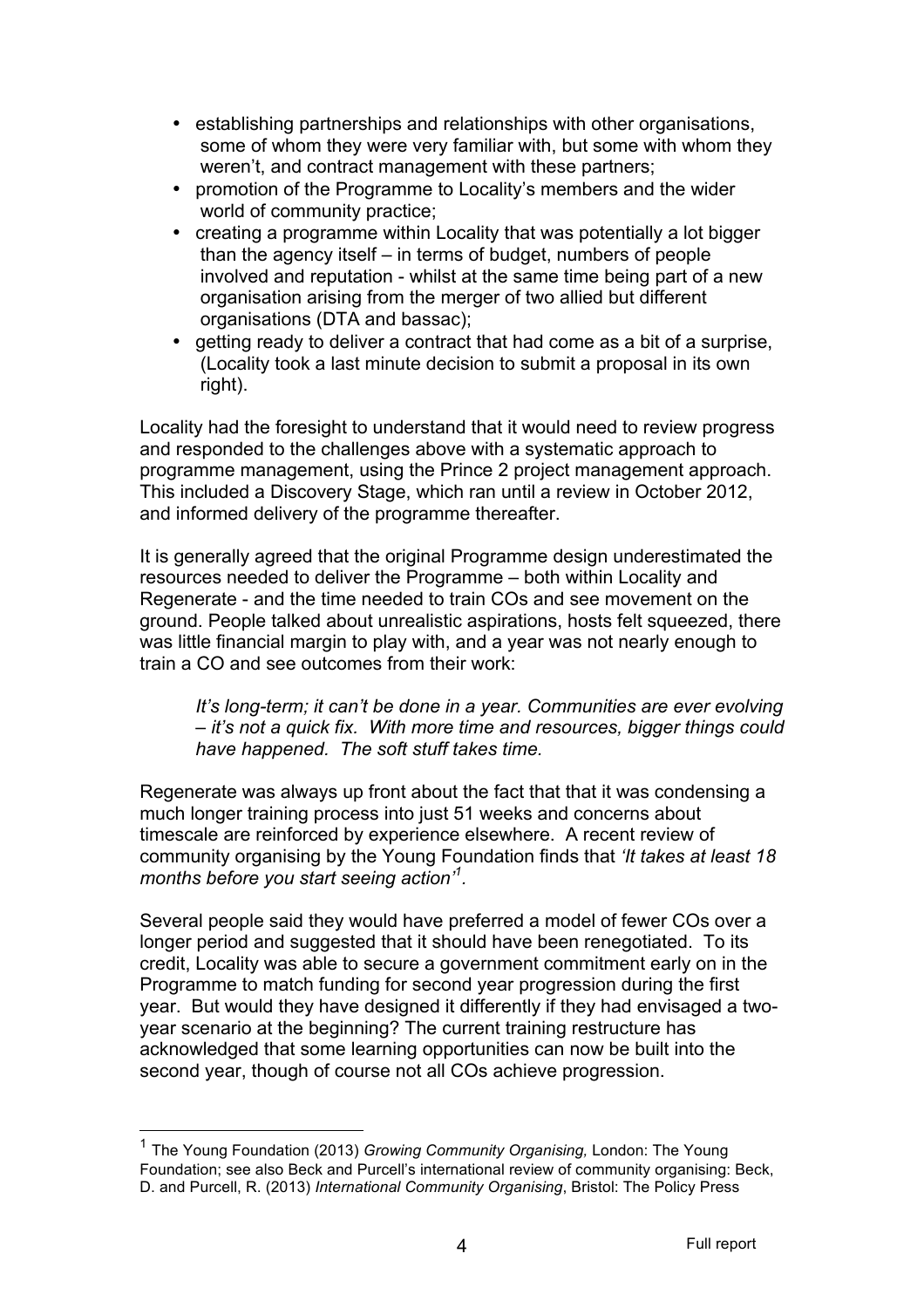People referred to the setting up being rushed and lacking the pre-planning needed, e.g. to build a viable and learner focussed accreditation process. The initial months were less charitably described by some, as 'chaotic'. Small overloaded teams in Locality and Regenerate meant many COs felt unsupported, in terms of both the fieldwork and the accredited learning process. Hosts and COs have complained that communications were poor, emails went unanswered, accreditation deadlines were not met, employment and personnel matters weren't resolved quickly enough. Much of this has now been resolved, although communications is still a sore point. But early cohorts inevitably were 'guinea pigs'. As a result, they suffered and their experience should be acknowledged. The frequency of new cohorts starting has not always helped, creating a heavy workload for assessments.

## **Roles and relationships**

The rush to deliver the Programme and get it right has placed great stress on the Locality and Regenerate programme teams. As time has gone on, greater capacity has been built within both organisations. There is a growing understanding of the different functions and roles that need to be played, and that management requirements vary depending upon the stage the Programme is at. Visionary leadership, partner relations, communications, process, logistical and forward planning, performance measurement and management, human resources, problem solving, training and learner support, risk management, logistics – these are just some of the skills and roles required in a programme of this kind and scale. These requirements are usually best met by a team of people that is bigger than the few originally entrusted with delivering the Community Organisers Programme. The current complement of skills across all partners is now a real source of Programme strength.

The broadened staff base of the two key delivery partners, and acknowledgement of the different functions required by the Programme, also seems to have helped ease and clarify the relationship between the two main partners. The Programme as it stands now is absolutely a product of both organisations and of the individuals within them and this 'mix' has created a more 'rounded' Programme than might otherwise have been the case. The emphasis on listening (as promoted by Regenerate) and the credibility, reach and capacity (that comes from Locality as a member based organisation) have combined to create something unique. It hasn't always been plain sailing, however. Both COs and hosts have reported getting 'different steers' from Locality and Regenerate and sometimes felt it was unclear who was in charge.

Another crucial relationship that success of this Programme rests on is the one with hosts and employers. Many felt their role was seriously underresourced, and although more than one said the money really didn't matter, several felt that it doesn't reflect or acknowledge the work involved. Also early hosts tended to be unclear about what was expected of them. Several have commented on poor communication channels with Locality, and most felt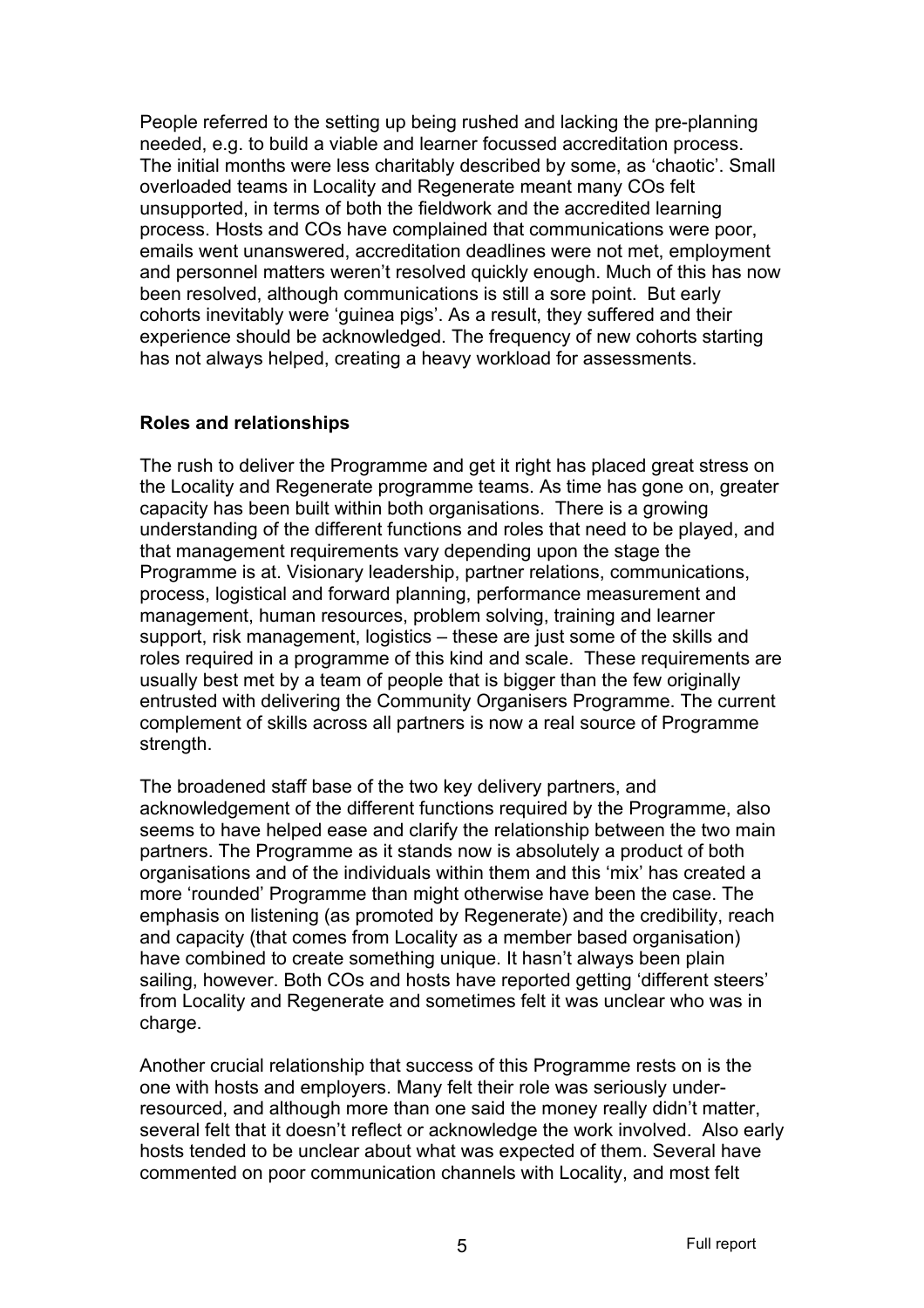undervalued and underused, but again this was changing – and the two hosts we spoke to who had taken on a second batch of COs felt they now knew how to manage the three-way relationship.

## **The making of a 'good' Community Organiser**

As understanding has deepened across the management team, learning about what makes a good CO has led to a performance management framework and assessment centres as part of the recruitment process – both generally welcomed. The PMF makes transparent the competencies of a CO and helps to systematise judgements about who is and isn't a 'good CO'. Some of those involved in running the Programme grouped COs into three bands - the high achievers at one end of the spectrum, the strugglers at the other end, and those in the middle. Some thought that, while the high achievers and strugglers got a lot of attention, those in the middle missed out; others that the need to focus on the strugglers might have given both Locality and Regenerate a skewed view of what COs were and weren't achieving.

*We spend more time with those in deficit than those who are brilliant. So we don't necessarily support COs as well as we could. It's not necessarily the self-starters that miss out on support, but those in the middle and sometimes they slip through the net. Like all education, the gifted and talented get attention and so do the strugglers.* 

The assessment centres provide an opportunity for those with experience of the Programme and of organising to select those who are most likely to succeed – '*to seek out the best'*. A significant point was made though that in recruitment it is important to recognise that these are trainees and not expected to be fully fledged COs from the start, and at the end of the day, hosts and employers do still have the final say. This is a tension that has surfaced in Programme team discussions as well as in interviews. The pressures of delivery could easily encourage a risk averse approach to recruitment which would outweigh aspirations to recruit a diverse range of COs, including those who might not have had much prior experience of formal training.

Most agree that the initial residential training has improved greatly – there is more attention to the practicalities, it is less abstract, and there is a little more time. Overall, it was always a question of squeezing a much longer training process into the time the Programme allowed and there were a lot of learners for a new programme without the development time needed for accreditation. Supervision was introduced during the first year of the Programme, though the primary vehicle of e-learning has not met with universal approval (see below). A mid-term face-to-face review session has been introduced and welcomed. A big and not surprising piece of learning is that, as the Programme progresses, COs particularly value peer-to-peer support and welcome both the IN and the idea of regional networks – these could only emerge as the Programme developed. A training restructure is now being carried out, involving COs, a few hosts and some providers, and a new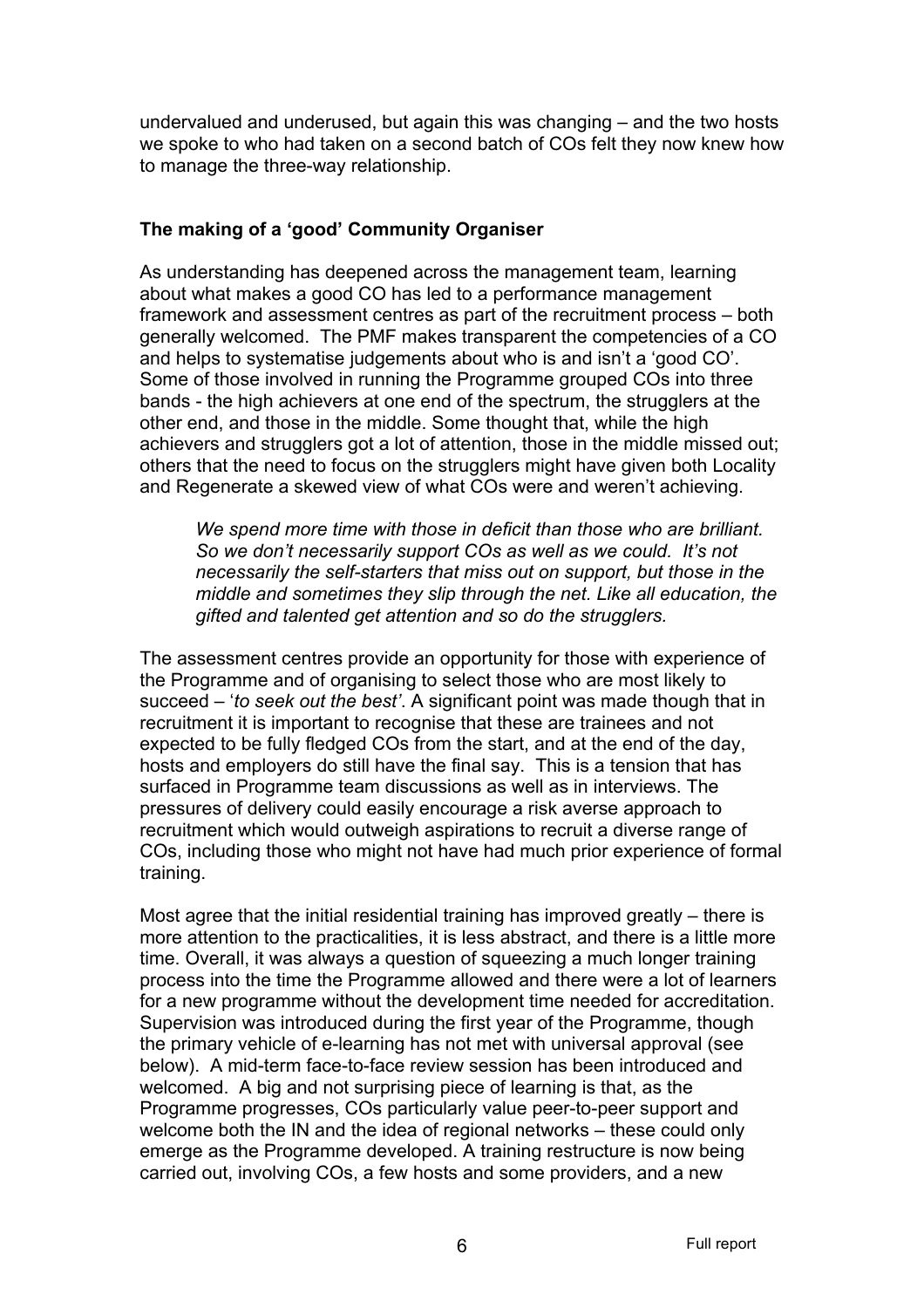approach which keeps the best of the original Programme, but also some significant changes to some content and timing, will be introduced from Cohort 12 onwards.

There is a tension between remarks that the model was too rigid and the comment that supervision and guidance was sometimes too laid back. The principle of 'not doing for others what they can do for themselves' (see Part II) has applied to the training as well as delivery, with COs expected to take responsibility for their own learning. But it has meant that sometimes COs felt they were asked to take too much responsibility - they would have welcomed more guidance and more 'banking' education.

Unsatisfactory arrangements with accreditation have now been largely sorted, with more resource and the OCN Centre (the 'internal verifier' function) integrated into Regenerate – to the satisfaction of OCN and Regenerate. All those involved in the accreditation process recognise that there has been some fallout from the rushed implementation of the Programme. The framework was never fully designed or piloted – or rather it was piloted but as part of real life delivery. The demands of accreditation, with a high volume of learners and a new curriculum, and an inclusive recruitment process that brought people unused to learning into the Programme, have proved to be a steep learning curve for all those involved. It has been suggested that the formal accreditation of learning was more 'added value' to the original bid rather than a considered approach to programme and learner development, though the current role of Regenerate as an OCN Centre in its own right, now reflects a greater understanding of the value of accreditation. The revised training programme may have some implications for the accreditation process but at this stage OCN will continue to be the awarding body until Cohort 14 has competed its training cycle.

## **Communications**

Online was a big feature of the original Programme design. It aimed to enable large numbers of COs across the country to participate in networked learning and provides for a cost effective mechanism to deliver training and supervision. However, this has not always been effective with such large numbers of trainees and variable internet capacity. Yammer is widely criticised – some COs are not comfortable in sharing challenges and difficulties through it, and it is seen by many to be little more than a 'bragging' platform. This ties in with a perspective from a number of COs and hosts that in a Programme that is about challenging power, key partners have not always dealt well with challenge themselves, and that responses have sometimes been defensive.

Internal communications with both Locality and Regenerate have generally been a source of aggravation for COs and hosts. People talk of making an enquiry and not getting a response for weeks. For their part, Locality and Regenerate have felt that COs could sometimes have taken more responsibility, though it is generally accepted now that messages from the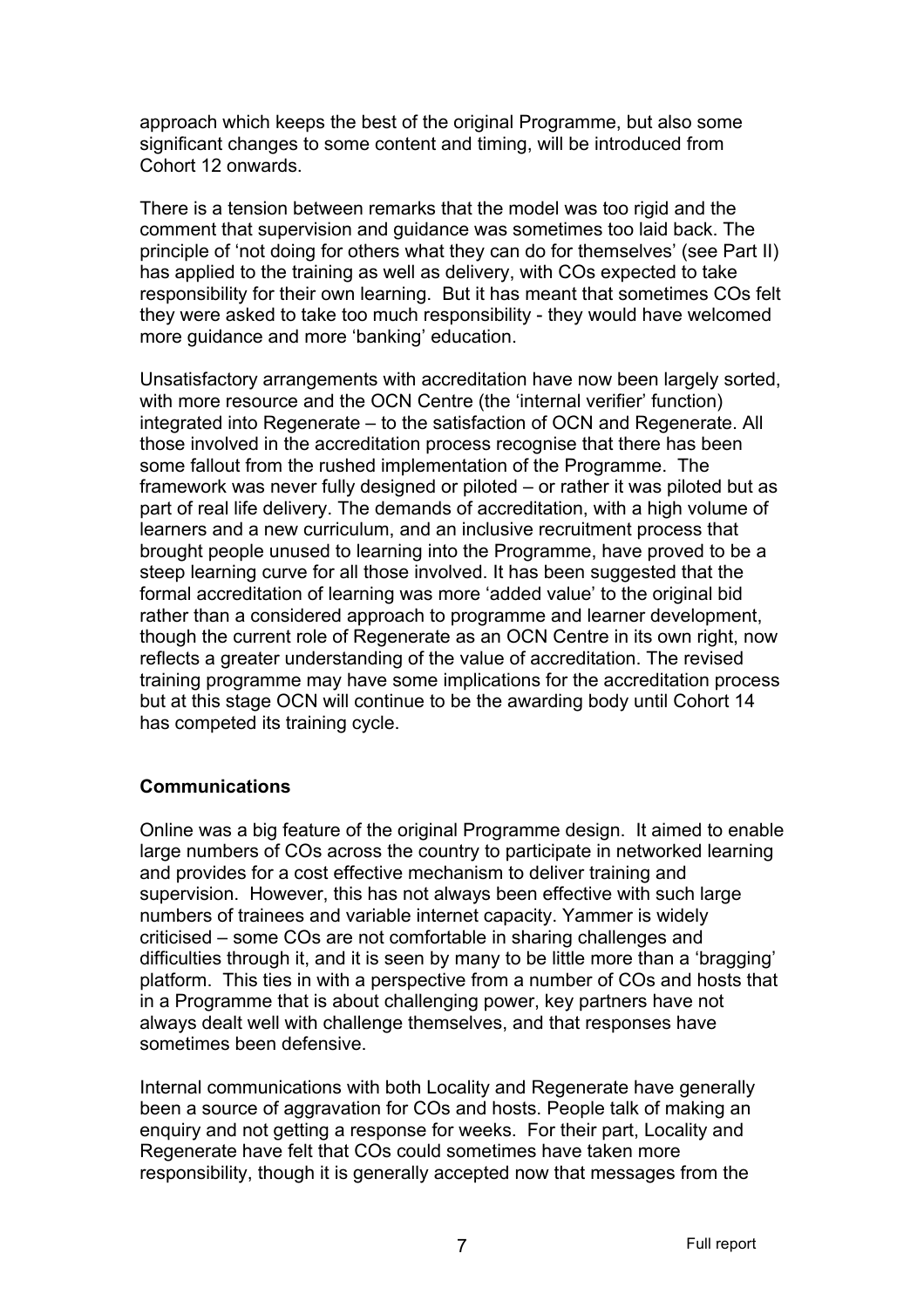delivery teams are clearer and that, as the Programme has evolved, the key partners are more relaxed about questions and challenge.

Communication with the outside world has been a core issue for the Programme. Ministers need to know it's working if they are to keep faith with it – they need to show something for their investment. Their relatively handsoff approach has been described as 'exemplary' so far, but they do need stories to give to the outside world, especially as the election looms. The hype at the beginning sparked a lot of resentment and resistance from the outside (which may say as much about the outside world as the Programme), and the Programme now needs to say more about what it is achieving. Recently, 100 stories have been compiled to illustrate the community organising process in action for this purpose. The Programme also needs to distinguish between good promotional stories and stories for learning, which need to be honest about the challenges of this programme's community organising process.

It is difficult to know how much of the early, very public antagonism towards the Programme lingers on. The danger for the Programme is that it is still seen as very separate from the wider community development field. Even within Locality the Programme is seen as separate, despite the fact that it gave a boost to the new organisation and embodies its core values of grass roots development. The experience and learning from the Community Organisers Programme has the potential to transform the way the Locality works in terms of listening to its members and the way it runs other Programmes. And hosts' experience has the potential to spread this learning across other community anchor organisations and inform community driven practice across the country.

## **Targets**

There is a tension between the commitment of the Programme to being openended and bottom up and the need to deliver measurable outcomes. The Community Organisers Programme has only one funder driven target – to achieve 5000 community organisers over the four years, 500 bursary funded and 4500 volunteers. Having just the one target is a rarity within government but an indicator of its desire to move away from the target driven policies of New Labour years. However, having only one – well-publicised - target could leave the Programme more exposed if it is not met: '*it will create difficulties if outsiders want to take a potshot and use this to say the whole Programme has failed'*. So there is concern that the numbers of VCOs have fallen behind. Although there is a feeling this is improving, there is pressure on the Programme to do a lot of catching up in order to meet the target. On the one hand, Locality has always asserted that it is important to keep reasonably high targets, because large numbers of people are needed to build community networks capable of taking collective action and this message does seem to be gaining more currency. On the other hand, however, it is unclear how government arrived at this number in the first place and, as we shall see in Part II, some feel it is unrealistic, should have been renegotiated, may be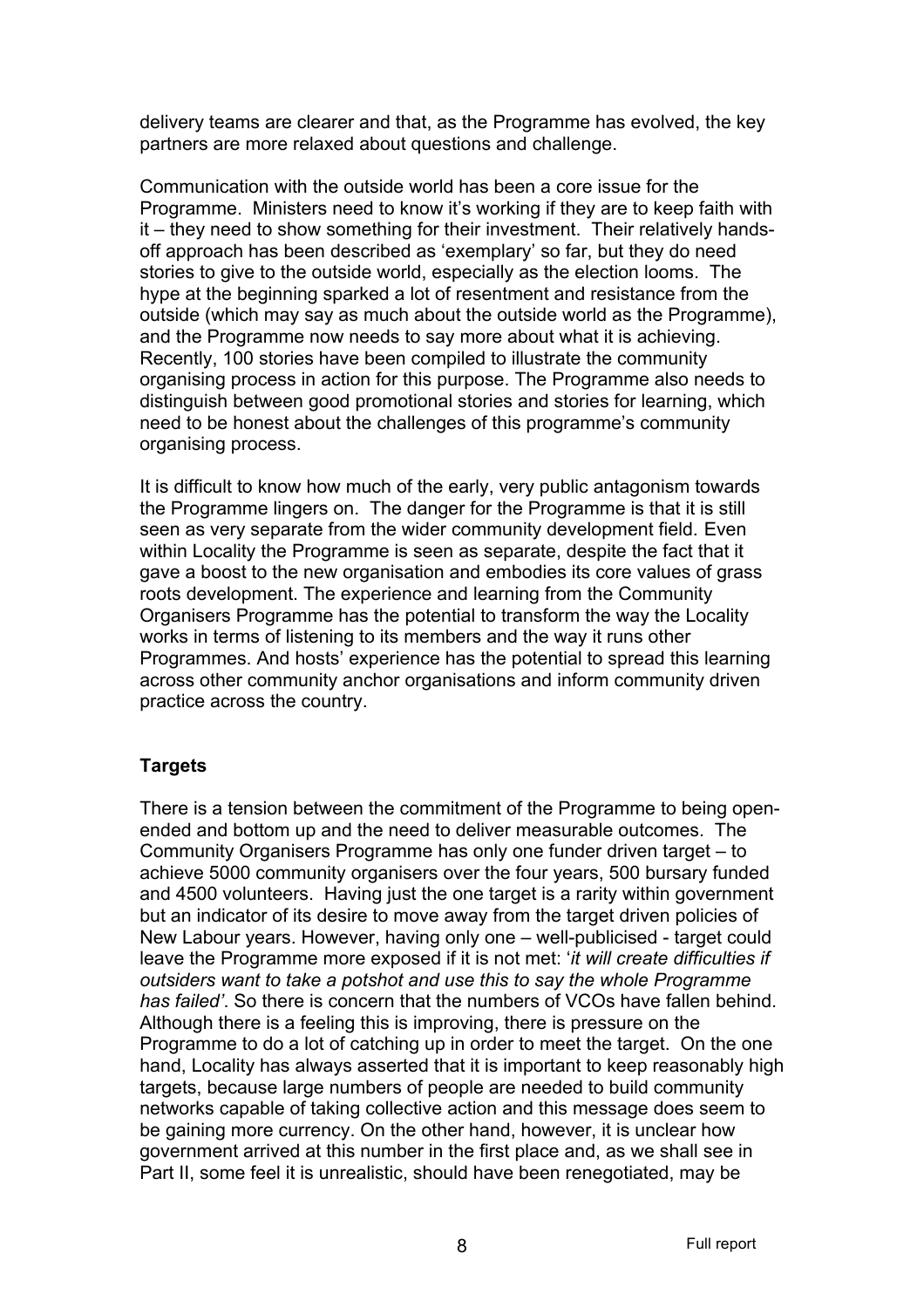incompatible with putting residents first, and may in any case not reflect the changes being achieved on the ground.

There are, of course, internal targets and reporting requirements and COs and hosts feel that a Programme that was supposed to be relatively targetfree has been beset by paperwork. However, some of the more internally driven targets e.g. numbers of listenings, seem to be slightly more relaxed than they were, or perhaps it is that they are better understood as an inherent and positive element in the process, rather than being seen as a dead weight from above.

## **Programme Learning**

The need to build learning into the Programme was essential because of the experimental nature, the scale and the speed of delivery required. Programme management has clearly evolved in response to experience over time and, although it may seem that there is little time to stop and think, the appointment of learning and evaluation advisors at the start demonstrates the Programme's *'clear commitment to learning and reflection'*, even if the role and its significance within the Programme has taken time to 'bed in'. Several respondents have commented on the value of a learning resource and a wish that there could have been more opportunities for reflection, challenge and learning integrated into the Programme.

Locality also built in the Prince 2 project management approach which includes a 'Discovery Stage' to inform future programme delivery, and a key space for integrating learning into programme development was the Programme Board. Initially there was also a Policy and Practice Group involving a range of VCS and academic partners which was an attempt to connect with and involve the outside world. However, these two committees were combined early on. Was this a learning opportunity lost?

The Programme Board has involved Locality members and host representatives, CO Council members, civil servants and Locality and Regenerate programme managers. When there was a particular task e.g. the Discovery Stage Review, Programme Board members played a significant role but as time has passed, Programme Board meetings seem to have become less and less frequent, perhaps due to other and more pressing demands on people's time.

## **Reflection Points**

- 1. Programme tendering processes push organisations into designing ambitious methodologies. Is there scope for bidders to negotiate a pilot phase before launching into delivery, and a review of targets part way through?
- 2. A wide range of skills and competencies have been required to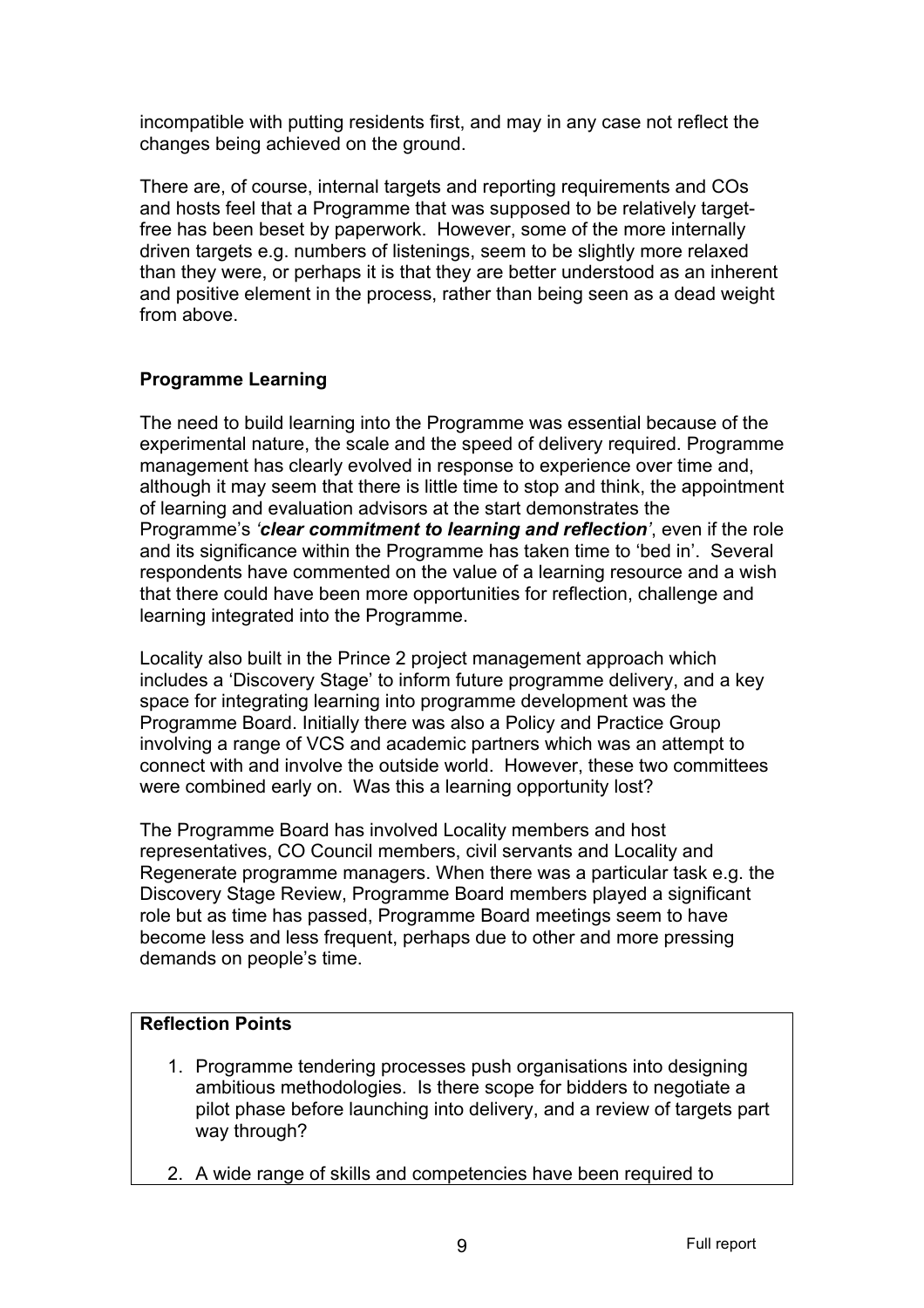manage this Programme. How can this learning be passed on to others setting out on a journey of programme management?

- 3. Relationships between partners are core to successful programmes but the building of trust takes time. How can this be acknowledged and allowed for in programme design and delivery?
- 4. How is learning and reflection best built in, and made use of, in an experimental programme of this kind?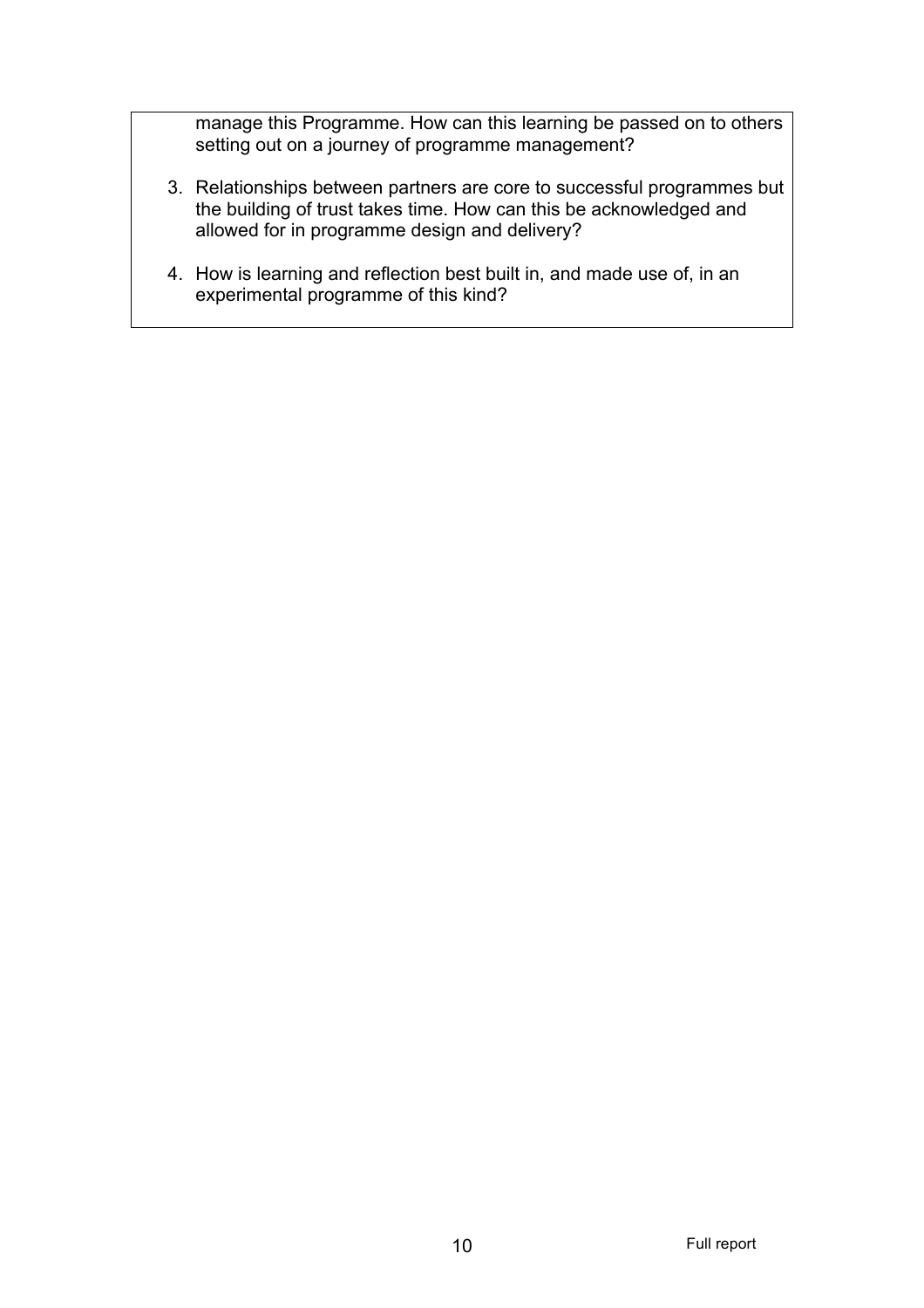# **Part II: The vision in practice**

The Community Organising Programme aimed to address some of the shortcomings of community interventions in the past and in particular to ensure that change is driven by residents rather than development workers and external agencies. It adopted the RSLM model developed by Regenerate. Key to this model were the principles of listening, not doing things for people, working first and foremost with residents rather than local organisations, enabling residents to set the agenda, and ensuring that the knowledge gained was in the control of residents rather than taken over by outsiders.

It is still early days for the Programme. As we shall report later, many of those involved stress how building community power through community organising will take time if it is to be sustainable. Nonetheless, it has left a deep impression on many of those who have been involved – as COs, hosts/employers and Programme deliverers. There is a growing body of stories – some reproduced in the boxes below - of confidence increasing among individual residents, relationships and networks developing locally and of small-scale achievements on which larger-scale change will eventually be built. And the principles of this model of community organising are being spread through and beyond the organisations involved.

So how has this been achieved and what has been learnt? In Part II, we look first at people's reflections on how the model is working in practice. We highlight some of the issues and tensions they have raised in relation to putting the model on the ground. We then discuss progression and how this is working out, as well as the steps being taken to establish a legacy body. We end with some questions for reflection.

## **The power of listening**

*The special thing about it is the listening discipline. Most of us work in a world where we purport to speak on behalf of people, especially in difficult times. We play games with it, consciously and unconsciously*.

People at all levels of the Programme testified to the value of listening. This remained for many the central feature of the model. Hosts spoke about how it had given them a greater understanding of the community – some said how envious they were of COs having the space and mandate to just go out and listen. Many of those we spoke to said that, although the principle of listening to the community had always been at the heart of their mission, cuts or the demands of contract work meant that they had lost the capacity for this basic foundational work:

*We used to doorknock and this has given us the capacity to do that again. We work from very similar principles… but we didn't have anyone to do it. Now it's kind of validated our work.*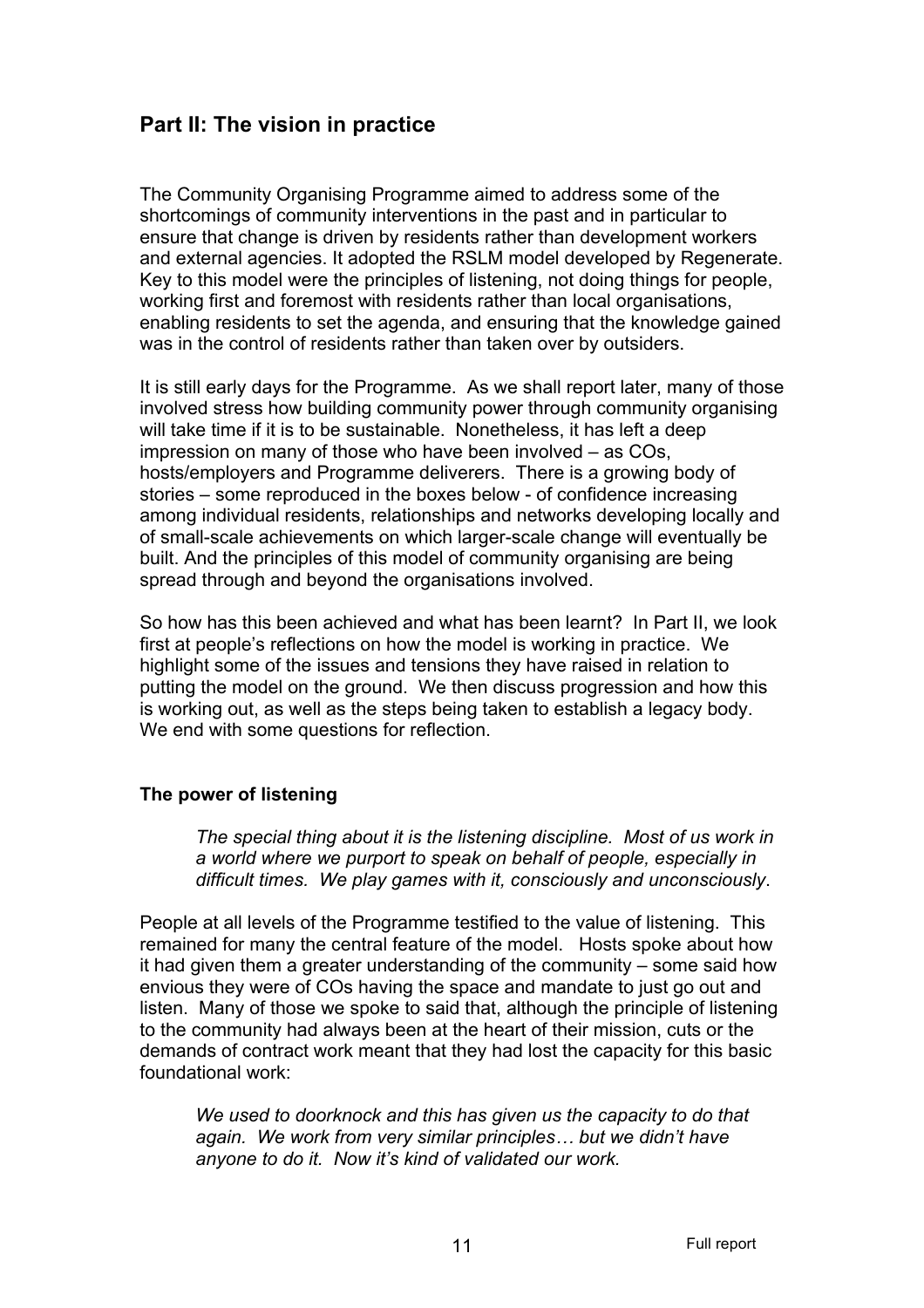The hosts we spoke to relished the challenge it provided and were embedding it into their practice, using it for community profiling, parish plans or to tests out plans for new work. They also commented on how the practice of going out and knocking on doors, listening to people in cafes and other natural gathering places, had extended their reach to a more diverse group of people – different ethnic groups in some areas, children and young people in others. While these hosts were adamant that they had not taken on COs in order to promote their own organisation, some also found that residents were more aware of their own existing services as a result of the listening process.

#### **Opportunities for hosts**

*One rural host had tried parish plans in the past and failed because people didn't see themselves as part of the community. So community organising offered an opportunity to see what people felt about their area and what concerns they had.* 

*Another host said that it had unwittingly encouraged local residents to become dependent on its services. Community organising was an opportunity to 'look outwards and do things differently'. Less energy was spent on seeking resources and setting up bureaucratic partnerships and more on creating space that local people could use. Old measures of success had changed.* 

*A third commented on how COs had provided 'proper outreach, with good levels of intelligence, new contacts, a different perspective on how to engage with people rather than simply relying on tried and trusted methods.*

**Listening starts with individuals** and several people commented on the importance of this as a foundation for collective action. Some COs and hosts saw this as a crucial difference from what they saw as mainstream community development (and some other forms of community organising); for others, it was simply, as we have seen, a return to basic principles. Either way, it was a necessary step before people have the confidence to link up with others. Indeed, some residents have an initial distrust of the whole idea of collective action.

#### **Individual change**

*We had a community hub on her estate and X came to us with 3 young children and no confidence. Now she is absolutely flying and runs one of our community hubs. She spoke at our annual conference. It's incredible how her confidence has built. When she went to the residential, she said, I can't do this – I'm coming back at the end of the day. But now she's signed up for a third year. We could have developed her but not to the same extent. She's blossomed – physically as well as in her confidence. She writes her own speeches and got a standing ovation at our conference……. She'll still be there for every single person on the estate, especially young kids and those who are excluded. She'll never lose that learning.*

*The impact on individuals is enormous. There is no history of enterprise in our area but at least two of the people our CO brought in as volunteers are going to get individual grants through Big Local as star partners [these are social enterprise grants] – they wouldn't have dreamed of it a year ago.*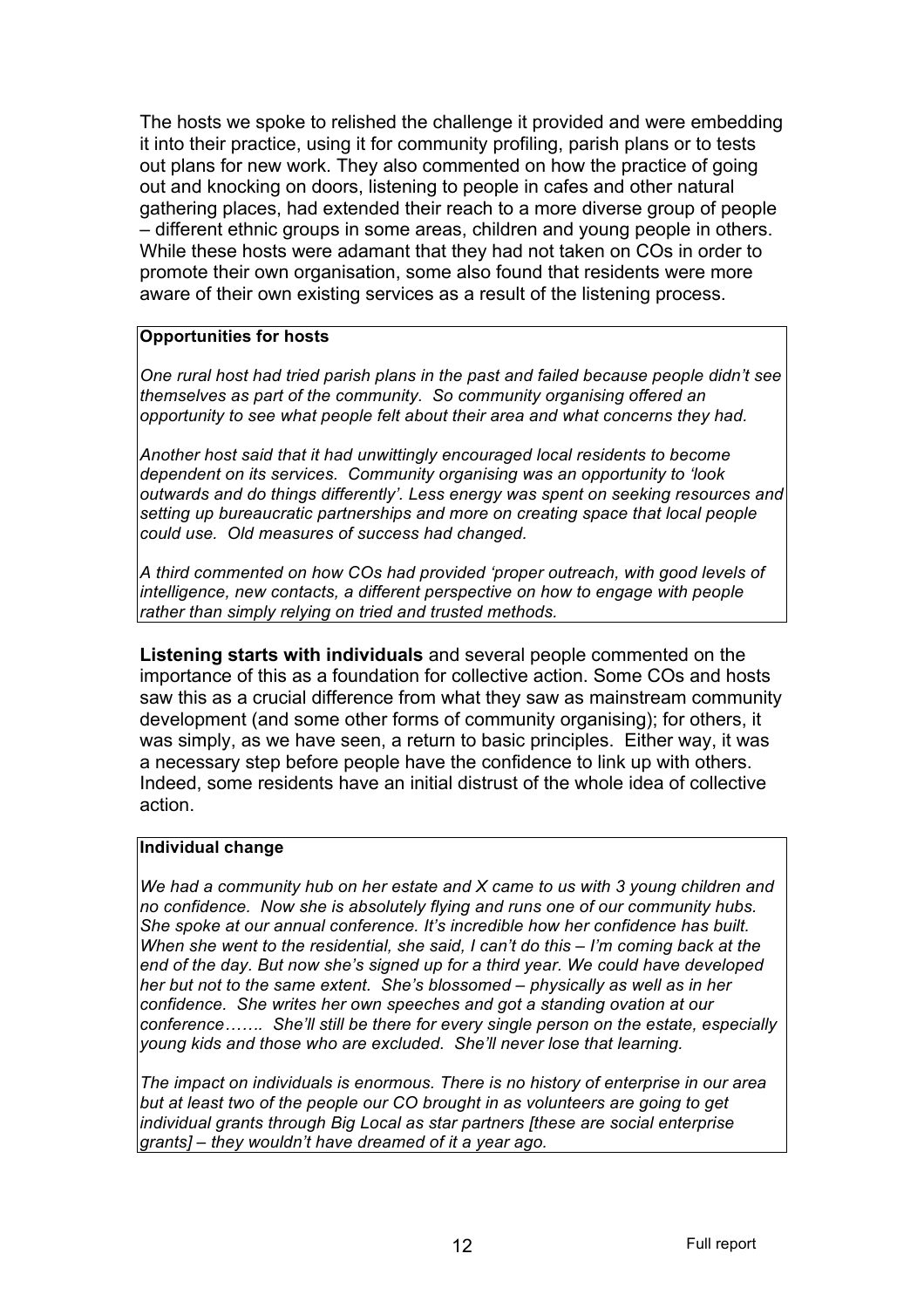## **From listening to dialogue to collective action**

Listening is only part of the story. The ideas of Paolo Freire have been influential in developing the Programme's approach to community organising and these highlight the importance of dialogue and relationships. Listening needs to move to dialogue. Building relationships is critical to community organising, getting people talking together and countering isolation.

#### **Building relationships**

One CO told the story of how an unlikely alliance between a white man and a group of Black women came about. Following lots of listenings, the COs held a drop in with a display to illustrate what they had heard and created an open space to listen. The opportunity to hear the experiences of the Somali women *'tweaked something in him - now he's helping them get a petition together. That came from open-ended listening'*.

*A white guy and a Muslim guy are now working together on a local issue. They don't mix socially and probably never will. But they work well together and are making progress on the issue concerned.*

**Moving to action** was something that many COs had found challenging, however. Several commented on the wealth of ideas that come out of the listening process. But they felt they got stuck when it came to turning these ideas into action. One commented that the model didn't do enough to help people beyond '*a house meeting and a tea party'*:

*So COs go from feeling 'This is really exciting' to being really confused as they collect a billion ideas and then what?* 

Was this a personal failure? One person suggested that the skills that made a CO a good listener were not necessarily the same of those that would help them move to action. Or was it down to the process? One CO felt that it was: '*That is also a familiar criticism of the Freirean approach – when you have these conversations, it feels like useful process, but it is hard to turn it into concrete stuff.'* 

Others felt that too much was expected too early. COs recognised that '*it's important to go at the residents' speed but it can be frustrating…the RSLM process is fine for four years, but we don't have that time'.*

As we saw in Part I, the RSLM process would normally focus on listening for the entire first twelve months in order to build networks and identify a core team of local residents to take things further. Only then would it move to action. And in the early days, COs seemed clear that they should resist the temptation to work on 'projects'. But some people argued that an emphasis on numbers had pushed them in this direction: '*There is a danger that if you are too overt about measuring and counting action, that drives organisers to think that their job is to set up projects'*. It has been suggested that the current recommendation that COs support a few fledgling projects in Year 1 might be replaced with performance targets based on the building of networks as a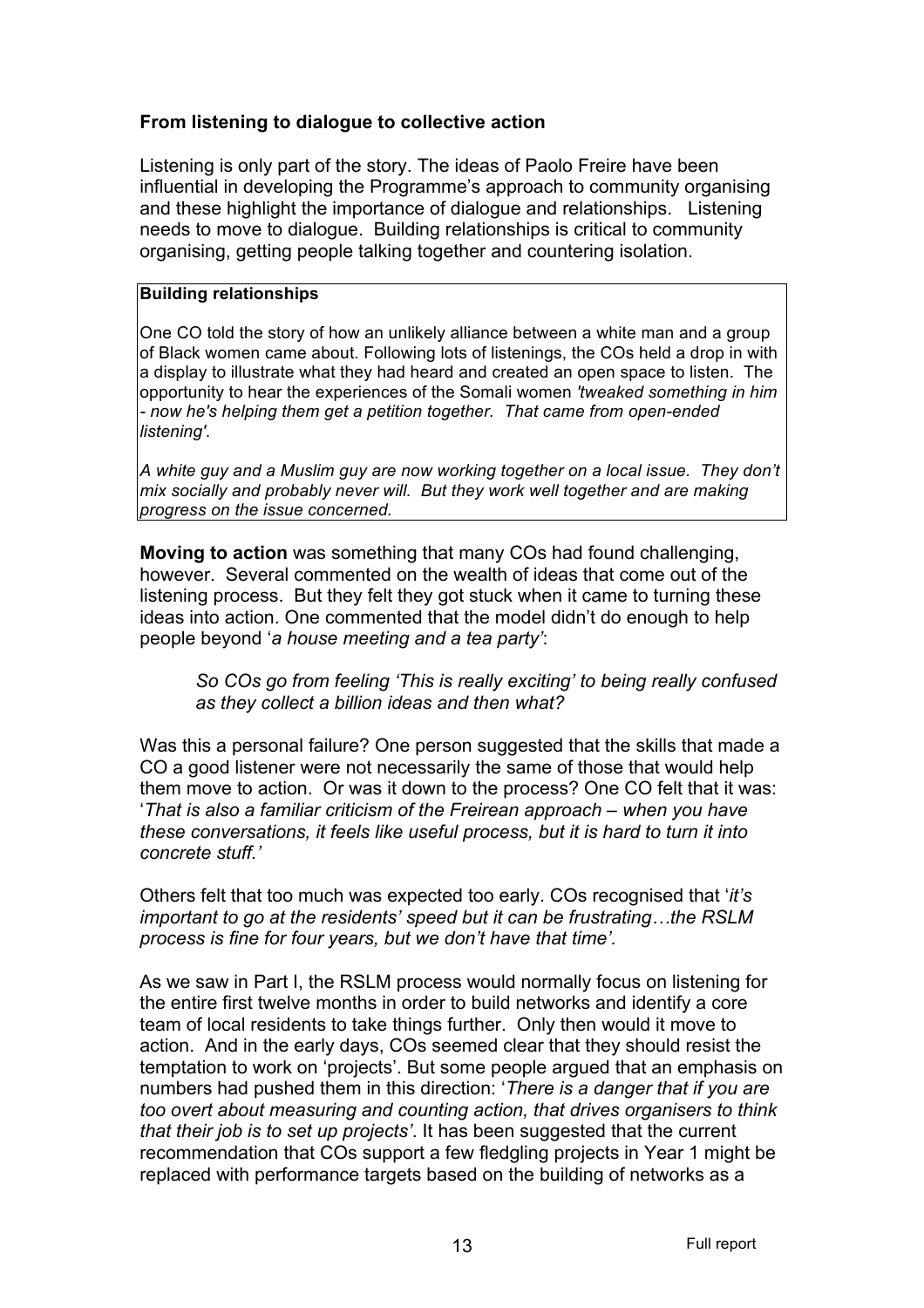more sustainable power base. There was criticism, too, of the pressure from government for stories of impact on the basis of a year's investment:

*..the danger is that if you prod the chrysalis too much, you kill the butterfly.* 

There is a tension between participation and getting things done. Some COs underlined the importance of quick wins to inspire the rest of the community and show that something can be achieved. And of course, there are some stories of impact, even in that first year. But most felt that impact would be further down the line.

#### **Examples of early impact**

A bus service reinstated in Sheffield A swimming pool reopened in Birmingham A locally based job advice centre in Portland A mass road campaign in Patchway, South Gloucestershire Safety and security measures for boaters along the Regent's Canal

Another area of frustration was the fact that as yet there is not much evidence of the Programme enabling communities to challenge those in power. There are clear aspirations on the part of the Programme, and those in government who have promoted it, that this work should have implications for democratic process, politics and power. Some questioned whether all the COs appointed shared this ambition. But some certainly do and, frustratingly for them, the evidence suggests that this, too, will be a longer-term ambition.

## **An army of community organisers**

As we reported in Part I, the most high profile target for the Programme is the achievement of 5000 community organisers (500 trained and 4500 volunteers) – indeed for the government funders, this is the principal target on which the Programme will be measured. As Part I explains, however, many felt this was an unrealistic target and some argued that it should have been renegotiated. There is some evidence that later cohorts are recruiting to target and achieving a certain number of volunteers has become a condition of progression. But there have been a number of difficulties $2$ :

- There are what we might call **'technical'** issues about definition and timing. Who exactly counts as a volunteer community organiser? Although government was clear in its Invitation to Tender - i.e. a volunteer community organiser is someone who receives some training and carries out at some listenings over a period of time - this has not always been clear to those on the ground.
- There are also **'process'** issues. COs reported that it was often easier to work with people on their idea for a project than to persuade them to do

http://www.cocollaborative.org.uk/resources/learning-about-learning

 <sup>2</sup> Imagine (2013)) *Learning about Learning,*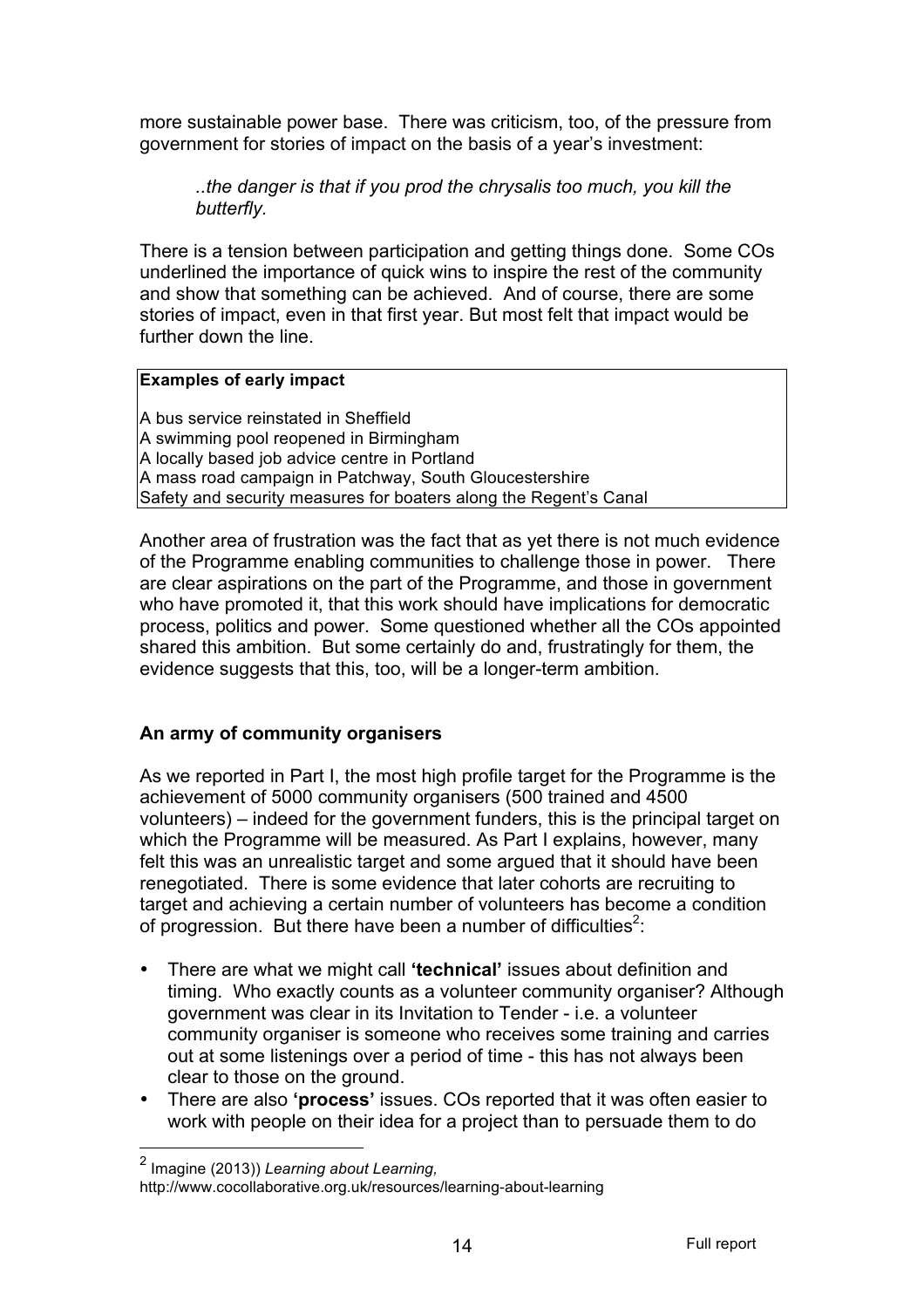listenings. They recognised the importance of getting a wider mandate for action, but argued that this could be an incremental process and that the confidence to do listenings – and an understanding of why – could grow out of small-scale action.

- Residents may be reluctant to sign up officially because of nervousness about the **impact on benefits and availability for work**, especially given the ever tightening constraints – '*sticking a label on someone is anathema'*, said one CO.
- Then there are issues about CO **time and skills.** One host commented that it was hard for COs to juggle training volunteers with their listening and accreditation schedules. And some felt ill-equipped to train volunteers when they were still trainees themselves:
- **Austerity** means that people in communities are struggling the pressures on their lives make it difficult for them to take action;
- Finally, there are issues of **sustainability.** Volunteer involvement varies over time. Some may have life changes - as one CO said '*Life gets in the way'* and, especially given that they are not paid, volunteers inevitably come and go. For others, their renewed confidence leads to them getting a job – some have successfully applied to be paid trainees on the Programme.

Many felt there was a tension between getting the numbers and **quality**  spending the time necessary to build trust and really get to know people who might become volunteers or help the CO in other ways: '*If you get the VCOs but nothing changes, does anyone care?'*. There was also a strong feeling that, while, considerable energy and effort has been put into getting the training right for COs, little attention has been given to the training and support needed for VCOs and how to support COs in providing this.

Of course different COs respond in different ways to the challenges of community organising and we will return to this. Some have had no problem with signing up volunteers. But the process of moving to action and building leadership among residents highlighted a number of issues for COs in relation to the model's basic principles.

## **Applying the principles - challenges and balancing acts**

While there was considerable support for the key principles of RSLM, some COs and hosts felt that putting them into practice was less straightforward than the theory suggested.

## • *For or With?*

*The key things are the values and principles: hanging back, people taking responsibility for themselves, making sure they are the ones to take action.*

Given the Programme's criticism of the tendency of previous programmes and practice to impose external agendas on communities - to do things to and for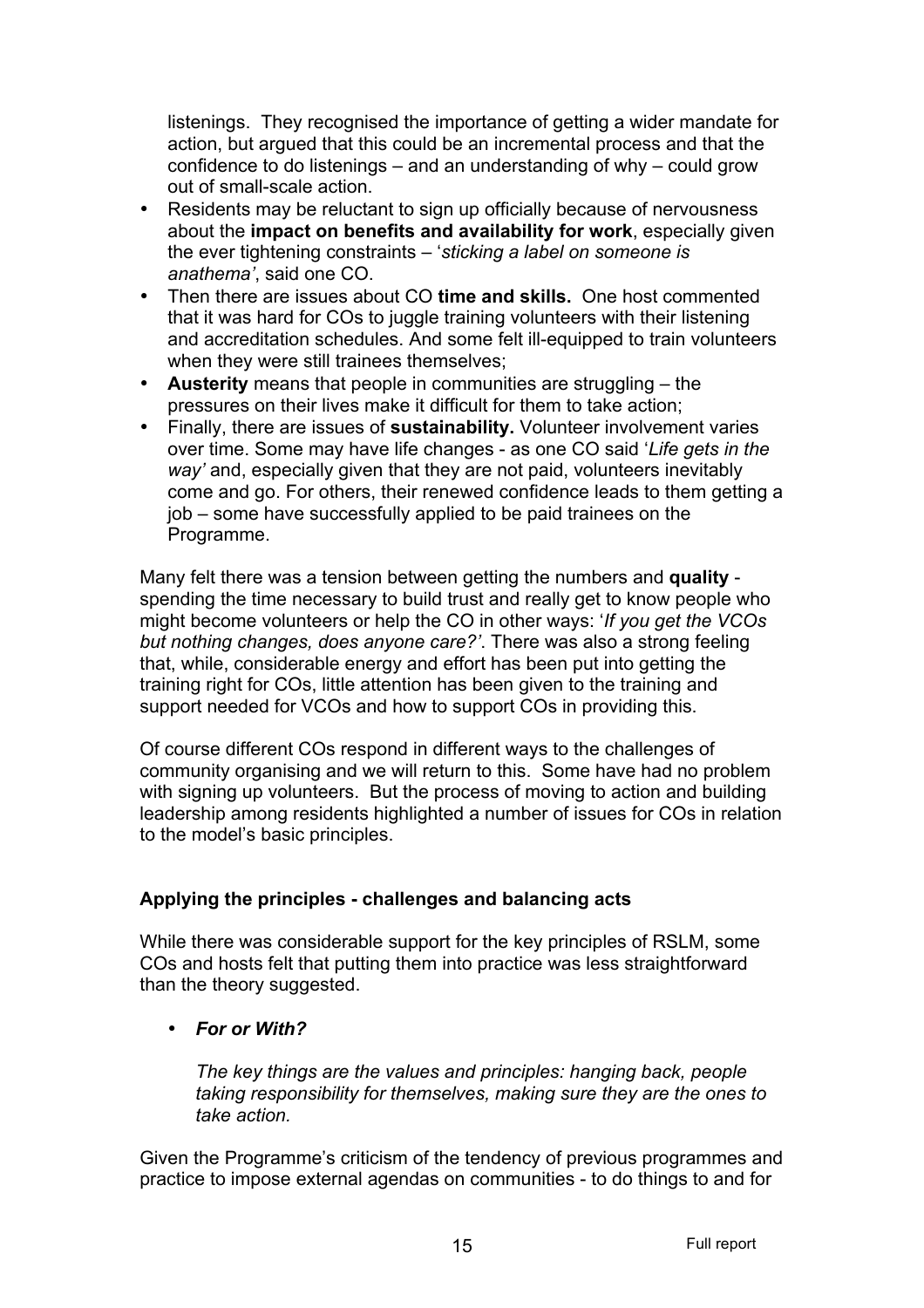them – an absolutely central principle of RSLM has been that action must come from residents themselves. One respondent commented that *'it is hard to break prevailing tendencies to look to the "expert"*' and it can also be hard for community workers to hang back. So, for the trainers, this message needed to be unequivocal. Indeed most COs took it very seriously. COs should be guiding residents through a process, not delivering things FOR them. However, some hosts and COs felt that, in demanding that COs resist doing things for residents, the Programme went to the opposite extreme and that opportunities and ideas were lost because COs felt they had to wait for the people in the community to take action. A host commented that it was '*sinful to let those ideas come up from the community only for them to disappear because no-one has the energy to go through with them'*. COs recognised the importance of ensuring that the momentum came from local people, but argued that remaining 'hands off 'could deprive residents of help that they needed. In one case, a host reported occasions when local people's lack of experience had nearly landed them in financial trouble; in another example, a host argued that a group could have done with advice on how to handle conflict:

*Community development would have introduced the group to facilitation, structured the meeting to avoid a conflict situation, given them a few tools they could use. But the CO said: I'm not there to do it for them. It's up to them, it's their meeting. It's not my meeting; I mustn't be doing what they should be doing.* 

However, in the latter case, the host felt that the COs had not themselves been equipped with the skills they needed to support the community through these difficult issues.

In some cases, COs may have over-interpreted the message they were receiving. But in the early days, some COs reported quite punitive reactions from the Programme when they did take any initiative to help a resident do something. With later cohorts, more flexibility has come into the Programme and as they progress to Year 2, COs described an approach where they did things together with local people, so long as local people were willing to take responsibility and had a mandate:

*It's about finding out what they want to do and helping them to do it. Doing it with them not for them. I use the 'we' language not 'I' and 'you' – we are doing this together. In the early days* [of the Programme] *it would have been 'you'.*

But finding the right balance is a critical journey for COs and the Programme as a whole and more learning and debate on how COs have squared this circle would be valuable.

#### • *Working with other organisations*

The need to avoid imposing external agendas on residents is reflected not only in the listening process but also in the requirement that COs should not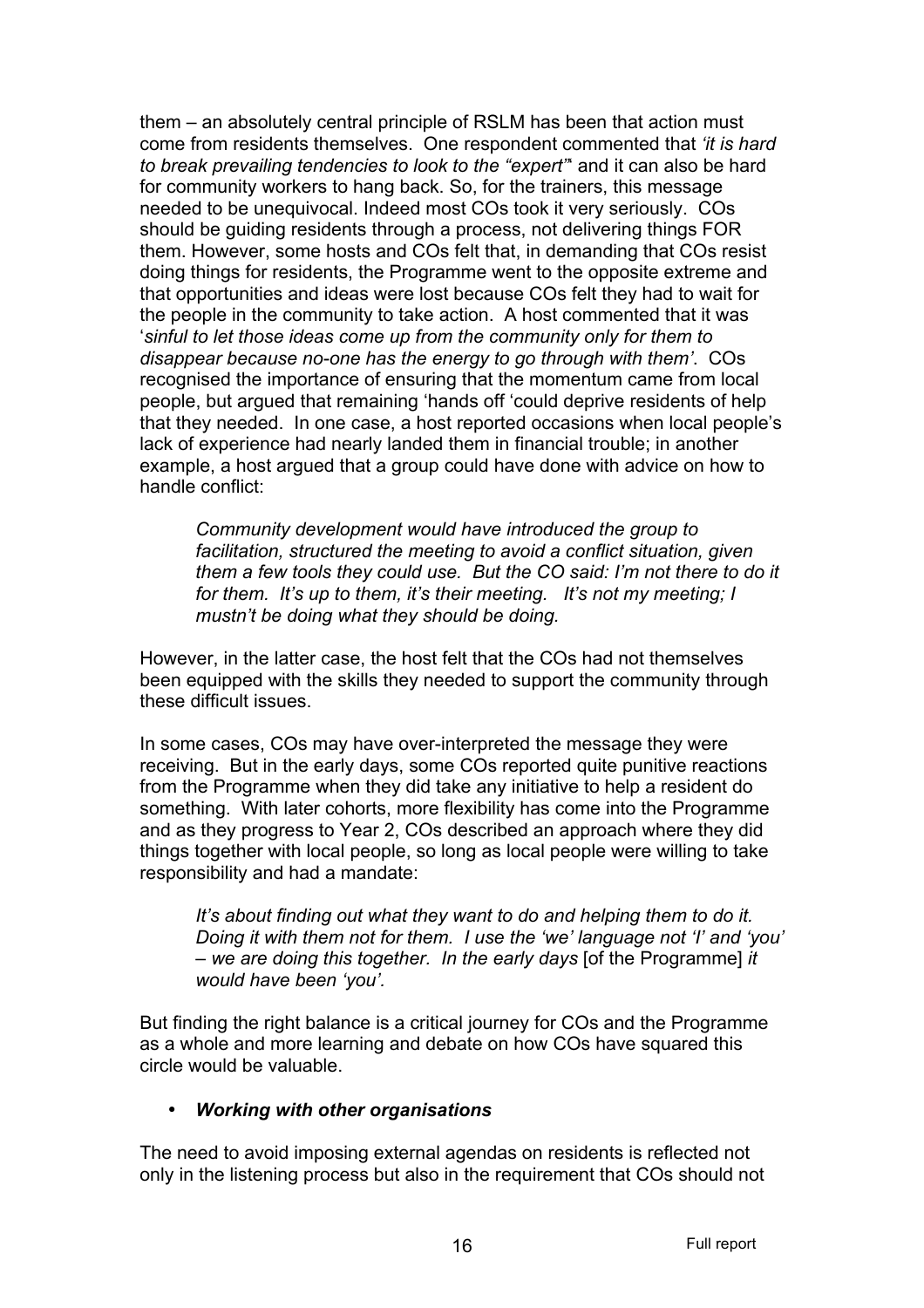work with other local organisations. Again the rationale is clear. This ensures that COs are working with residents' agendas and not those of professional agencies or existing groups. And it underlines the need to ensure that actions taken by local leaders have a solid mandate from the rest of the community. But it has been a source of frustration for many in the Programme who question the 'unhealthy distrust' that seemed to be embedded in the Programme at the beginning – a distrust that was even extended to hosts, with some seeing RSLM's 'anti-organisational', 'anti-institutional' stance as counterproductive.

There were a number of reasons why respondents wanted a more nuanced approach to other organisations.

Firstly, early hosts came up against a lot of resentment from other local organisations, because of the resources and high profile given to this programme at a time of cuts. Hosts had to manage what one called '*the politics of envy'* and this was not helped by a perception of the approach as being consciously separate from whatever else was going on locally (and even within the host organisation itself).

Secondly, local organisations have resources, skills and knowledge that local people can use. Not everyone is an enemy and many see it as important to embed RSLM principles in existing organisations if change is to be achieved. Certainly, there have been reports of other local organisations being impressed by the work of the COs and wanting to know more about how they can support this kind of approach. In one area, the success of a local campaign encouraged local councillors to take an interest. COs and hosts also describe how they were able to link local organisations together and, in some cases, how exposure to RSLM had successfully challenged the way other organisations worked.

The third and, for many, the most crucial point raised in our interviews related to progression:

*COs spend the first two months saying: Huh? And the last two months saying: Oh shit! Because they weren't able to make relationships with local agencies. That's the biggest mistake. Could we not have been more impure? We could have built up a lot of allies over the past couple of years but we have organised totally independently, as if we had landed from the planet Zog*.

We will return to progression below.

For RSLM, it is the host who should be managing these relationships and protecting the space for COs to listen. But the expectations of the host have always been unclear (see Part I).

Meanwhile, the message is changing, not least in response to the demands of progression: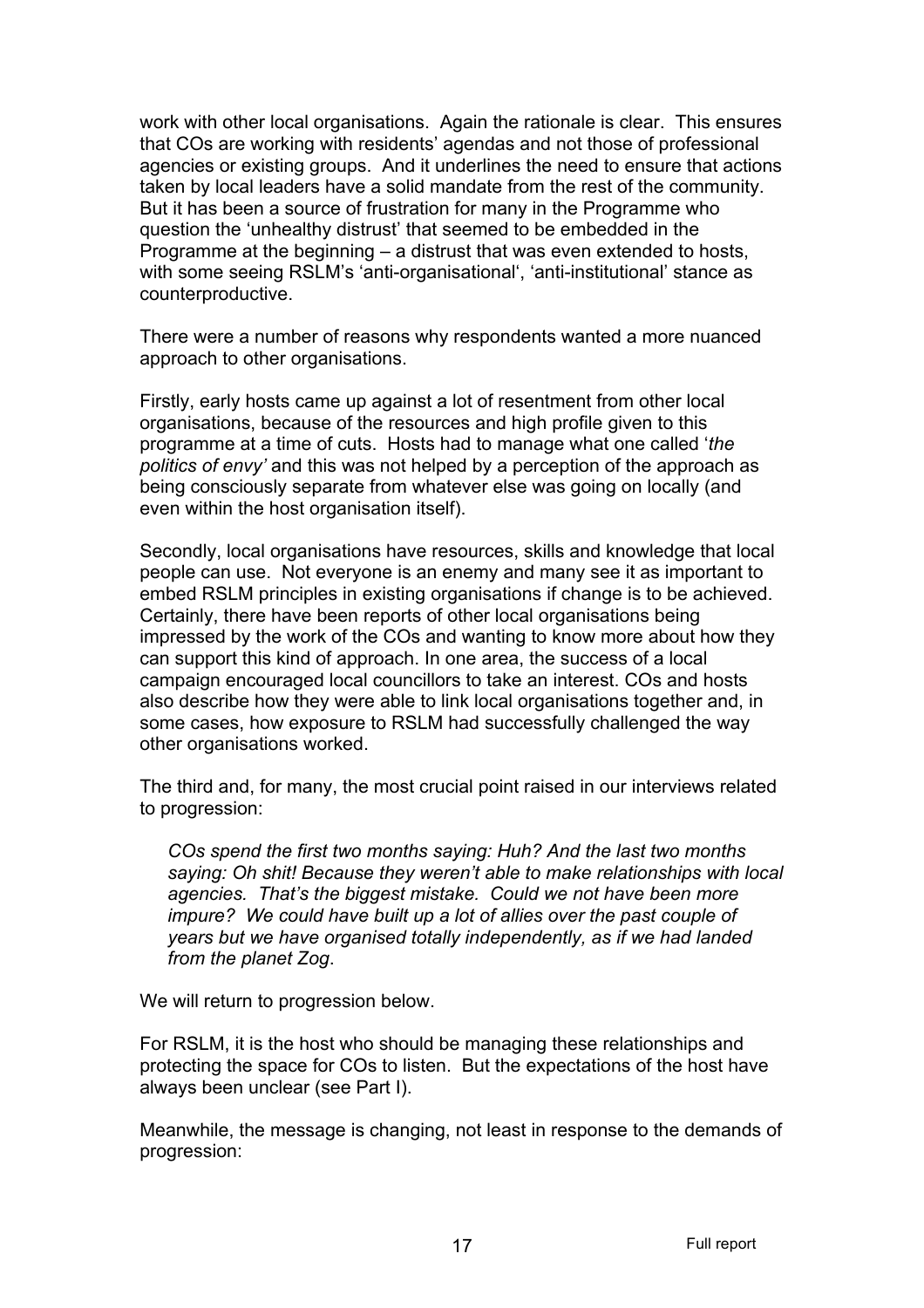*COs picked up that it was their job to do the listening but not to engage with other organisations to explain what they were doing. This led to friction. Locality has changed its attitude – they still say don't spend all your time talking to groups but there is much better linkage. For the succession strategy it is important not to rub organisations up the wrong way.*

Locality also see that it is important to embed the principles of CO in hosts for the longer-term. The challenge is to find ways in which COs can make an impact on the organisations in which they are located, whilst at the same time remaining independent and accountable back to the communities they are working with.

## • *Whose knowledge?*

RSLM requires that the knowledge generated from listening should stay with local residents. In the model this would be the community holding team, though our understanding is that few of these have been established. In the absence of a community holding team, it is not clear how this knowledge is collated and shared – there has been no systematic way of doing this to our knowledge. Given the way residents' views and knowledge have often been exploited in the past, this principle is understandable, and it reflects community organising practice elsewhere:

*Community ownership of the production of knowledge is a powerful tool in the organising process, developing skill, confidence and a greater capacity to deal with powerful partners.3*

However, the fact that knowledge was not shared did create tensions between COs and hosts – or other workers within the host - at times. And there were several people who argued for a less rigid approach. The knowledge that COs gained could help a host attune its activities more to local needs and in some cases this has happened, despite the strictures of RSLM. It is also not clear what happens to the knowledge gained where COs do not progress.

Many argued too that local knowledge should be collated nationally, so that local concerns could be collectively expressed through a national voice – indeed they were disappointed that this hadn't happened as yet. As one host said:

*If we're organising in disparate communities and if that information isn't being collated, I don't see the movement in it… a lot has happened in the world since the Programme started and it has all gone through without being challenged.*

 <sup>3</sup> *Beck and Purcell, see earlier footnote*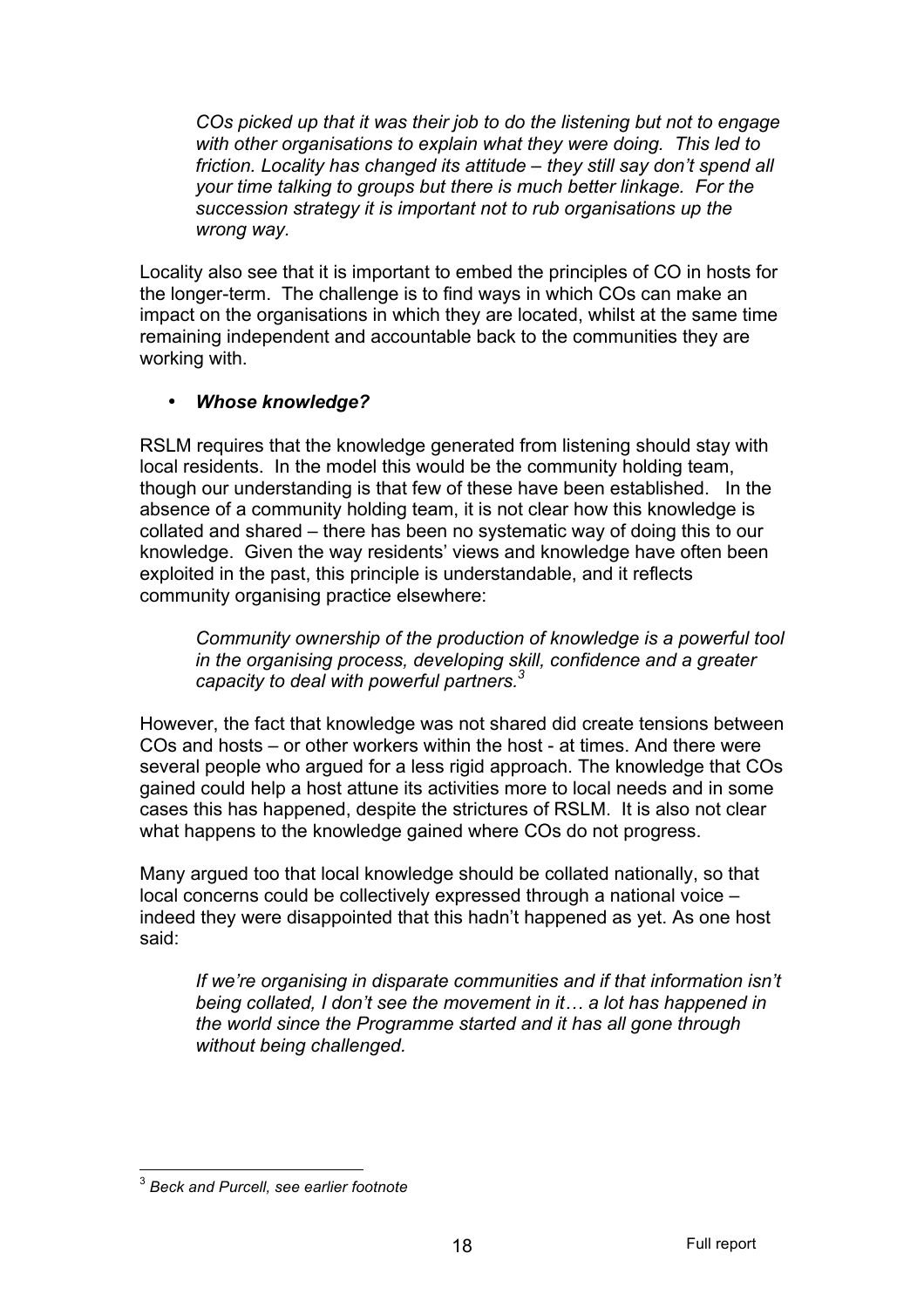## **Variation**

This is an account of stops and starts, highs and lows – which might be expected of any Programme, especially one that was avowedly experimental. That said, there was criticism of what many saw as the rigidity of the model at the outset and relief that the messages were now changing to allow for more flexibility. As one person put it, '*the initial scary stuff has mellowed'*. In fact we were told that the model is inherently flexible, but this was not clear to early cohorts in particular, who only heard 'half the message' and argued that the process put up unnecessary barriers. They were told to 'trust the process' but not told why and some felt this made COs unnecessarily dependent. On the other hand, maybe the model needed to be uncompromising at the beginning, to ensure that the key principles became firmly embedded and drove the practice on the ground. Had the model been looser from the start, might COs have slipped into old ways of doing things, done things for people rather than encouraging them to do things for themselves, got involved in projects rather than processes and relationships, spent too much time with other local agencies rather than directly with residents themselves? One view was that as more flexibility entered the Programme, some of the challenge associated with that uncompromising position had been lost: *'It's taking a hard line that makes it different'… You have to stick a firework in there!'*

Nonetheless, some COs had found it useful to learn about other approaches to community organising and enjoyed the opportunity that progression provided to adapt the model, while stressing that they still stuck firmly to the principles that RSLM embodied. There is surely scope for sharing information on the different ways in which they are doing this and how it is working out.

In reality, of course, there was variation in the way the Programme played out in different locations, in different cohorts, with different hosts and different COs. The Programme evaluation should be able to say more about this, but our study suggested the following:

## • *Location*

Every community is different and this gave the Programme the chance to test its approach in many different settings – a real strength of the Programme. An important lesson for government was that it was impossible to generalise across the board and there were those who argued that RSLM should have taken more account of this. So, while some found the Programme worked well where there was already a lot on the ground to work on, others felt this left them with little room to manoeuvre. Some put their success down to the fact that they were in 'virgin territory'; others felt that, in the time available, it was difficult to move beyond the initial stages if there was no tradition of action on the ground:

*There is a fine balance between where organising works and doesn't work. Areas that have had lots of money in the past aren't always the best areas – conversely where nothing has happened it can be difficult to get through the door.*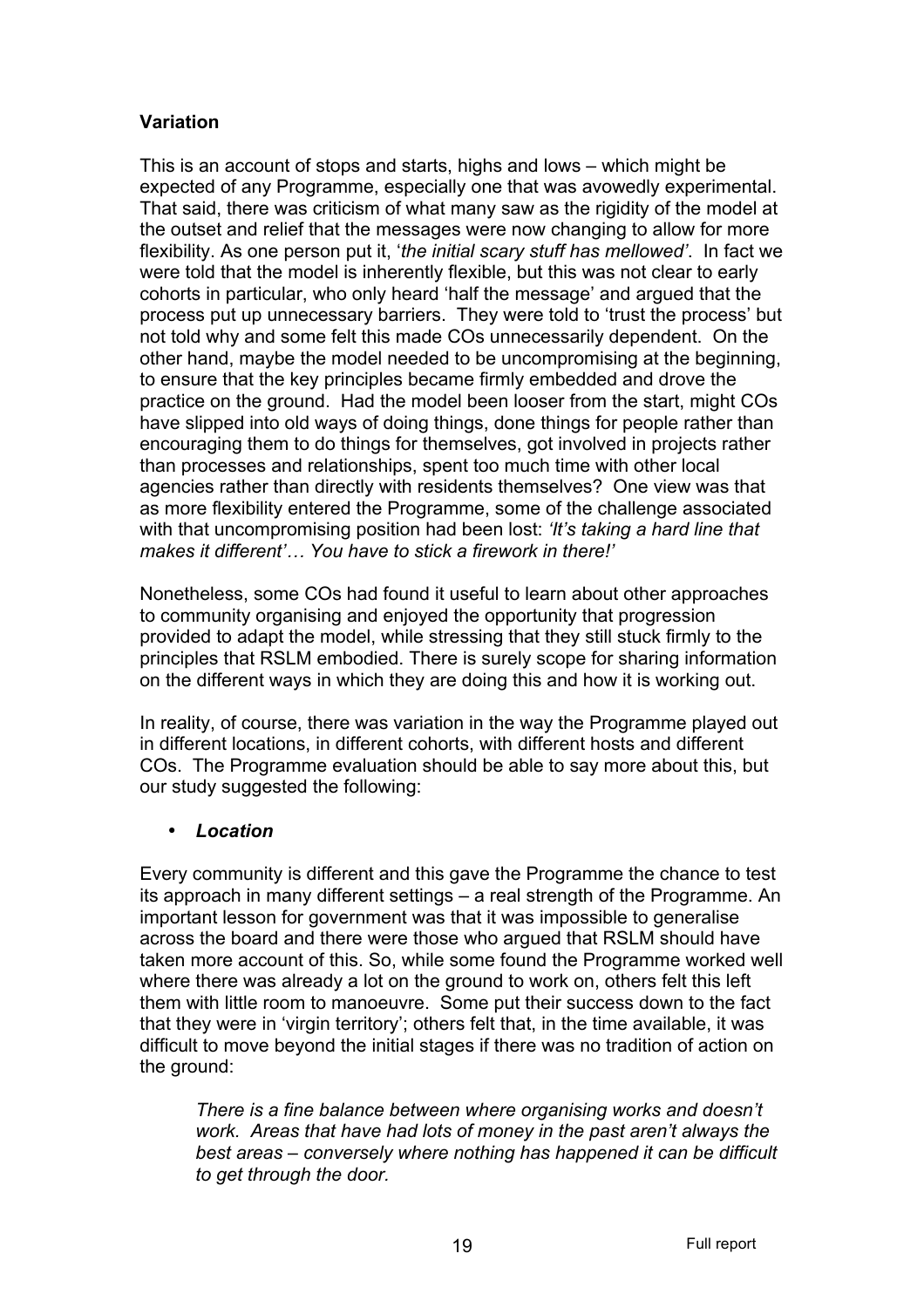Some people felt that RSLM was a 'one size fits all' approach and did not allow for the challenges of different kinds of area. Some argued that it did not allow for the complex nature and history of urban areas, while others felt that it was an urban model and more account needed to be taken of the scattered nature of the rural population:

*Rural areas don't have a lot of community spaces and communities don't look inside their community for services. There are a lot of second homes here, military families, commuters. Community organising needs to recognise that.*

In fact, RSLM was developed in a rural area and further debate about how location affects the application of the model would be of value, informed not only by the Regenerate experience, but also by the findings of the evaluation.

## • **Hosting**

The Programme actively sought out different kinds of host. We are not in a position to report on how the Programme varied according to the type of host, and different area based approaches to 'organising the organisers' may be a useful study for the external evaluation team to pick up. There was a view that the hub and spoke model adopted by Regenerate elsewhere might have had advantages in building up a critical mass of information, experience and relationships in the time available to the Programme. The closest that the Programme came to this was in the collaborative hosting models that were adopted in a few places. In Leeds a partnership of thirteen organisations came together with a proposal for eight of them to host ten Organisers between them; in Bradford five different organisations initially '*developed collaborative working as a way of increasing ….. joint ability to influence and to deliver'*, and in Sheffield five organisations who hosted thirteen Organisers over three separate cohorts have worked together to create a future organising strategy for the city. These collaborative approaches are considered to have had their ups and downs, but with improvements, some feel it could be a useful model for cities.

#### **Collaborative working**

The model designed in Leeds had two key ambitions:

#### **1. to enable a strategic approach to Community Organising - thus increasing the potential for higher impact and sustainability**.

The follow on council funding of two posts could be seen as evidence of some impact, though the partnership structure did not actually help with sustainability – it just made fundraising more complex to organize.

**2. to enable CO to be brought to bear to priority communities rather than ones where a vol org was well established.**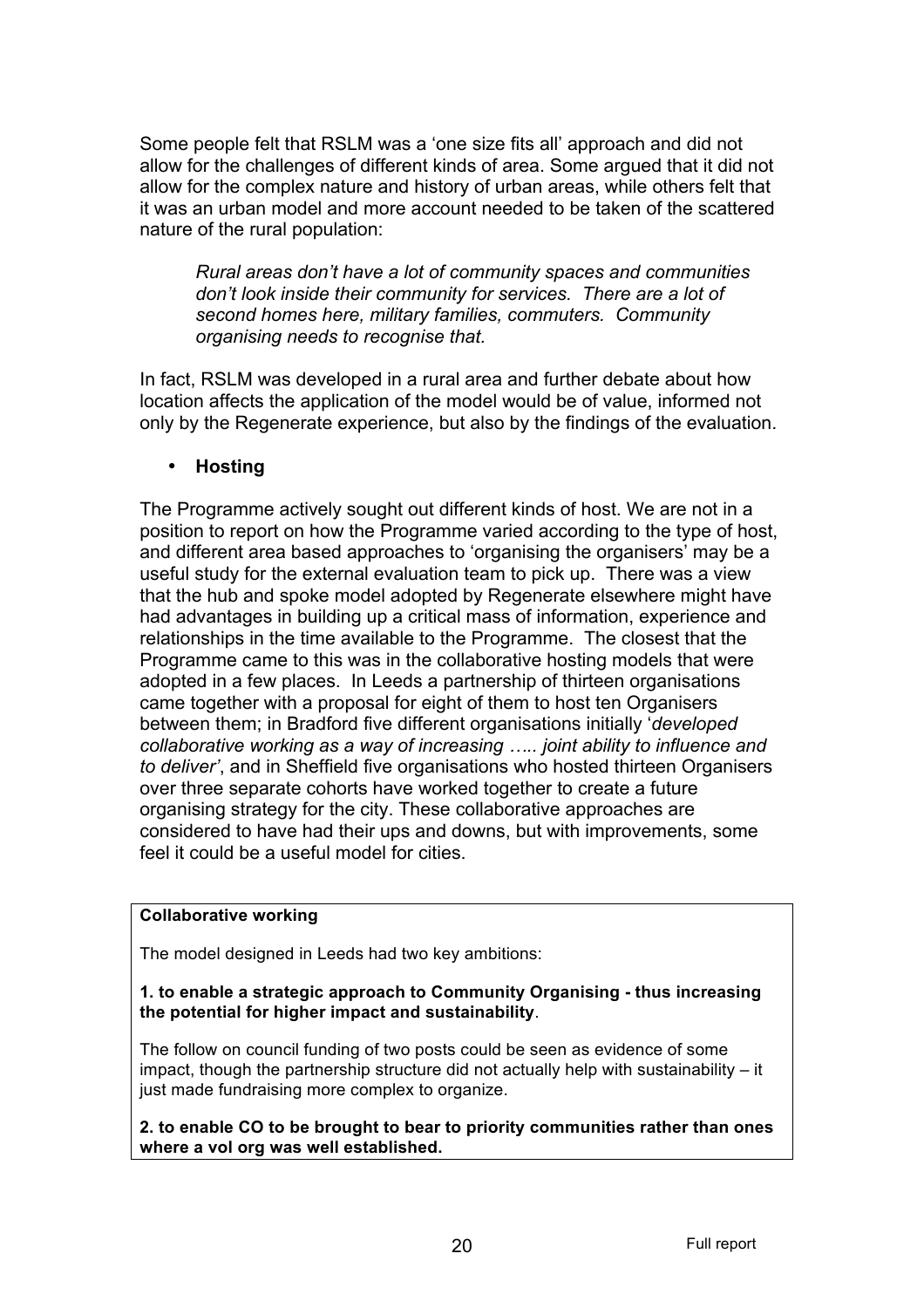This was achieved really well and ten priority communities in Leeds had a CO for a year. This approach also brought a range of voluntary organisations together that have community roots and an understanding of community development - an achievement in itself that is still rolling out its effect.

## • *What makes a good CO?*

One question raised by our study was whether COs had to be extraordinary people, or whether they could be grown from a wider pool. There has been considerable variety in the kind of people recruited as COs and some see this as a great strength of the Programme. A lot of what has been learnt is reflected in the work of the assessment centres and in the Performance Management Framework. One of our respondents summed up the qualities required as follows:

- a people person, who has empathy but a core of steel.
- able to 'join the dots' and be quite strategic about how to move to action without doing things FOR residents (but also able to think tactically).
- believing that everyone has the power to make a difference the most successful COs see something in people that those people don't see in themselves.
- knowing whether to push someone or not, when to introduce residents to other useful people– it's like a mentoring relationship.

Implicit in our interviews were debates about whether COs should live locally or not, what sort of background they should have and whether they should be able to 'hit the ground running'. Although one person commented that the *'level of education doesn't seem to make a difference – all kinds of people turn out to be successful COs'*, several respondents remarked on the preponderance of graduates – not only as COs but in the Inspiration Network which was set up to offer peer support. This may be impression rather than reality, and could be a response to a lack of transparency around how IN members are selected.

Host organisations who had made it their mission to 'grow' their staff from the locality saw it as essential that local people had the opportunity to train as COs:

*We grow our own workers and could identify people who would be good COs. 85% of our staff came in as clients. We wanted to give an opportunity to these people. Its an opportunity for local people and important that the COs are embedded in their local community and can talk easily with people. People respect them in a way that they wouldn't if they were people they didn't know*.

One host celebrated the fact that they had been able to recruit older people – including men who had been made redundant as a result of the loss of local industries – and praised the contribution they had made. But another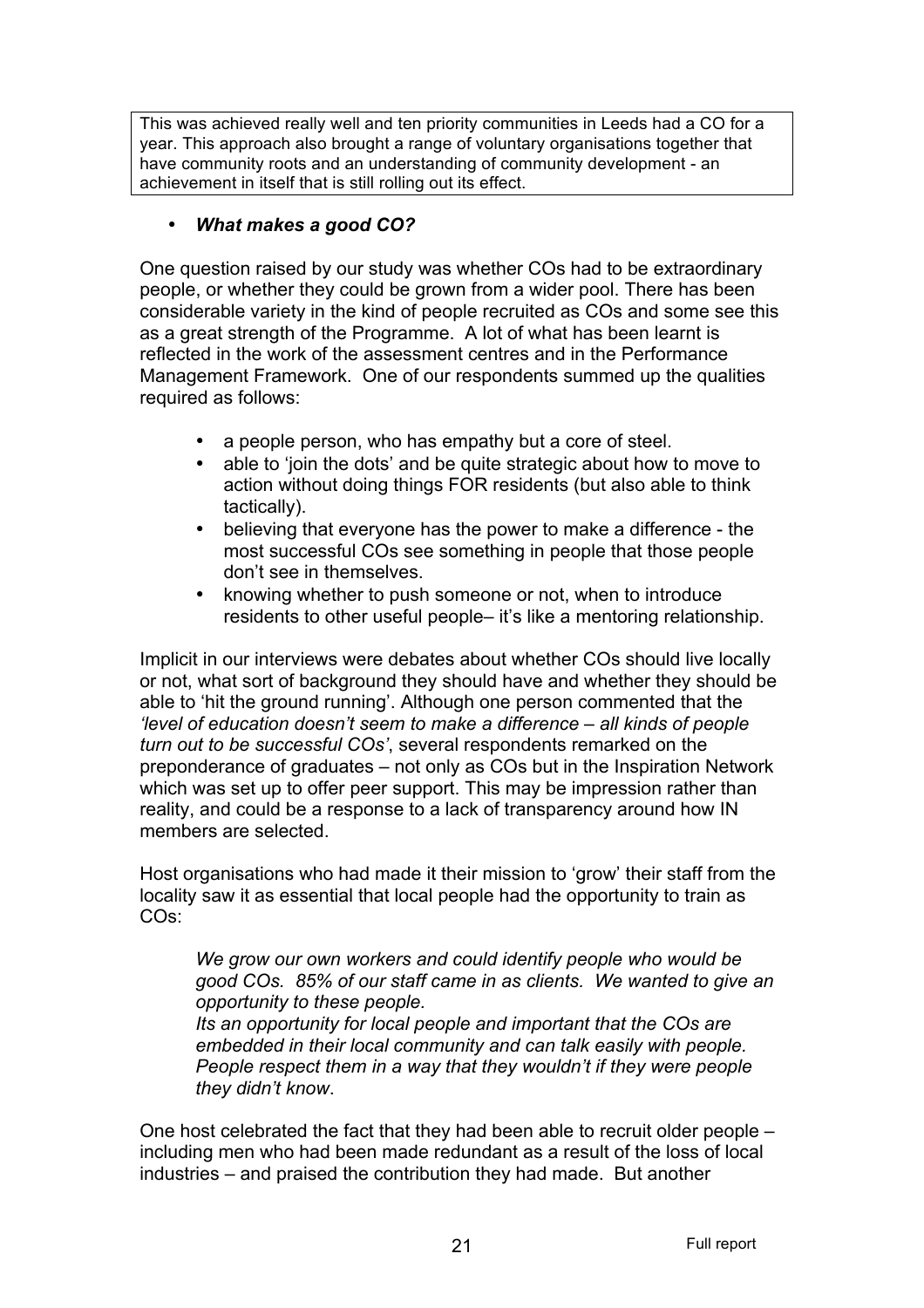respondent suggested that some local people would be more successful as volunteer organisers – for example, where they had difficulty with meeting the demands of an intensive training programme or of holding down a job.

Either way, there were those who argued that the Programme should not just be recruiting people who were already well- equipped to be COs, but should remember that they are trainees and look for potential. Although people should not be set up to fail, people develop at different paces and some who may not have been seen as promising at the outset had turned into very successful COs.

## **Support**

There have been major strides in personal development for COs, as our *Learning about Learning* paper demonstrated.

#### **Personal development; some comments from COs**

I feel really lucky that this was my job. I've experienced a very intense two years, 'but it's the most I've ever learnt in my entire life. I've met some lovely people and been really inspired'

It made me more self-reliant and independent and I have developed the ability to challenge power

It has made me so much more aware of the needs and feelings of others and has helped me become less judgemental

It's made me stronger. I know myself more, have discovered tools and talents I didn't know I had

Hosts who had employed local residents described how they were now 'changed people', 'brimming with confidence' – we were told of one CO who had never had a job before and who has now got another job on the basis of his CO experience.

But there was a general feeling that the Programme had underestimated the support needs of COs, taking a 'sink or swim' approach and expecting them to 'just get on with it', especially in the early cohorts. This is a process, we were told by one CO, that '*either gives you strength or drags you down'*. Another respondent commented that *'Everyone underestimated the support needed for the COs as learners and the need for a differentiated support model that took account of those less literate'.* There is an emphasis in the Programme on CO trainees taking responsibility for their own learning, but our '*Learning about Learning'* report describes the trainee year as an emotional roller coaster and respondents argued that there should have been more preparation or support for the emotional toll taken by working with stressed communities. A host commented how COs found themselves in situations that would test even the most experienced professional. COs commented on the harrowing stories they sometimes heard on the doorstep, as austerity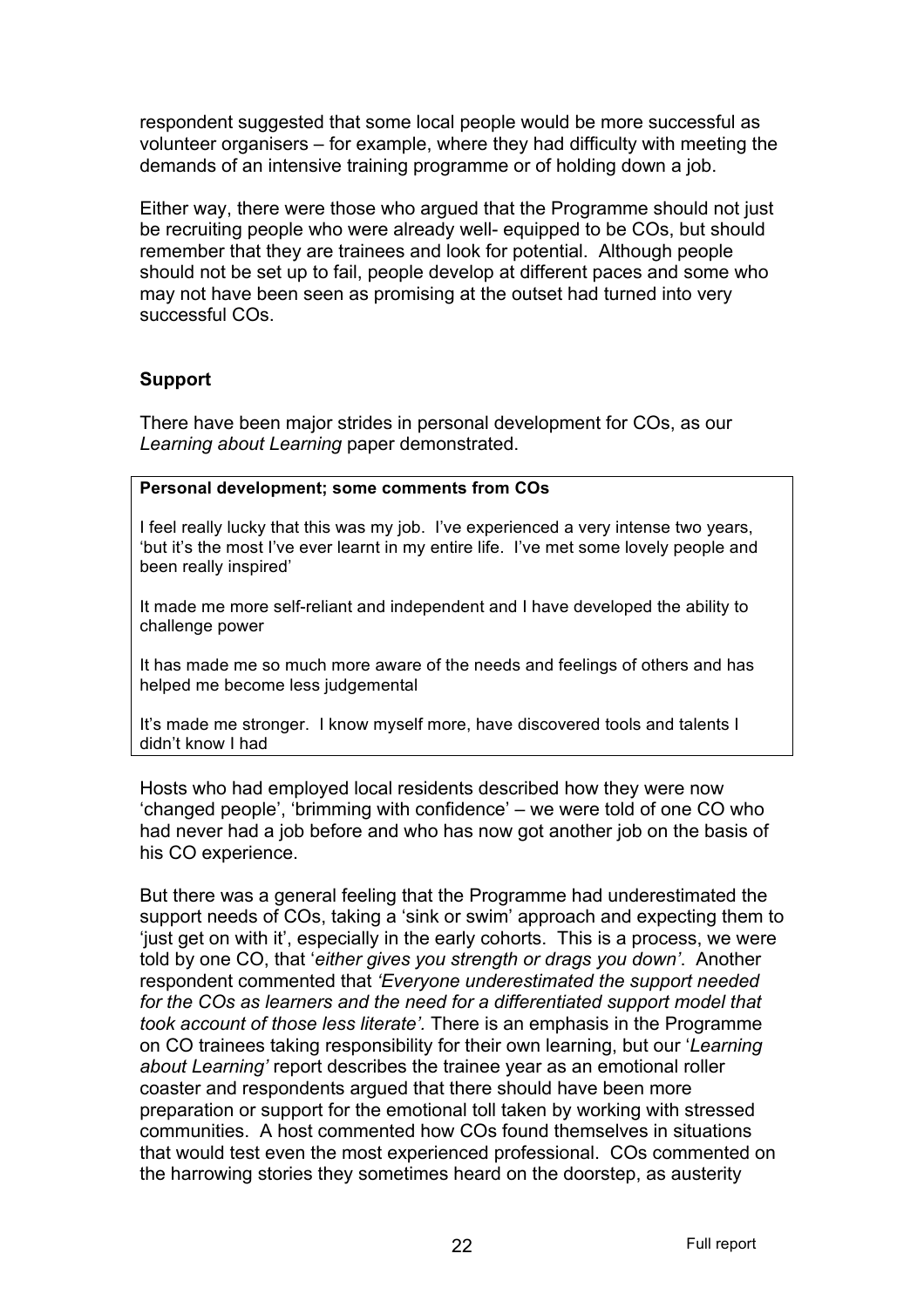began to bite. There were many reports of poor communication and lack of response to queries from Locality and Regenerate – as well as uncertainty about who to go to for help. And while there was an emphasis on reflection in the training, some argued that COs needed much more support in learning how to reflect – something that has been recognised in the current training restructure.

COs overwhelmingly valued the support of their peers. And as new cohorts have come on board, they have often looked to the COs from earlier cohorts for advice. But there has been little room in their schedule for the peer-topeer networking that so many want to see. Some felt, too, that more opportunities for COs to network and collaborate would build the momentum for action at a national level.

The value of peer support has been recognised by the Programme through the development of the Inspiration Network and is likely to be further strengthened during the remaining year of the Programme through regional meetings. It has also been suggested that more space could be provided for this at Action Camp – a combination of reflection sessions and opportunities for personal development. However, COs argued that it would be important to be honest about what has and hasn't worked – it has been difficult, they argued, to acknowledge and learn from failure.

*We're trying to do two things. One is to progress, which requires promotion; the other is to learn, which requires us to figure out what has gone wrong. But there's no space to admit failure. We do it in our supervision too, talk things up. There's no chance for a level of honesty.*

They are trainees, they argued, and therefore to struggle is not a weakness or a sign of failure, but an opportunity to learn. Again they highlighted the importance of learning about and from other models.

One further important question raised by this study relates to the lack of support available to volunteer community organisers - seen by some as a major omission but also difficult to provide within the Programme's resources. Past experience warns of the risks of burn-out, of co-option, of gate-keeping, of facing hostility from power holders or other parts of the community. This will be a particular issue over the longer-term – how can it be addressed?

## **Moving forward: Progression**

Some months into the first year of the Programme, funding was secured to support progression into a second year. But until recently, Programme design has concentrated on the first year. This means that there has been no apparent strategy for the continuation of the CO journey into Year Two for those who do progress – it is all *'rather random'*. Nor is there an exit strategy for those who do not - there was considerable concern about what happened to communities involved in the Programme after the COs' trainee year: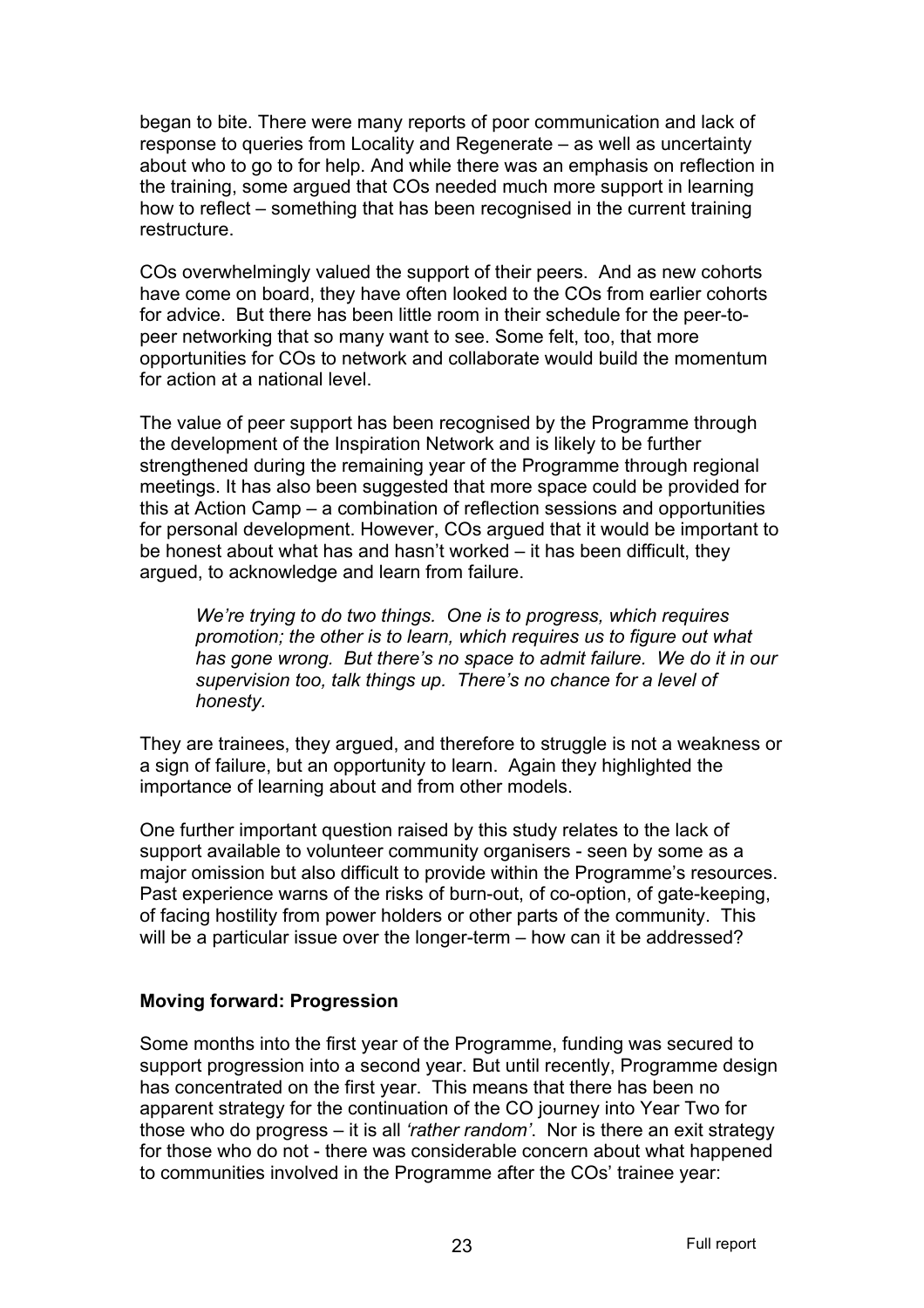- On the one hand, if COs failed to progress, what would happen to the residents they had left behind? Would this be seen as just another timelimited programme that government had parachuted in and then ended, leaving the community high and dry? If so, the risk was that residents would be more disillusioned than ever, thinking 'Well that's another one gone!' This might also be the case if a CO progressed to another employer with different priorities. And what would happen to the knowledge gained?
- On the other hand, there were concerns, if a CO did progress to another employer, that the new employer might not understand the principles of the Programme and that these would be watered down. Or indeed that a new employer might not be willing to accept the challenge inherent in the model that was also more likely to surface after the first year. One second year host described how the progression funder was to some extent 'in the dark' about what was going on because the host was afraid plans for action would be seen as too challenging. This draws attention to the need for ongoing support and training after the first year, certainly for the COs but also possibly for the new employer.

As things stand, the usual route for progression is to continue with the host or find another employer. One host commented on how Organisers can 'sell' the programme and themselves in a positive light:

*A lot of it is down to the individual. There was another CO who also came to us. His plan didn't match up and he emphasised that CO was not to be meddled with by the funders, but he wanted them to fund it anyway. Whereas x presented it as an exciting opportunity for us.*

Another option for progression – common in other community organising models - is to fund a community organiser through dues, but these are often paid by organisations not individual residents. Expecting to progress on the basis of residents' dues in areas hit by austerity is ambitious. At the very least, one person pointed out, if this is to be an option, there need to be quick wins and this will be rare in the trainee year for all the reasons discussed earlier.

In some areas, there is evidence that groups are getting on with things without the support of a CO but, as we have already argued, it is difficult to achieve this in a year. Some felt that more attention needed to be given to embedding CO principles with hosts whatever the outcome of progression. This – and questions of sustainability into future years - will need to be high on the agenda for CoCo as the legacy body.

## **Moving forward: CoCo**

A number of issues raised in this part of the report have important implications for CoCo as the legacy body. These include: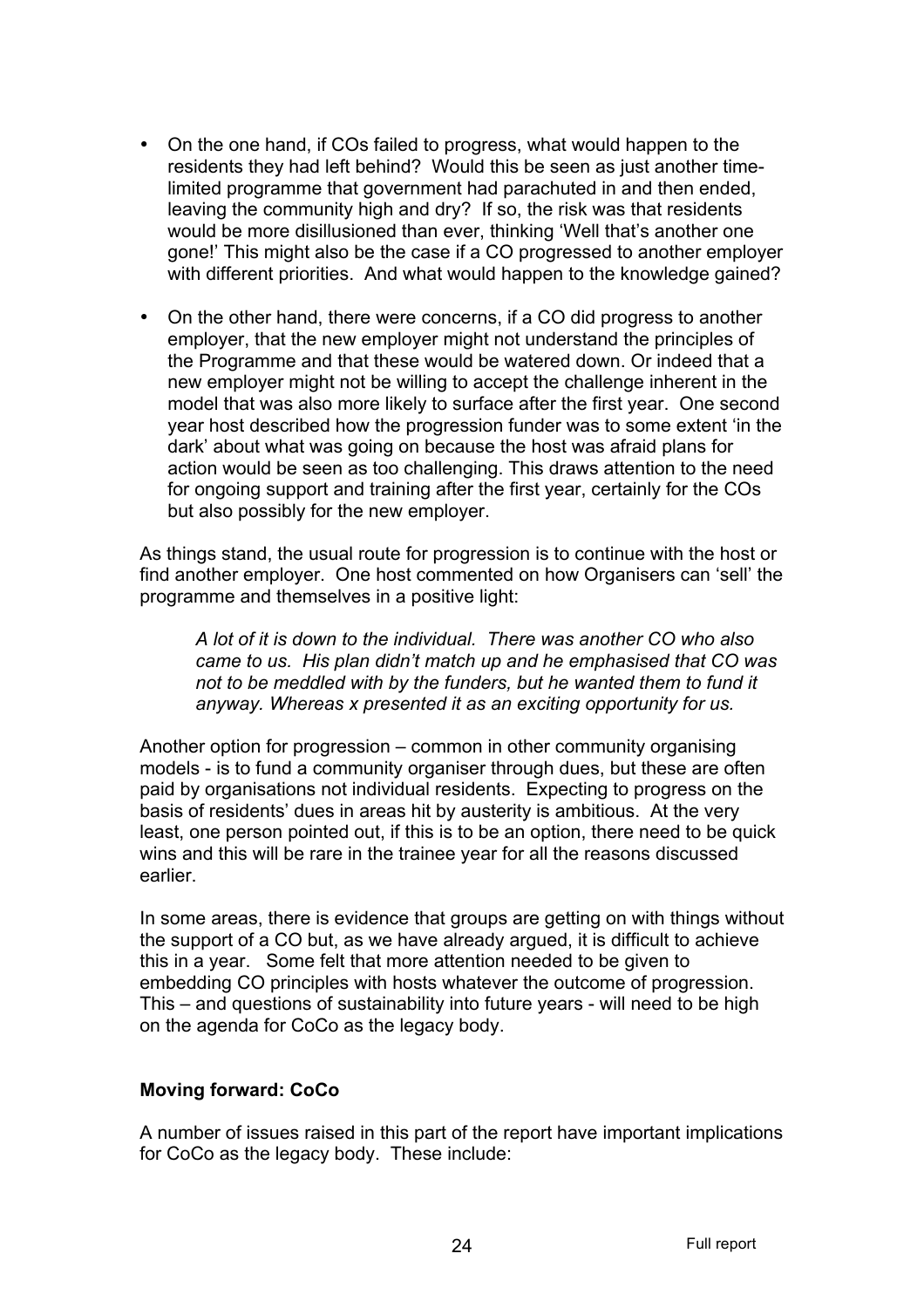- the need to expand peer support;
- the need to take a more strategic approach to year 2 (and indeed subsequent years);
- the need to offer training and support to VCOs;
- the need to pick up issues at a national level.

However, most of those we spoke to had little idea about what CoCo was doing and what the membership fee they were paying was buying. It is early days as yet, but they wanted more transparency. It has to be acknowledged too that providing the financial stability for CoCo to develop any of these roles will be an uphill struggle. This kind of organisation is difficult to fund.

Nevertheless, CoCo will have an increasing role in developing and promoting CO as practised in this Programme. Respondents want to see it:

- Provide a network to keep all COs, VCOs and hosts connected, whether progressing, still acting as a host or not;
- Promote CO stories and build a portfolio of evidence for progression;
- Provide opportunities for learning about policy;
- Engage in training;
- Provide employer briefings:
- Build a movement and avoid becoming a 'professional association'.

Community Organisers have just elected four COs as Directors of CoCo and they will have strategic responsibility for ensuring that its four core functions of building an internal network and providing member services, promoting community organising and training future generations of Community Organisers are delivered. The legacy of the government funded programme is well under way, and it has been suggested that underpinning this legacy with use of the nationally recognised Qualifications and Credit Framework for qualifications in community organising might be one way to secure future public funding.

#### **Maximising opportunities**

In a few areas, the COP sits alongside other government or other national programmes. And, although this is not always the case, in some areas the listening process has provided a valuable foundation for other programmes. The COP does not come with pots of money for communities (for example, as the Community First and Big Local programmes do) and, for some this is one of its greatest strengths. Too often past Programmes have been consumed by the need to spend the money and one host spoke of the way in which hosting the Programme had encouraged his organisation to see success less in terms of the money they raised and more in terms of how it served the local community. But in some areas, the listening approach helped to ensure that money from other government Programmes was spent as the local community wanted.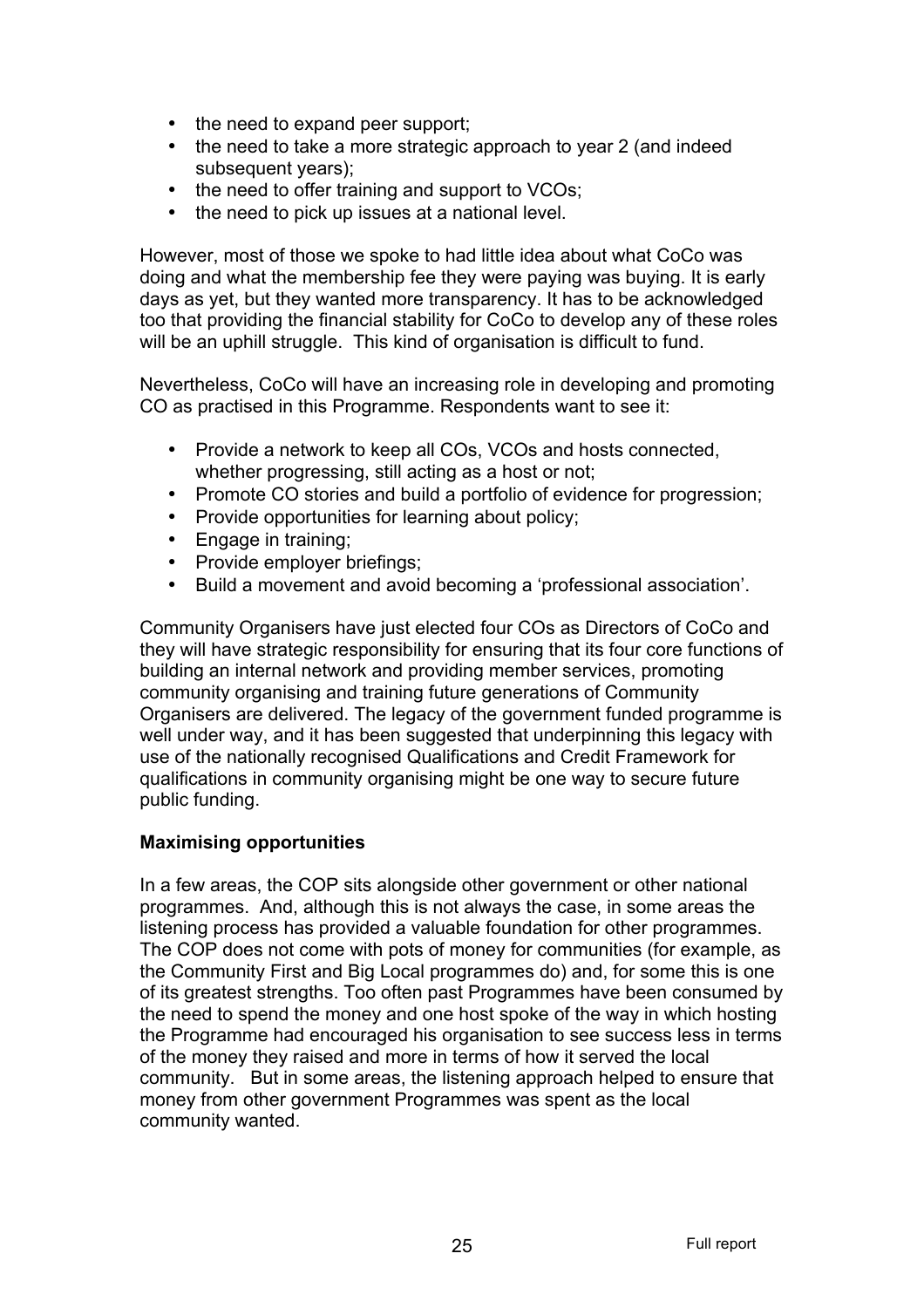#### **Community Organising and Community First**

COs often operate in areas with Community First funding. Here there can be good linkage between the two Programmes, with Community Organisers highlighting local concerns and Community First providing pump-priming grants:

- In one area, older residents were frightened by number of hostels nearby, with wheelie bins being set on fire etc. They talked to COs about wanting security gates. The Community First panel agreed to contribute to cost of gates.
- In another area, community organisers found a resident who wanted to provide free classes for local people and Community First provided the funding for them to set this up.

The Office for Civil Society made attempts to ensure that its Programmes were linked in this way, but this was not always the case with other national Programmes and there are familiar lessons about the need for co-ordination between local programmes emanating from different sources. Nonetheless, in at least two areas, the foundation that community organising had created had also benefited Big Local in their area:

*With Big Local, they haven't got the usual suspects. There is no: Let's have a rep of this, that or the other. Just, if you're interested, come along. There's a willingness on the part of people to get involved. Without CO, they wouldn't have heard about it. ……. It's widened participation, modelled how they've approached people and designed our Delivery Plan.*

*We have been linked into Big Local by the CO – it's not of course the CO who made that happen, but she is a resource for Big Local. People in that area are organised beyond the usual suspects, have begun to identify with the estate…… In the past, they would have said: I could never do that, that's not for me, raised all sorts of issues. Now they are saying: That's going to have to come from me.*

## **Reflection points**

- 1. What is the strategy beyond Year 1 for COs, VCOs and for residents? Should there be an exit strategy where COs do not stay in their initial area? How do we ensure that community organising retains a distinctive presence?
- 2. Respondents repeatedly spoke of staying true to the principles of this model of community organising. Do all partners (COs, hosts, training providers etc) agree on what these are?
- 3. How is the tension between core principles and flexibility to meet reality addressed? Now that aspects of the model are becoming more flexible, what are the essentials and what can be relaxed?
- 4. While respecting the principle that residents' knowledge is owned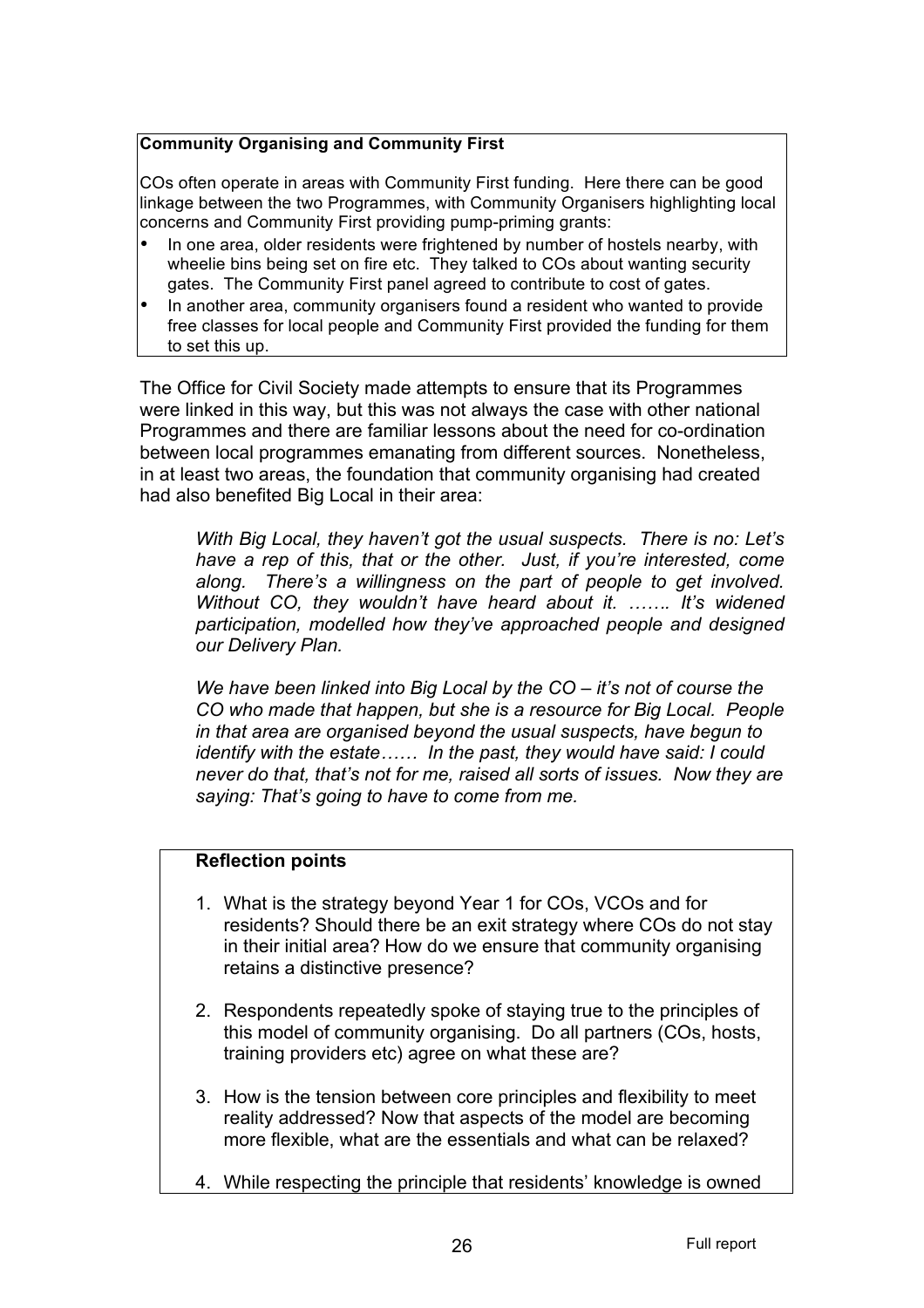by them, is there knowledge that needs to be shared more widely – both locally and nationally? How do we understand the challenge of moving to action, and what might the range of expectations around this might be?

- 1. How can COs embed the principles of community organising in host and other local organisations whilst at the same time remaining independent and accountable back to their communities.
- 2. How can VCOs be supported to continue the work of the Programme?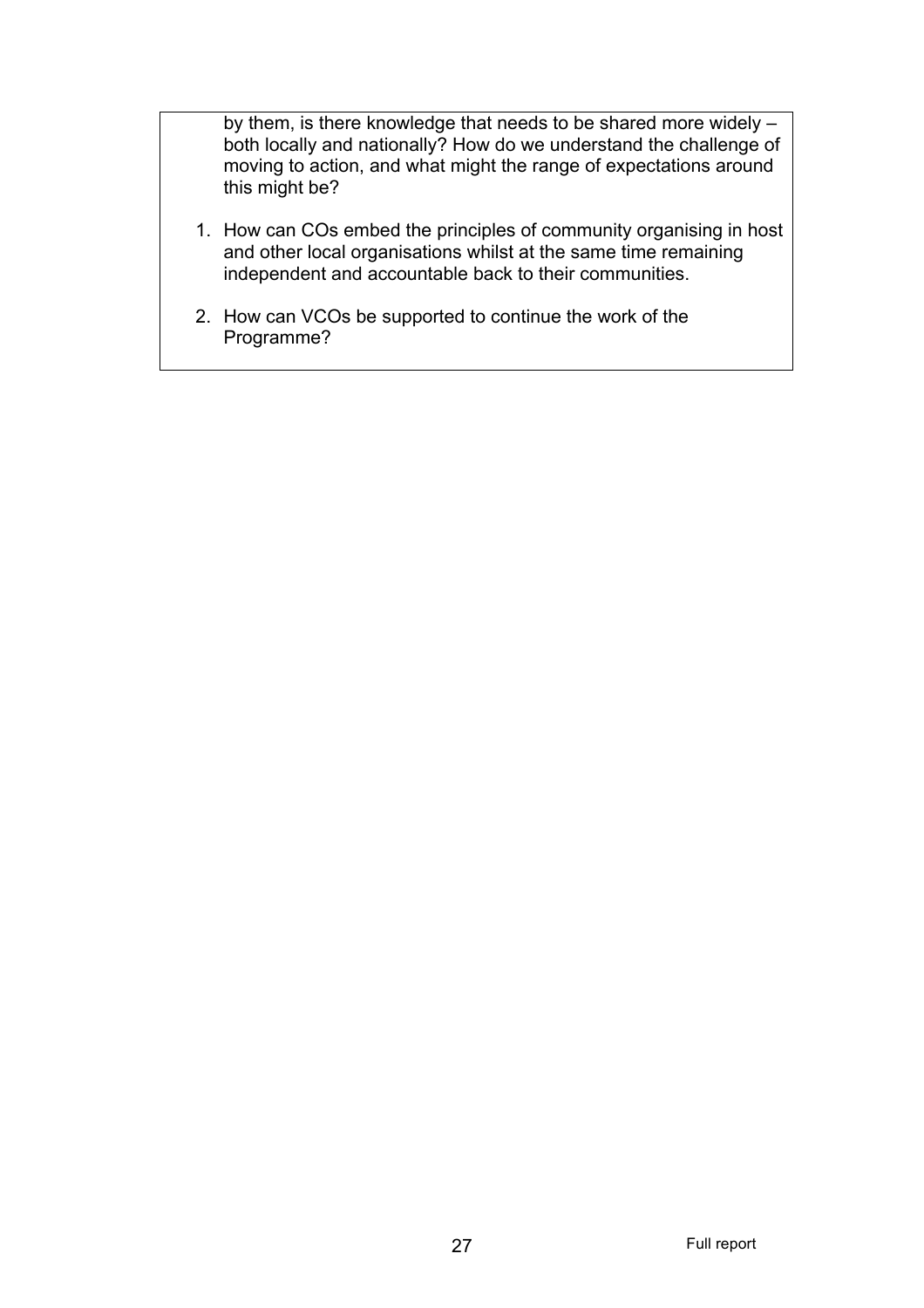# **Part III: A space and place for change**

In the introduction, we outlined the theory of change that was developed in the early stages of the Programme. It was based on a belief that community development had lost its way and that previous government programmes had encouraged dependency and 'learned helplessness'<sup>4</sup>. Some of the key principles that our respondents identified in the Programme's approach were:

- An approach based on assets rather than a race to the bottom
- Community people defining the way I work
- Working with individuals first
- And then about relationships rather than projects

Or as one person put it:

*This Programme tells people they have the power to change things; they don't have to wait for change to come to them.*

Those we spoke to felt overwhelmingly that the Programme was demonstrating that this approach could work, although they emphasised the need to give it the necessary time and space. It has demonstrated that:

- Local residents can be trusted
- Local residents can surprise us
- Local people can generate lots of ideas
- Government can be hands off

#### **New and different?**

The mood of the Programme from the beginning was that it was promoting a new and different approach from those that had dominated practice in previous decades. Government made a big play of launching it as something new, better than anything before it, and consciously or not, set up the Community Organisers programme as something other players were only too ready to take pot shots at.

But several hosts and COs criticised the tendency to 'treat 2011 as Year Zero'. They saw it instead as a welcome return to the basics of community development. It proved, said one person, that:

*There is a space and place in the world today for gentle grass roots holistic organising. It takes time but it works.*

It had allowed some hosts to reinstate ways of working that had been crowded out by cuts in funding or projects driven by funders' targets and requirements. And in some areas, it had demonstrated how this basic

 <sup>4</sup> Seligman, M (1975) *Helplessness,* San Francisco, Ca: W.H.Freeman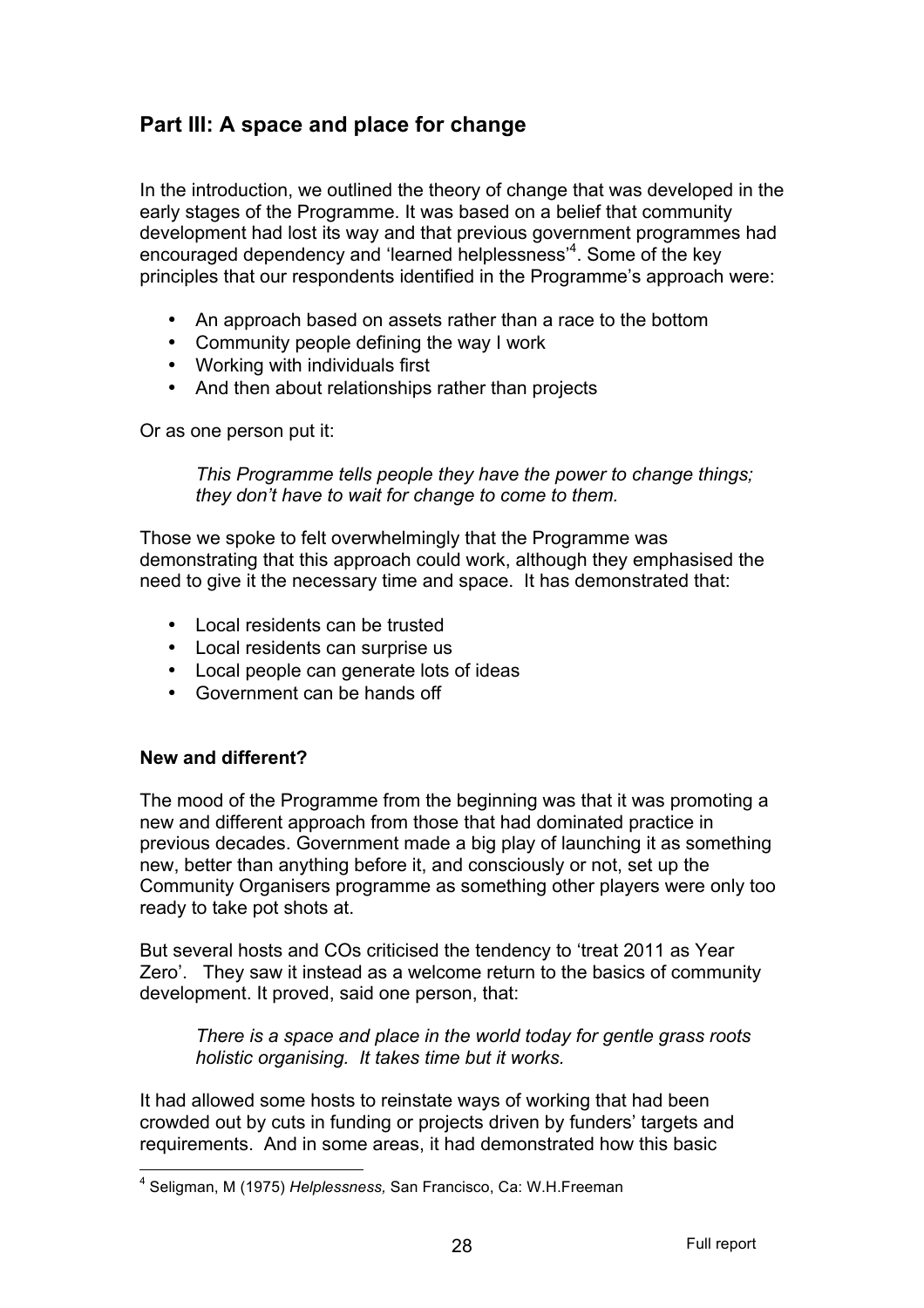foundational work could underpin other programmes and approaches (see Part II). Rather than setting RSLM up in opposition to other approaches, therefore, they preferred to see it as part of a spectrum of approaches that could learn from and complement each other. Indeed, COs were keen to learn how other approaches could inform and complement their work.

As such, several expressed concern about the Programme distancing itself from other organisations at a local and national level. Given the hostility that greeted the Programme at the outset, especially at a time when VCS funding and community work posts were being cut, some defensiveness was understandable. But several people now wanted to see CoCo working in collaboration with other organisations, especially when it came to promoting community organising and working for change at a national level.

It is probably fair to say that this requires movement not only on the part of the Programme, but also on the part of others involved in community practice. One CO commented:

*The community development world gets tied up in infighting because it is not willing to admit the contradictions within community work.*

It would be a sad reflection on the world of community work if it cannot engage in the dialogue and mutual learning that it wishes to promote on the ground.

Of course, the current funding climate does not help. Firstly, organisations are operating in a competitive market, which sets a premium on 'branding'. Funders could do a lot more to promote collaboration. There is always fallout when one organisation succeeds in winning a contract and others don't, and we acknowledge that those running a particular programme live and breathe it, and will defend it to the hilt. But what is the funders' role in helping to join the dots?

Secondly, this kind of work is hard to sell. Several people commented that, while the Programme's approach embraced the kind of foundational work on which the project, enterprises, targets and outcomes that funders wish to see are based, it was hard to see who was going to invest in this basic work in the long-term. As a recent report on community organising from the Young Foundation argues:

#### **Growing Community Organising**

*It takes at least 18 months before you start seeing action. Two key interlocking assets that take time to build – relationships and power – are vital for the community organising model….*

*Funders need to be patient if they want to grow organising. The participatory nature of community organising means that it is not possible to be certain of the outcomes that will be dictated by the priorities of local communities. This can make it difficult to define targets and agree on beneficiaries.* 

The Young Foundation (May 2013): *Growing Community Organising*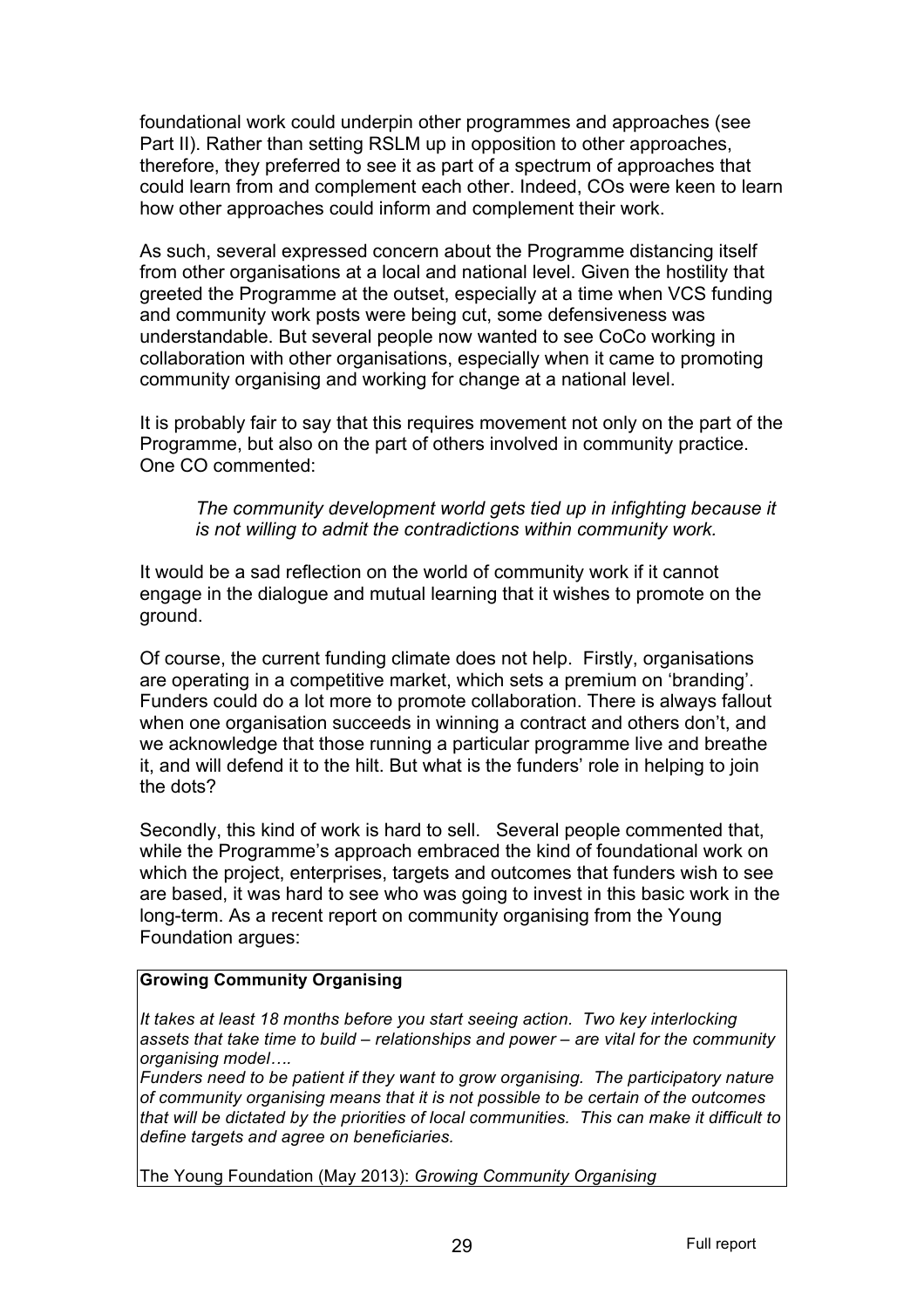It is a difficult world into which to launch CoCo as a fledgling organisation. And the growth and survival of CoCo will be critical to any legacy for the Programme.

*It is in a risky place – there are few funding streams to fund this kind of role UK wide. It's great for government to say, let's have nice, active communities, but who is willing to bear that risk?* 

There is an urgency now to identify a funding model for CoCo, and suggestions have been made. The most sustainable model might rest on attracting some form of endowment that can cover core costs, matched by membership contributions from neighbourhood based community anchor organisations and COs, and perhaps drawing in others, such as trades unions, who could jointly finance, and benefit from, some of the services CoCo might offer. This could help shape the legacy body as envisioned by the Inspiration Network; *'A clearly defined CoCo which promotes community organising in collaboration with other organisations to influence issues on a local, regional and national level'.* 

## **The challenge for the approach**

The approach to community organising that the Programme adopted has been RSLM. And we want to end with a few reflections on how this has worked out in the longer-term. The first thing that must be said is that the principles that RSLM embodies are highly valued and many would agree these have been an invaluable foundation for the Programme as a whole. However, time and budgetary constraints mean that it has not been possible to implement RSLM in the way Regenerate (or indeed Locality) would ideally have liked. There have also been times when Regenerate have felt their 25 years of expertise in applying the model has not been acknowledged or appropriately applied. This is not a programme evaluation report and it doesn't delve into the value, detail and application of the RSLM model. But there is a debate to be had – as we have indicated in the main text - about how the model is applied by the Programme and CoCo into the future. In particular, there are questions now about how the relationship between the Programme and RSLM as the intellectual property of Regenerate is seen as the Programme goes forward, which need to be addressed. Conversely, there is an issue about the relationship between CoCo and the Association of RSLM Practitioners – and how the experience and resources of each can complement and add value to, rather than compete with, the other.

#### **Shifting power**

Finally, the Programme's theory of change speaks of a revitalised democracy with a real shift in power to communities. The long-term ambition of the Programme has been to build a movement for change that will challenge existing power. For a number of those involved this means that, as it develops, CoCo should be taking up issues at a national level and engaging with other organisations where appropriate to do so.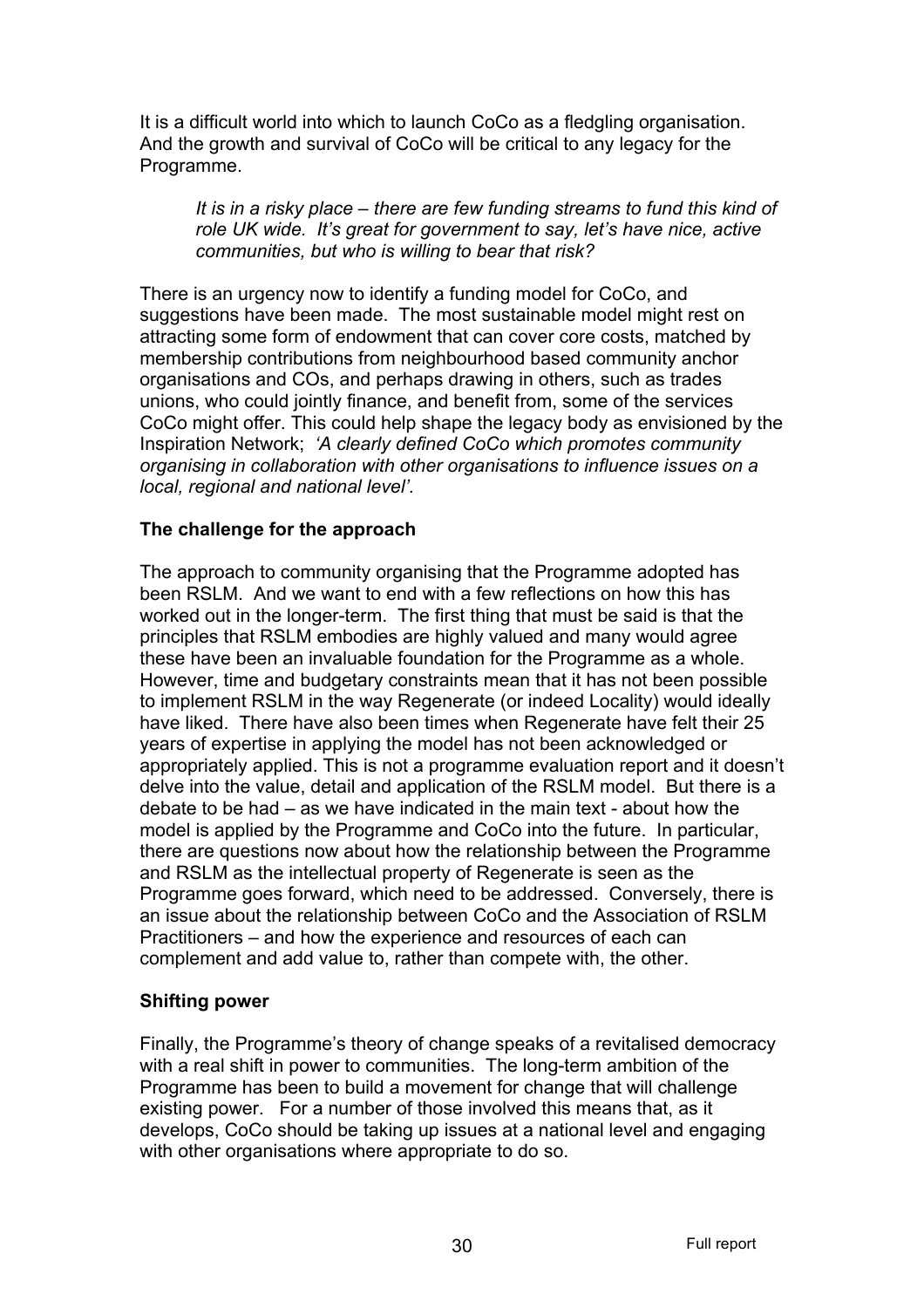This would involve making more connections between communities who have been engaged with the Programme. We reported earlier that COs do not feel there has been enough opportunity for sharing and reflecting together, although this may change with the introduction of regional meetings. Will this extend to communities themselves in the longer term? This is central to the community organising vision, as Beck and Purcell's review of community organising across the globe argues that:

*The process of sharing local experience, reflection and analysis enables the urban poor to own the process of knowledge creation and to develop collective vision and action. Additionally, the process creates strong, personalised bonds between communities who share common problems, presenting them with a wide range of options through which they can address their problems.* 

## **Reflection Points**

- 1. How can the momentum of the Progranmme be sustained? And where does the responsibility lie for ensuring that this happens?
- 2. How can the learning from the Programme be disseminated and benefit the wider community action and policy worlds?
- 3. What will be the legacy for all the communities who have been invovled?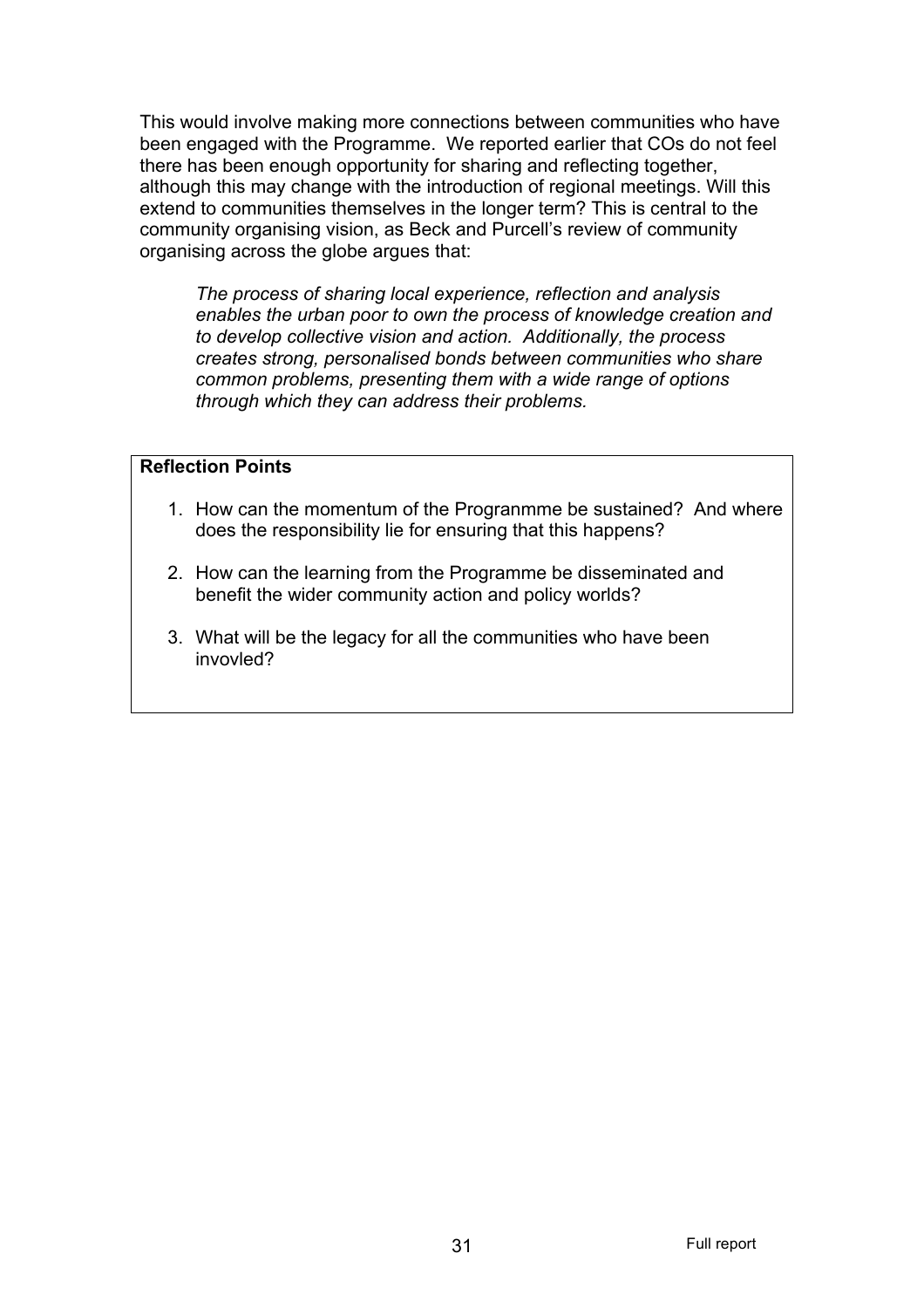#### **Appendix 1 The Community Organisers Programme theory of change**

#### **Why have a Programme?**

Despite decades of different government interventions, there are still too many places of disadvantage around the country. People in these areas find local services poor and unresponsive. They are disillusioned with government; they feel they are not listened to and have no voice. Programmes set up to empower them have failed to do so. Instead of freeing communities to make changes, government and professionals have often got in the way.

The Community Organisers programme is based on the belief that communities themselves can play the crucial role in tackling the root causes of entrenched and emerging problems. But for this to happen, change needs to be driven by local residents themselves, rather than government or external agencies. There needs to be a real shift in power to communities.

#### **How can this be achieved?**

Over the four years of the Programme, 500 senior community organisers will:

- be **hosted** by local organisations who are already embedded in the local area.
- be **funded by bursaries** for the first year
- go through an **intensive training programme** residential and on-line
- be given **opportunities to network** with and learn from each other, and the choice of various **options for further training**.

With this support, they will:

- carry out an intensive process of **listening** to local residents, tapping into what matters most to them;
- focus on residents' **assets** and their capacity to make change, rather than on problems;
- **challenge**, where necessary, residents' belief that there is little they can do to change their circumstances;
- Recruit and support volunteer community organisers **people who are willing to take a lead** and will take action
- Establish **new arrangements to establish and promote local priorities**, with buy-in from the local community.

#### **What will the outcomes be?**

The initial outcome of this initial process of listening, challenging and building leadership will be more local people coming together and getting involved in making the neighbourhood better, with evidence of:

- **An increase in the range and numbers of people who are connected and participating** locally
- **COs reaching new people** and encouraging new people to take a leadership role (e.g. numbers of VCOs recruited and retained)
- **New activities and groups**
- **Raised aspirations**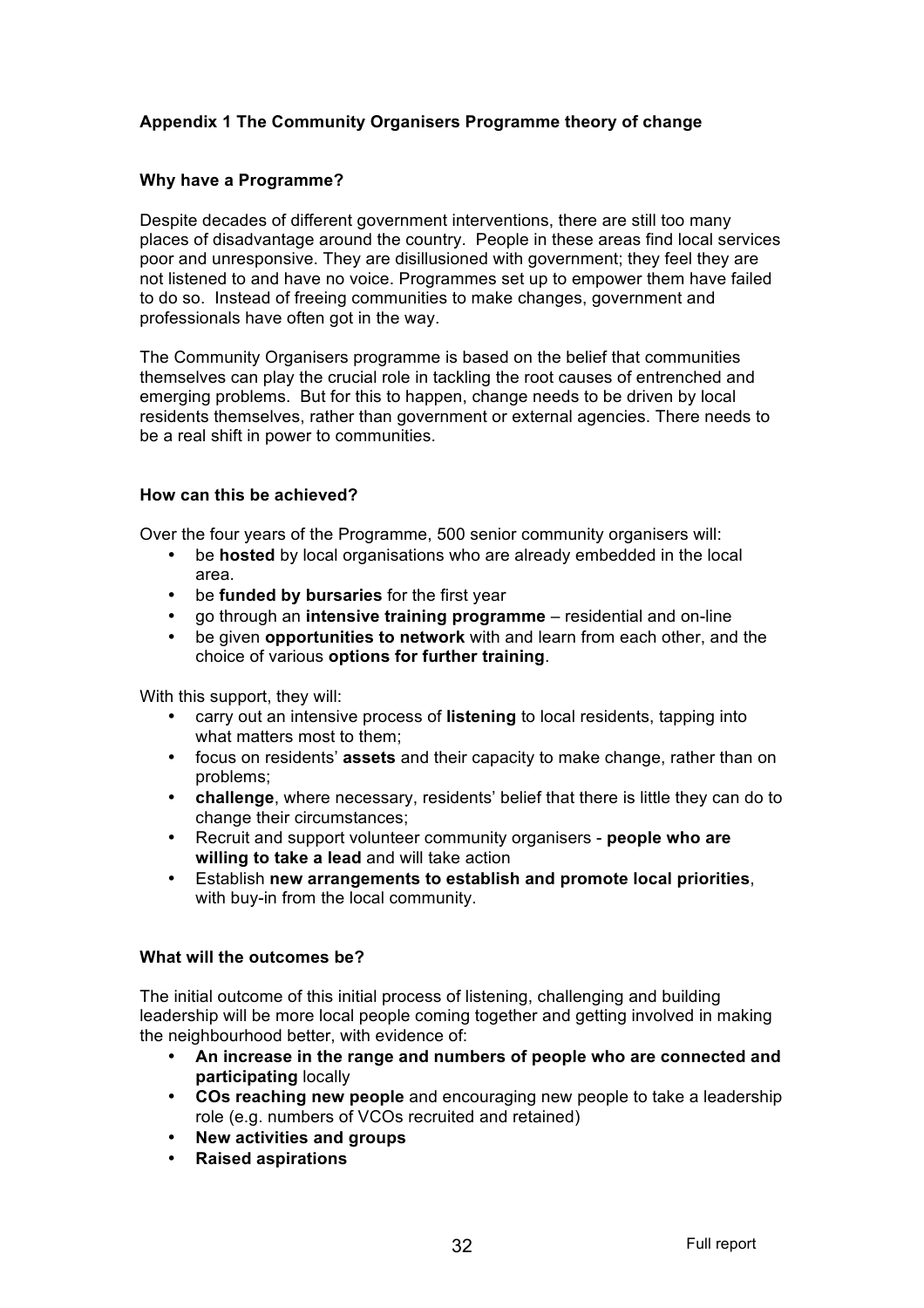In the medium-term this will lead to:

- **increased take up of community rights** and opportunities to influence and run services
- more sustainable activities, not dependent on grants
- evidence of **challenge to external service providers** and others who influence local opportunities and quality of life.
- **new enterprises and forms of investment,** creating new economic opportunities
- **new kinds of community-generated solutions** that could not be predicted at the outset.

In the longer-term the aim of the Programme is to achieve:

- **resident-led change that makes a difference to local communities** and the issues they raised at the outset;
- **more resilient communities**, fairer, more vibrant and more sustainable, better able to withstand shocks;
- **transformed relationships between communities and the agencies** that affect their neighbourhoods and their lives.
- **transformation of the local economy**
- **a revitalisation of democracy** in these neighbourhoods.

This will be evidenced through:

- **demonstrable change in institutional practice and 'cultures',** the way external service providers, local authorities and others relate to the community
- **local actions sustained** beyond the life of the Programme
- **wealth created and fed back into the local economy**, e.g. through new and sustainable local enterprises, new forms of investment
- **improved levels of wellbeing**, as defined by local communities.

Finally, local change will not be enough. Ultimately, tackling the root causes of problems will require national action. The CO programme aims to generate a **new home-grown movement of people who are skilled at listening to people, driving change and challenging power,** evidenced by:

- **a diversity of skilled and experienced COs** trained by the Programme operating across the country
- a viable legacy body providing **new opportunities for training and learning**, with take-up spreading beyond Programme participants.
- **the COP approach becoming more widely embedded** in communities and institutions beyond the Programme.
- Examples of **changes in national policy and practice**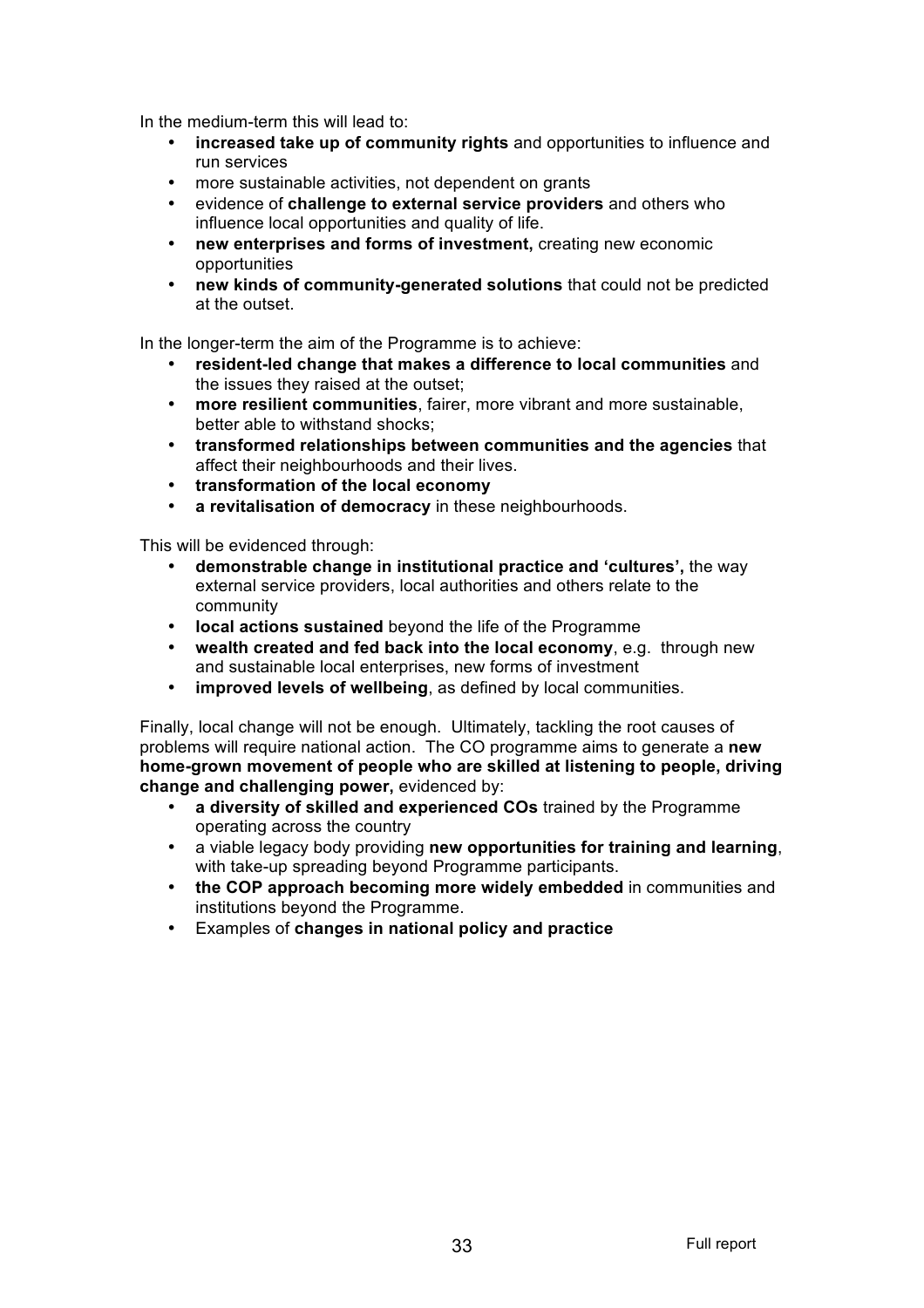#### **Diagram: Community Organisers Programme Theory of Change**